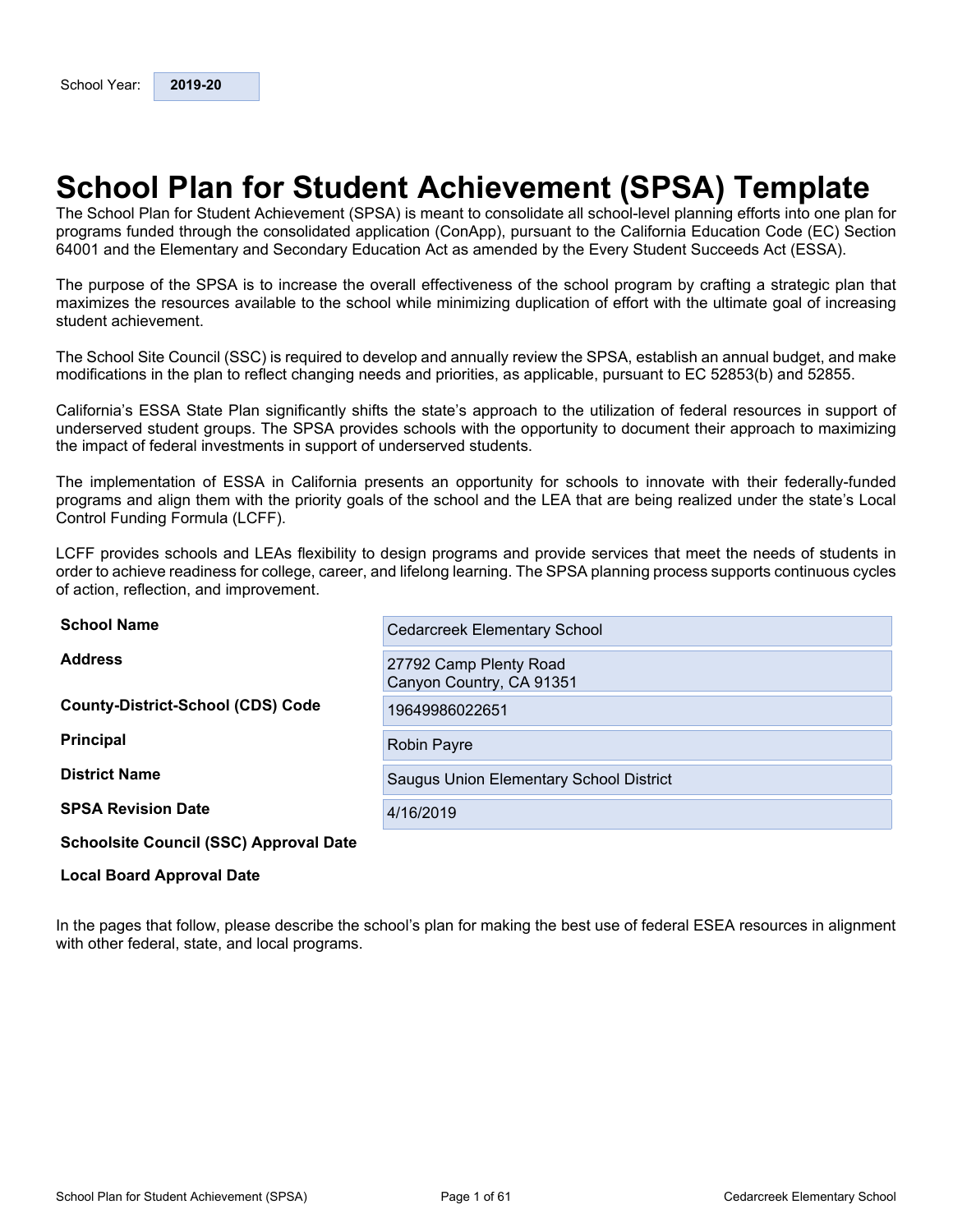## <span id="page-1-0"></span>**Table of Contents**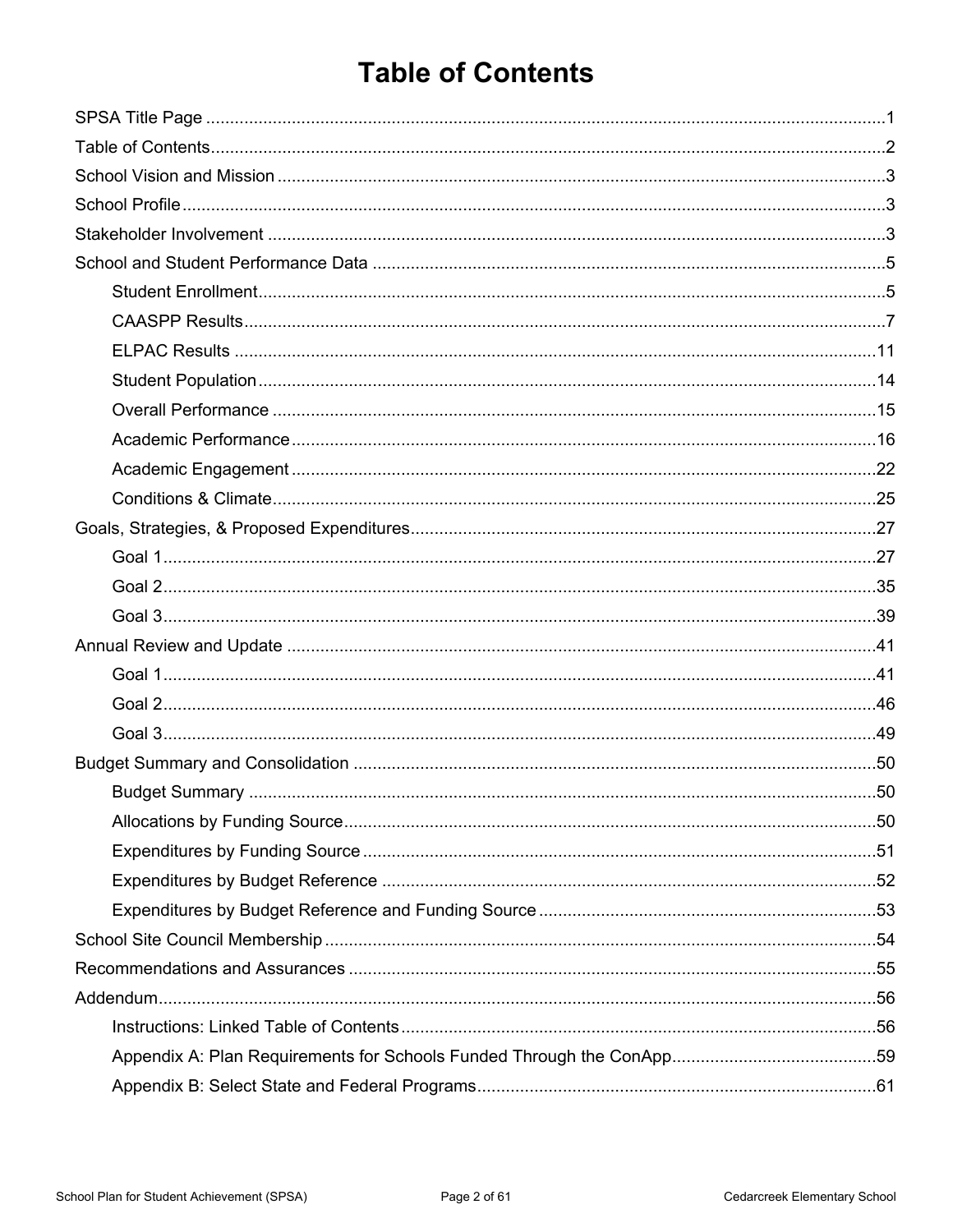## <span id="page-2-0"></span>**School Vision and Mission**

#### Cedarcreek's Vision

We are a dedicated, compassionate family that respects every scholars ability to learn, persevere, and succeed.

#### Cedarcreek's Mission

Cedarcreek Elementary School's goal is to provide a consistent, safe and secure environment. Parents, teachers, students, and community members strive to provide a positive, challenging, and supportive atmosphere that fosters responsible, productive, and high-achieving citizens.

## <span id="page-2-1"></span>**School Profile**

Cedarcreek Elementary serves approximately 436 students in Transitional Kindergarten through 6th grade which begins in August and ends in June. We are dedicated to academic excellence and community involvement.

Our staff delivers Common Core State Standards-aligned instruction using a Direct Instruction model which ensures all students are presented new material with precise models and ample opportunity to practice with immediate feedback. Our AIM (Assess, Intervene, Monitor) program is used to differentiate instruction for all students based on their academic needs. The AIM program allows us to provide intervention for students in need of extra support, grade-level instruction for students who need more skill practice, and enrichment for our students exceeding the grade-level standards. Language for Learning is Cedarcreek's designated English language development program. Students in Transitional Kindergarten through sixth grade are grouped by English Language Proficiency levels in order to meet their language needs. English only students develop their Speaking and Listening skills through practice with the Common Core State Standards. During integrated times of the day, teacher present lessons that are developed with the language learner in mind with the use of multi leveled entry point sentence frames and academic vocabulary development. Students who begin Cedarcreek as Spanish only in Kindergarten will be reclassified as an English proficient student by the time they exit sixth grade.

Cedarcreek Elementary School offers a variety of after-school intervention and enrichment opportunities for our students. Through Cougar Club, students who are at-risk receive an extended day with specific instruction that will allow them to meet grade-level proficiency levels. Art enrichment classes are also offered free of charge in order to give students the opportunity to use their creative sides and develop a different way of thinking. PTA also provides enrichment classes in a variety of topics, such as cooking, coding and karate.

Partners in Learning parent engagement series was created through a partnership with the district parent liaison, the principal and teachers to encourage parental involvement in their students' academic career. Partners in Learning events have consisted of a Positive Behavior Interventions and Supports night, along with Science, Math and Reading nights. These PIL nights are paired with PTA association meetings to encourage parent involvement in our PTA. Two to three teachers plan for the evening, parent liaison creates fliers and make personal invitation phone calls to parents, and translators are provided. The evening is created as a chance for students and parents to learn together and to complete fun activities.

Our school serves as the heartbeat of our community. Cedarcreek staff members work closely with our varied stakeholders such as our Parent Teacher Association (PTA), School Site Council, and our English Learner Advisory Committee (ELAC). In a joint effort with our parent community, Cedarcreek strives to best serve the academic, personal, and social needs for all of our students.

## <span id="page-2-2"></span>**Stakeholder Involvement**

How, when, and with whom did the school consult as part of the planning process for this SPSA/Annual Review and Update?

#### **Involvement Process for the SPSA and Annual Review and Update**

The SPSA was created and reviewed by Cedarcreek teachers, School Site Council, and ELAC members. Cedarcreek teachers review at the beginning of the school year and then update during the month of April using CAASPP data and local measures. School Site Council reviews throughout the year on a bimonthly basis. The ELAC committee reviews the SPSA once in October and again in April.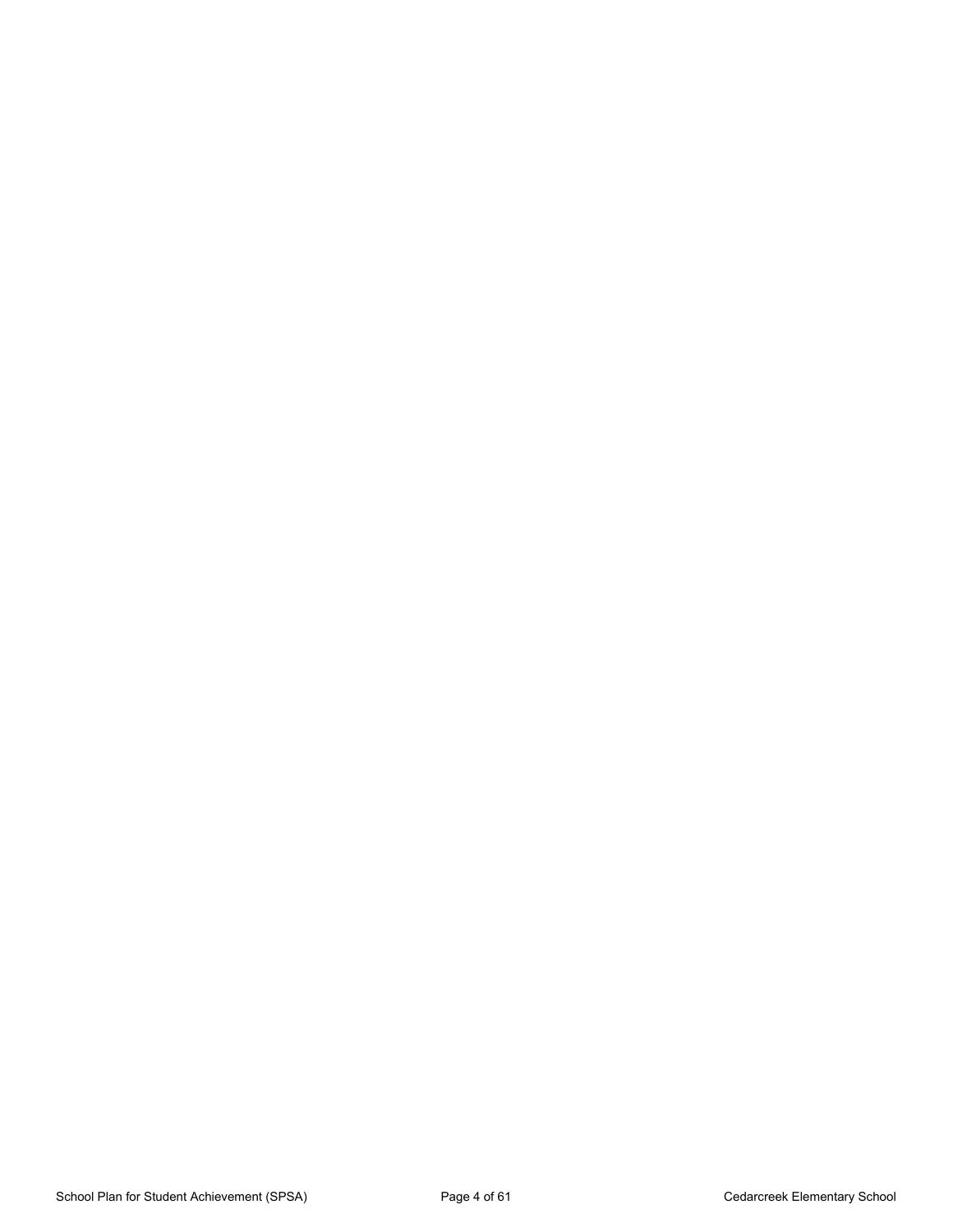<span id="page-4-0"></span>

|                             |         |                              | <b>Student Enrollment by Subgroup</b> |                          |         |         |  |  |
|-----------------------------|---------|------------------------------|---------------------------------------|--------------------------|---------|---------|--|--|
|                             |         | <b>Percent of Enrollment</b> |                                       | <b>Number of Student</b> |         |         |  |  |
| <b>Student Group</b>        | 2015-16 | 2016-17                      | 2017-18                               | 2015-16                  | 2016-17 | 2017-18 |  |  |
| American Indian             | %       | %                            | 0.21%                                 |                          |         |         |  |  |
| <b>African American</b>     | 1.4%    | 1.6%                         | 2.13%                                 | 7                        | 8       | 10      |  |  |
| Asian                       | 1.6%    | 0.8%                         | 1.49%                                 | 8                        | 4       | 7       |  |  |
| <b>Filipino</b>             | $1.0\%$ | $1.0\%$                      | 1.49%                                 | 5                        | 5       | 7       |  |  |
| Hispanic/Latino             | 84.6%   | 85.7%                        | 74.68%                                | 427                      | 418     | 351     |  |  |
| <b>Pacific Islander</b>     | 0.2%    | %                            | $\%$                                  |                          |         |         |  |  |
| White                       | 10.5%   | 10.0%                        | 19.15%                                | 53                       | 49      | 90      |  |  |
| <b>Multiple/No Response</b> | 0.6%    | 0.4%                         | 0.43%                                 | 3                        | 2       | 2       |  |  |
|                             |         |                              | <b>Total Enrollment</b>               | 505                      | 488     | 470     |  |  |

## <span id="page-4-1"></span>**Student Enrollment Enrollment By Student Group**

## **Student Enrollment Enrollment By Grade Level**

| <b>Student Enrollment by Grade Level</b> |                           |         |         |  |  |  |  |  |  |  |
|------------------------------------------|---------------------------|---------|---------|--|--|--|--|--|--|--|
|                                          | <b>Number of Students</b> |         |         |  |  |  |  |  |  |  |
| Grade                                    | 2015-16                   | 2016-17 | 2017-18 |  |  |  |  |  |  |  |
| Kindergarten                             | 87                        | 71      | 81      |  |  |  |  |  |  |  |
| Grade 1                                  | 54                        | 67      | 49      |  |  |  |  |  |  |  |
| Grade 2                                  | 55                        | 53      | 66      |  |  |  |  |  |  |  |
| Grade3                                   | 86                        | 58      | 55      |  |  |  |  |  |  |  |
| Grade 4                                  | 82                        | 83      | 58      |  |  |  |  |  |  |  |
| Grade 5                                  | 85                        | 76      | 83      |  |  |  |  |  |  |  |
| Grade 6                                  | 56                        | 80      | 78      |  |  |  |  |  |  |  |
| <b>Total Enrollment</b>                  | 505                       | 488     | 470     |  |  |  |  |  |  |  |

#### **Conclusions based on this data:**

- **1.** Student enrollment has decreased the last three years by about 15 students each school year.
- **2.** The diversity of our students has changed over time. Our hispanic population has decreased while our white population has doubled from 10% to 19%; our African American population has gone up by 1%.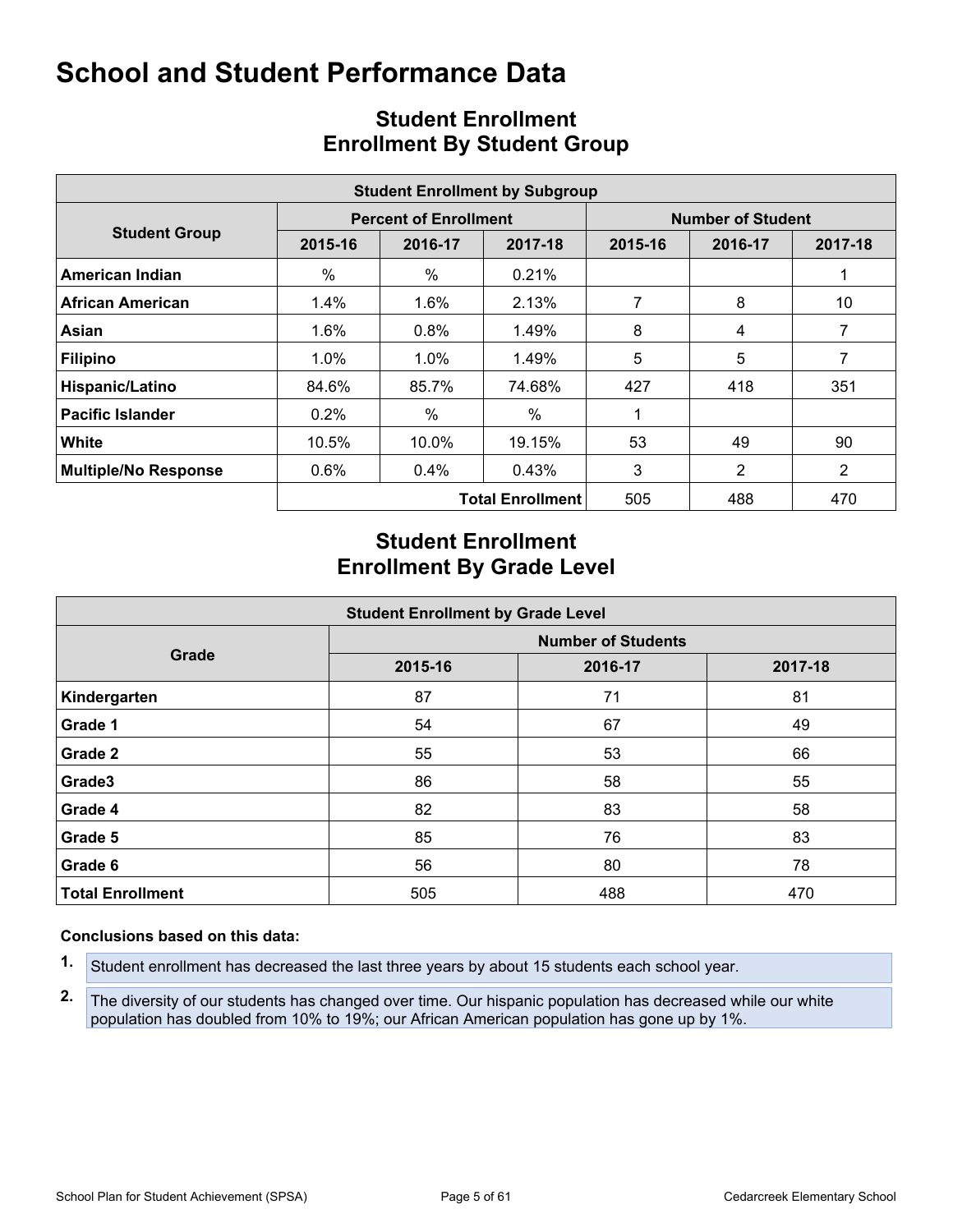### **Student Enrollment English Learner (EL) Enrollment**

| <b>English Learner (EL) Enrollment</b>        |                                                         |         |         |         |         |         |  |  |  |  |  |
|-----------------------------------------------|---------------------------------------------------------|---------|---------|---------|---------|---------|--|--|--|--|--|
|                                               | <b>Number of Students</b><br><b>Percent of Students</b> |         |         |         |         |         |  |  |  |  |  |
| <b>Student Group</b>                          | 2015-16                                                 | 2016-17 | 2017-18 | 2015-16 | 2016-17 | 2017-18 |  |  |  |  |  |
| <b>English Learners</b>                       | 242                                                     | 233     | 224     | 47.9%   | 47.7%   | 47.7%   |  |  |  |  |  |
| <b>Fluent English Proficient</b>              | 52                                                      | 42      | 43      | 10.3%   | 8.6%    | 9.1%    |  |  |  |  |  |
| <b>Reclassified Fluent English Proficient</b> | 23                                                      | 10      | 21      | $8.9\%$ | 4.1%    | 9.0%    |  |  |  |  |  |

#### **Conclusions based on this data:**

- **1.** Enrollment of EL students has decreased each year
- **2.** The number of reclassified students increased and the percentage has gone up.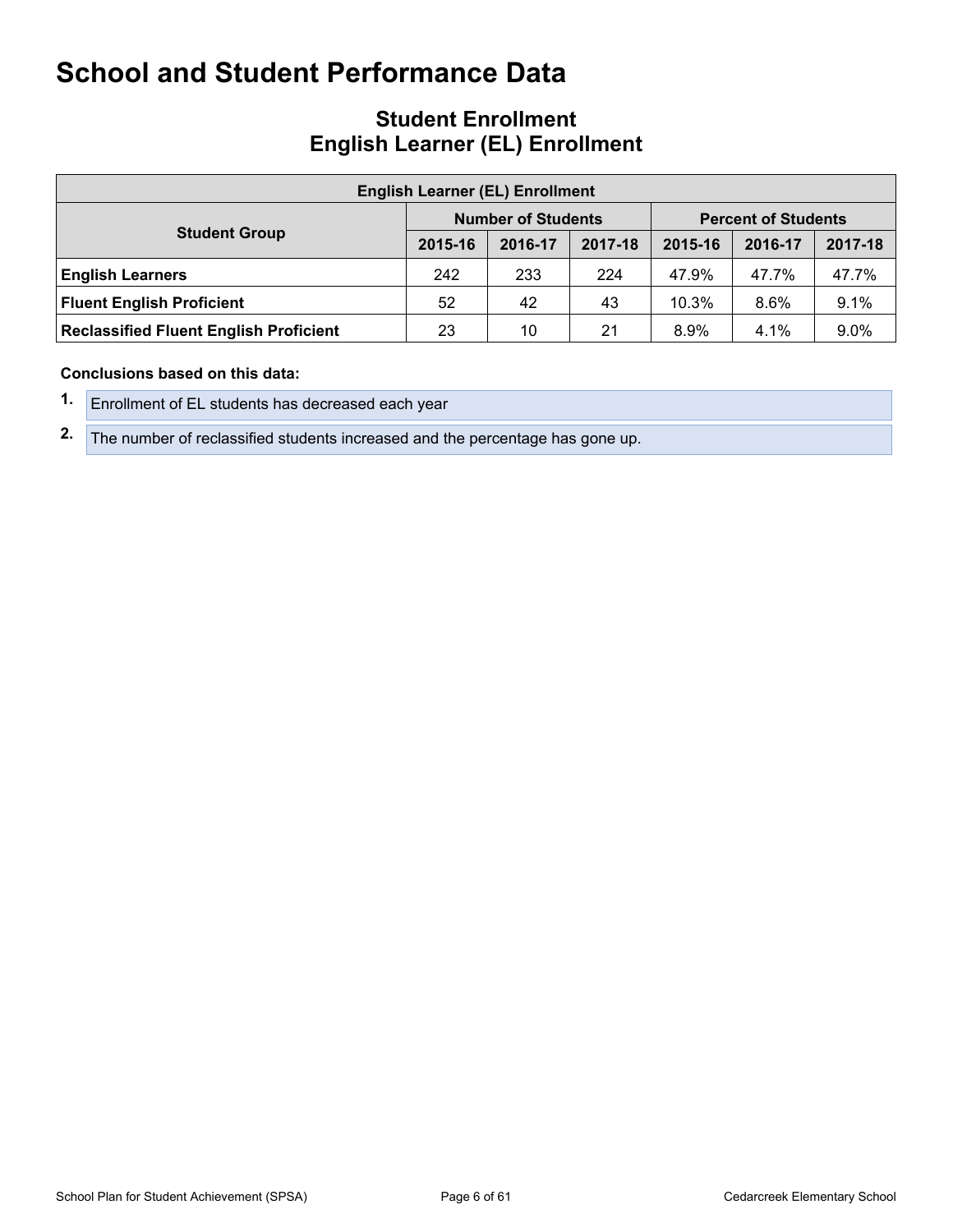## <span id="page-6-0"></span>**CAASPP Results English Language Arts/Literacy (All Students)**

|                   | <b>Overall Participation for All Students</b> |                        |           |           |                      |           |           |                                     |           |                      |       |           |  |
|-------------------|-----------------------------------------------|------------------------|-----------|-----------|----------------------|-----------|-----------|-------------------------------------|-----------|----------------------|-------|-----------|--|
| Grade             |                                               | # of Students Enrolled |           |           | # of Students Tested |           |           | # of Students with<br><b>Scores</b> |           | % of Students Tested |       |           |  |
| Level             | $15 - 16$                                     | $16-17$                | $17 - 18$ | $15 - 16$ | $16-17$              | $17 - 18$ | $15 - 16$ | $16-17$                             | $17 - 18$ | $15 - 16$            | 16-17 | $17 - 18$ |  |
| Grade 3           | 85                                            | 53                     | 56        | 85        | 53                   | 54        | 85        | 53                                  | 54        | 100                  | 100   | 96.4      |  |
| Grade 4           | 81                                            | 83                     | 61        | 80        | 81                   | 59        | 80        | 81                                  | 59        | 98.8                 | 97.6  | 96.7      |  |
| Grade 5           | 81                                            | 76                     | 81        | 80        | 74                   | 80        | 80        | 74                                  | 80        | 98.8                 | 97.4  | 98.8      |  |
| Grade 6           | 56                                            | 79                     | 82        | 55        | 79                   | 81        | 55        | 79                                  | 81        | 98.2                 | 100   | 98.8      |  |
| <b>All Grades</b> | 303                                           | 291                    | 280       | 300       | 287                  | 274       | 300       | 287                                 | 274       | 99                   | 98.6  | 97.9      |  |

|                   | <b>Overall Achievement for All Students</b> |         |       |                               |         |           |                   |         |           |                                 |         |       |                              |         |           |
|-------------------|---------------------------------------------|---------|-------|-------------------------------|---------|-----------|-------------------|---------|-----------|---------------------------------|---------|-------|------------------------------|---------|-----------|
| Grade             | Mean Scale Score                            |         |       | % Standard<br><b>Exceeded</b> |         |           | % Standard<br>Met |         |           | % Standard<br><b>Nearly Met</b> |         |       | % Standard<br><b>Not Met</b> |         |           |
| Level             | $15 - 16$                                   | $16-17$ |       | $17 - 18$   15-16             | $16-17$ | $17 - 18$ | $15 - 16$         | $16-17$ | $17 - 18$ | $15 - 16$                       | $16-17$ |       | $17 - 18$   15-16            | $16-17$ | $ 17-18 $ |
| Grade 3           | 2421                                        | 2381    | 2400. | 18                            | 13.21   | 14.81     | 31                | 15.09   | 27.78     | 28                              | 22.64   | 18.52 | 24                           | 49.06   | 38.89     |
| Grade 4           | 2468.                                       | 2454.   | 2439. | 28                            | 17.28   | 16.95     | 21                | 24.69   | 16.95     | 23                              | 24.69   | 23.73 | 29                           | 33.33   | 42.37     |
| Grade 5           | 2494.                                       | 2487    | 2482. | 18                            | 20.27   | 17.50     | 30                | 22.97   | 22.50     | 25                              | 21.62   | 25.00 | 28                           | 35.14   | 35.00     |
| Grade 6           | 2571                                        | 2541    | 2535. | 25                            | 21.52   | 14.81     | 44                | 36.71   | 39.51     | 31                              | 22.78   | 33.33 | 0                            | 18.99   | 12.35     |
| <b>All Grades</b> | N/A                                         | N/A     | N/A   | 22                            | 18.47   | 16.06     | 30                | 25.78   | 27.37     | 26                              | 23.00   | 25.91 | 22                           | 32.75   | 30.66     |

| Reading<br>Demonstrating understanding of literary and non-fictional texts |           |                  |           |           |                       |           |                  |         |           |  |  |  |
|----------------------------------------------------------------------------|-----------|------------------|-----------|-----------|-----------------------|-----------|------------------|---------|-----------|--|--|--|
|                                                                            |           | % Above Standard |           |           | % At or Near Standard |           | % Below Standard |         |           |  |  |  |
| <b>Grade Level</b>                                                         | $15 - 16$ | $16-17$          | $17 - 18$ | $15 - 16$ | $16-17$               | $17 - 18$ | $15 - 16$        | $16-17$ | $17 - 18$ |  |  |  |
| Grade 3                                                                    | 16        | 15.09            | 18.52     | 53        | 28.30                 | 38.89     | 31               | 56.60   | 42.59     |  |  |  |
| Grade 4                                                                    | 21        | 18.52            | 16.95     | 43        | 58.02                 | 44.07     | 36               | 23.46   | 38.98     |  |  |  |
| Grade 5                                                                    | 19        | 16.22            | 18.75     | 48        | 43.24                 | 42.50     | 34               | 40.54   | 38.75     |  |  |  |
| Grade 6                                                                    | 20        | 22.78            | 18.52     | 56        | 51.90                 | 59.26     | 24               | 25.32   | 22.22     |  |  |  |
| <b>All Grades</b>                                                          | 19        | 18.47            | 18.25     | 49        | 47.04                 | 47.08     | 32               | 34.49   | 34.67     |  |  |  |

| <b>Writing</b><br>Producing clear and purposeful writing |           |                  |           |           |                       |           |           |                  |           |  |  |  |
|----------------------------------------------------------|-----------|------------------|-----------|-----------|-----------------------|-----------|-----------|------------------|-----------|--|--|--|
|                                                          |           | % Above Standard |           |           | % At or Near Standard |           |           | % Below Standard |           |  |  |  |
| <b>Grade Level</b>                                       | $15 - 16$ | $16-17$          | $17 - 18$ | $15 - 16$ | $16-17$               | $17 - 18$ | $15 - 16$ | $16-17$          | $17 - 18$ |  |  |  |
| Grade 3                                                  | 14        | 11.32            | 16.67     | 61        | 41.51                 | 40.74     | 25        | 47.17            | 42.59     |  |  |  |
| Grade 4                                                  | 19        | 22.22            | 11.86     | 55        | 43.21                 | 52.54     | 26        | 34.57            | 35.59     |  |  |  |
| Grade 5                                                  | 20        | 22.97            | 23.75     | 51        | 52.70                 | 51.25     | 29        | 24.32            | 25.00     |  |  |  |
| Grade 6                                                  | 38        | 25.32            | 28.40     | 49        | 54.43                 | 53.09     | 13        | 20.25            | 18.52     |  |  |  |
| <b>All Grades</b>                                        | 21        | 21.25            | 21.17     | 55        | 48.43                 | 50.00     | 24        | 30.31            | 28.83     |  |  |  |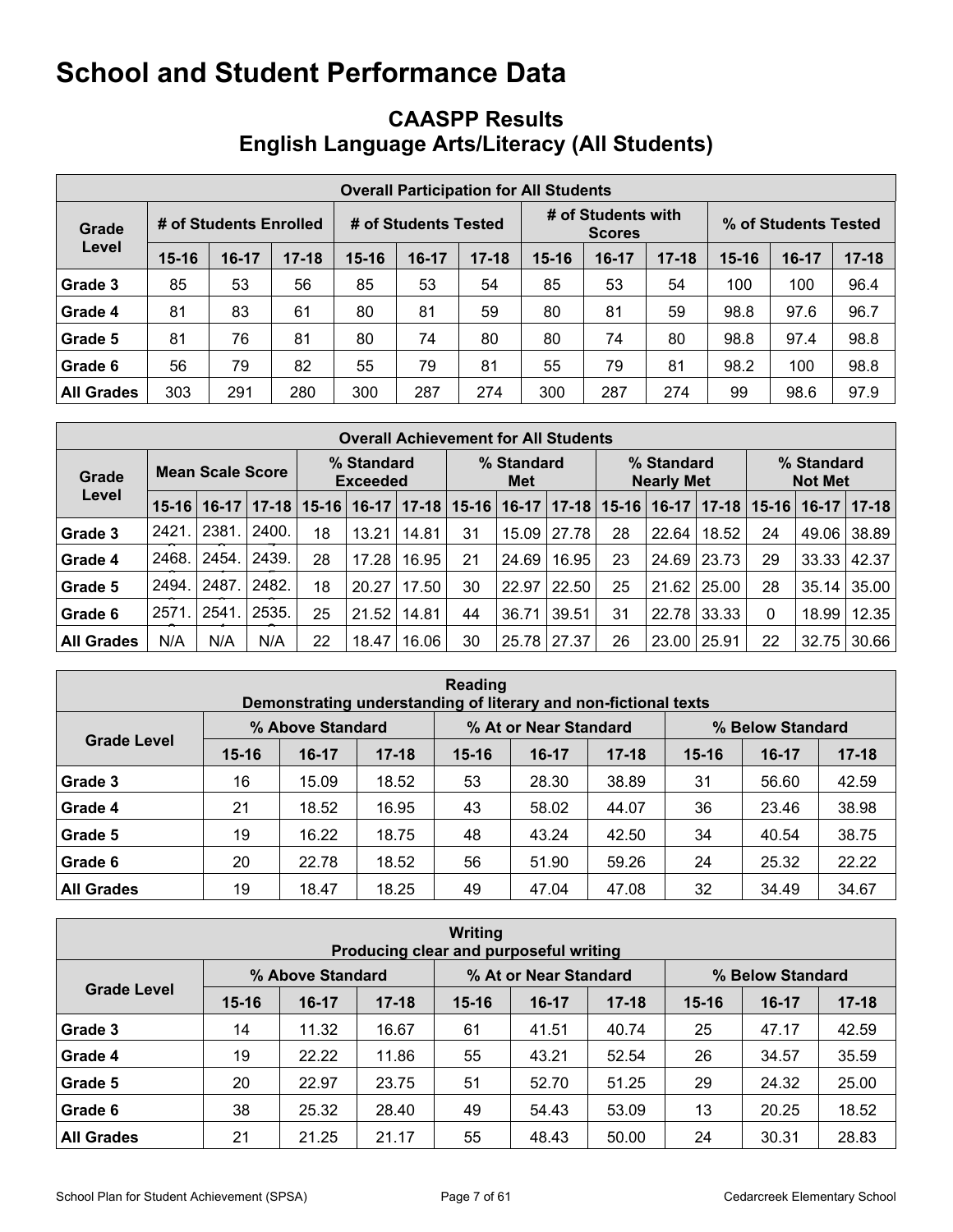| Listening<br>Demonstrating effective communication skills |           |                  |           |           |                       |           |           |                  |           |  |  |  |
|-----------------------------------------------------------|-----------|------------------|-----------|-----------|-----------------------|-----------|-----------|------------------|-----------|--|--|--|
|                                                           |           | % Above Standard |           |           | % At or Near Standard |           |           | % Below Standard |           |  |  |  |
| <b>Grade Level</b>                                        | $15 - 16$ | $16-17$          | $17 - 18$ | $15 - 16$ | $16-17$               | $17 - 18$ | $15 - 16$ | $16-17$          | $17 - 18$ |  |  |  |
| Grade 3                                                   | 15        | 9.43             | 22.22     | 66        | 66.04                 | 51.85     | 19        | 24.53            | 25.93     |  |  |  |
| Grade 4                                                   | 14        | 13.58            | 18.64     | 79        | 70.37                 | 59.32     | 8         | 16.05            | 22.03     |  |  |  |
| Grade 5                                                   | 19        | 20.27            | 17.50     | 61        | 55.41                 | 53.75     | 20        | 24.32            | 28.75     |  |  |  |
| Grade 6                                                   | 16        | 15.19            | 7.41      | 82        | 68.35                 | 75.31     | 2         | 16.46            | 17.28     |  |  |  |
| <b>All Grades</b>                                         | 16        | 14.98            | 15.69     | 71        | 65.16                 | 60.95     | 13        | 19.86            | 23.36     |  |  |  |

| <b>Research/Inquiry</b><br>Investigating, analyzing, and presenting information |           |                  |           |           |                       |           |           |                  |           |  |  |  |
|---------------------------------------------------------------------------------|-----------|------------------|-----------|-----------|-----------------------|-----------|-----------|------------------|-----------|--|--|--|
|                                                                                 |           | % Above Standard |           |           | % At or Near Standard |           |           | % Below Standard |           |  |  |  |
| <b>Grade Level</b>                                                              | $15 - 16$ | $16-17$          | $17 - 18$ | $15 - 16$ | $16-17$               | $17 - 18$ | $15 - 16$ | $16-17$          | $17 - 18$ |  |  |  |
| Grade 3                                                                         | 15        | 16.98            | 18.52     | 67        | 45.28                 | 57.41     | 18        | 37.74            | 24.07     |  |  |  |
| Grade 4                                                                         | 26        | 20.99            | 16.95     | 59        | 53.09                 | 52.54     | 15        | 25.93            | 30.51     |  |  |  |
| Grade 5                                                                         | 33        | 22.97            | 30.00     | 56        | 44.59                 | 32.50     | 11        | 32.43            | 37.50     |  |  |  |
| Grade 6                                                                         | 55        | 35.44            | 29.63     | 40        | 51.90                 | 58.02     | 5         | 12.66            | 12.35     |  |  |  |
| <b>All Grades</b>                                                               | 30        | 24.74            | 24.82     | 57        | 49.13                 | 49.27     | 13        | 26.13            | 25.91     |  |  |  |

**Conclusions based on this data:**

**1.**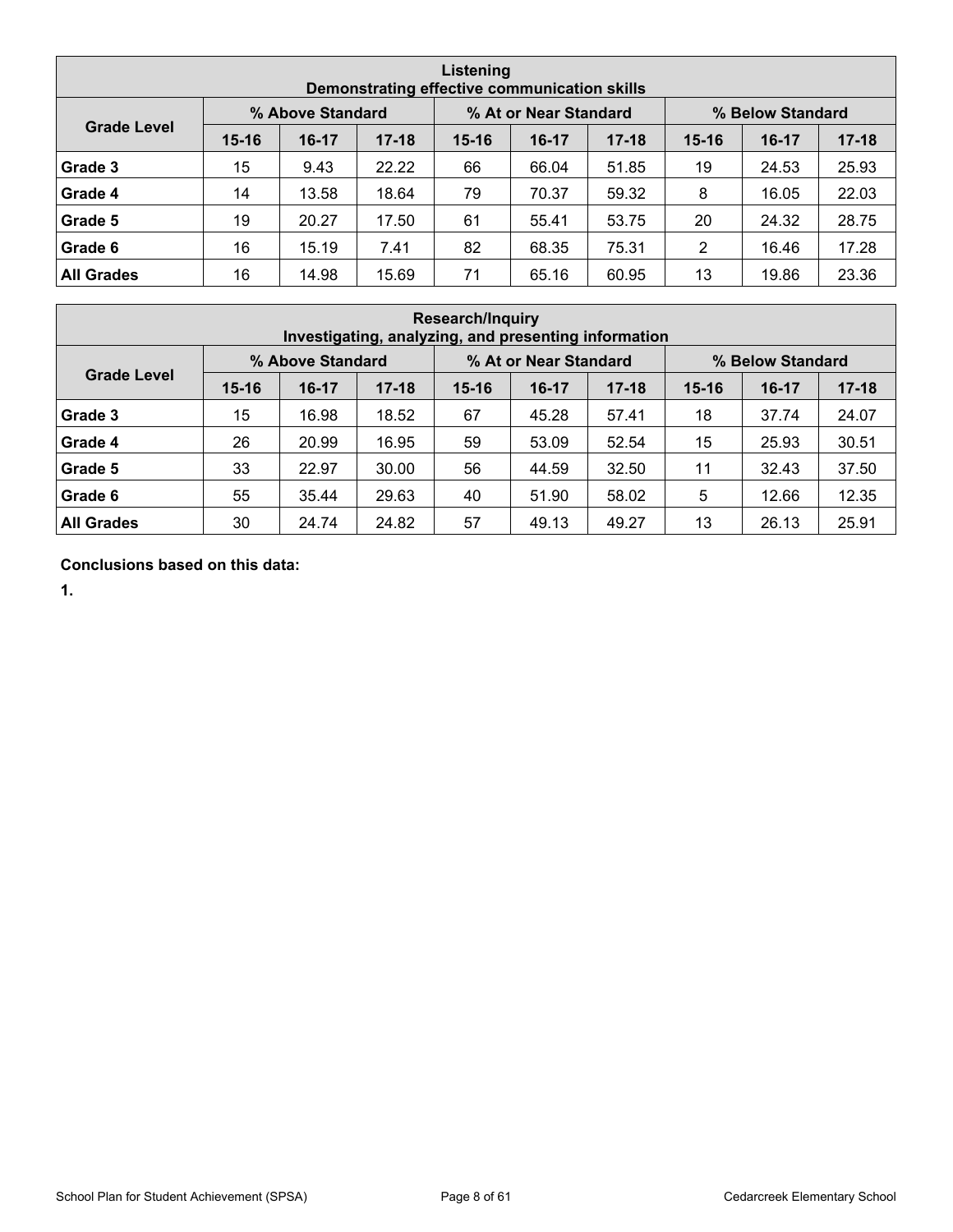## **CAASPP Results Mathematics (All Students)**

|                   | <b>Overall Participation for All Students</b> |                        |           |           |                      |           |           |                                     |           |                      |       |           |  |
|-------------------|-----------------------------------------------|------------------------|-----------|-----------|----------------------|-----------|-----------|-------------------------------------|-----------|----------------------|-------|-----------|--|
| Grade             |                                               | # of Students Enrolled |           |           | # of Students Tested |           |           | # of Students with<br><b>Scores</b> |           | % of Students Tested |       |           |  |
| Level             | $15 - 16$                                     | $16-17$                | $17 - 18$ | $15 - 16$ | $16-17$              | $17 - 18$ | $15 - 16$ | $16-17$                             | $17 - 18$ | $15 - 16$            | 16-17 | $17 - 18$ |  |
| Grade 3           | 85                                            | 53                     | 56        | 85        | 53                   | 55        | 84        | 53                                  | 55        | 100                  | 100   | 98.2      |  |
| Grade 4           | 81                                            | 83                     | 61        | 80        | 83                   | 61        | 79        | 83                                  | 61        | 98.8                 | 100   | 100       |  |
| Grade 5           | 81                                            | 76                     | 80        | 80        | 75                   | 80        | 80        | 75                                  | 80        | 98.8                 | 98.7  | 100       |  |
| Grade 6           | 56                                            | 79                     | 82        | 56        | 79                   | 81        | 56        | 79                                  | 81        | 100                  | 100   | 98.8      |  |
| <b>All Grades</b> | 303                                           | 291                    | 279       | 301       | 290                  | 277       | 299       | 290                                 | 277       | 99.3                 | 99.7  | 99.3      |  |

|                   | <b>Overall Achievement for All Students</b> |                         |           |           |                               |           |           |                   |           |           |                                 |           |           |                              |             |
|-------------------|---------------------------------------------|-------------------------|-----------|-----------|-------------------------------|-----------|-----------|-------------------|-----------|-----------|---------------------------------|-----------|-----------|------------------------------|-------------|
| Grade             |                                             | <b>Mean Scale Score</b> |           |           | % Standard<br><b>Exceeded</b> |           |           | % Standard<br>Met |           |           | % Standard<br><b>Nearly Met</b> |           |           | % Standard<br><b>Not Met</b> |             |
| Level             | $15 - 16$                                   | $16-17$                 | $17 - 18$ | $15 - 16$ | $16-17$                       | $17 - 18$ | $15 - 16$ | $16-17$           | $17 - 18$ | $15 - 16$ | $16-17$                         | $17 - 18$ | $15 - 16$ | $16-17$                      | $ 17 - 18 $ |
| Grade 3           | 2423.                                       | 2384.                   | 2379.     | 12        | 5.66                          | 7.27      | 29        | 22.64             | 10.91     | 36        | 24.53                           | 36.36     | 24        | 47.17                        | 45.45       |
| Grade 4           | 2454.                                       | 2443.                   | 2448.     | 8         | 6.02                          | 11.48     | 19        | 26.51             | 16.39     | 48        | 37.35                           | 40.98     | 25        | 30.12                        | 31.15       |
| Grade 5           | 2475.                                       | 2474.                   | 2480.     | 9         | 12.00                         | 16.25     | 16        | 14.67             | 11.25     | 35        | 32.00                           | 33.75     | 40        | 41.33                        | 38.75       |
| Grade 6           | 2554.                                       | 2516.                   | 2515.     | 23        | 16.46 l                       | 17.28     | 27        | 17.72             | 17.28     | 36        | 37.97                           | 33.33     | 14        | 27.85                        | 32.10       |
| <b>All Grades</b> | N/A                                         | N/A                     | N/A       | 12        | 10.34                         | 13.72     | 22        | 20.34             | 14.08     | 39        | 33.79                           | 35.74     | 27        | 35.52                        | 36.46       |

| <b>Concepts &amp; Procedures</b><br>Applying mathematical concepts and procedures |           |                  |           |           |                       |           |                  |           |           |  |  |  |
|-----------------------------------------------------------------------------------|-----------|------------------|-----------|-----------|-----------------------|-----------|------------------|-----------|-----------|--|--|--|
|                                                                                   |           | % Above Standard |           |           | % At or Near Standard |           | % Below Standard |           |           |  |  |  |
| <b>Grade Level</b>                                                                | $15 - 16$ | $16-17$          | $17 - 18$ | $15 - 16$ | $16-17$               | $17 - 18$ | $15 - 16$        | $16 - 17$ | $17 - 18$ |  |  |  |
| Grade 3                                                                           | 25        | 13.21            | 9.09      | 42        | 32.08                 | 32.73     | 33               | 54.72     | 58.18     |  |  |  |
| Grade 4                                                                           | 15        | 16.87            | 26.23     | 42        | 31.33                 | 26.23     | 43               | 51.81     | 47.54     |  |  |  |
| Grade 5                                                                           | 15        | 17.33            | 20.00     | 33        | 36.00                 | 28.75     | 53               | 46.67     | 51.25     |  |  |  |
| Grade 6                                                                           | 36        | 20.25            | 23.46     | 38        | 36.71                 | 33.33     | 27               | 43.04     | 43.21     |  |  |  |
| <b>All Grades</b>                                                                 | 22        | 17.24            | 20.22     | 38        | 34.14                 | 30.32     | 40               | 48.62     | 49.46     |  |  |  |

| <b>Problem Solving &amp; Modeling/Data Analysis</b><br>Using appropriate tools and strategies to solve real world and mathematical problems |           |                  |           |           |                       |           |           |                  |           |  |  |  |
|---------------------------------------------------------------------------------------------------------------------------------------------|-----------|------------------|-----------|-----------|-----------------------|-----------|-----------|------------------|-----------|--|--|--|
|                                                                                                                                             |           | % Above Standard |           |           | % At or Near Standard |           |           | % Below Standard |           |  |  |  |
| <b>Grade Level</b>                                                                                                                          | $15 - 16$ | $16-17$          | $17 - 18$ | $15 - 16$ | $16-17$               | $17 - 18$ | $15 - 16$ | $16-17$          | $17 - 18$ |  |  |  |
| Grade 3                                                                                                                                     | 19        | 11.32            | 9.09      | 49        | 43.40                 | 47.27     | 32        | 45.28            | 43.64     |  |  |  |
| Grade 4                                                                                                                                     | 9         | 10.84            | 6.56      | 61        | 50.60                 | 45.90     | 30        | 38.55            | 47.54     |  |  |  |
| Grade 5                                                                                                                                     | 6         | 8.00             | 13.75     | 48        | 42.67                 | 37.50     | 46        | 49.33            | 48.75     |  |  |  |
| Grade 6                                                                                                                                     | 29        | 13.92            | 16.05     | 48        | 46.84                 | 43.21     | 23        | 39.24            | 40.74     |  |  |  |
| <b>All Grades</b>                                                                                                                           | 15        | 11.03            | 11.91     | 52        | 46.21                 | 42.96     | 34        | 42.76            | 45.13     |  |  |  |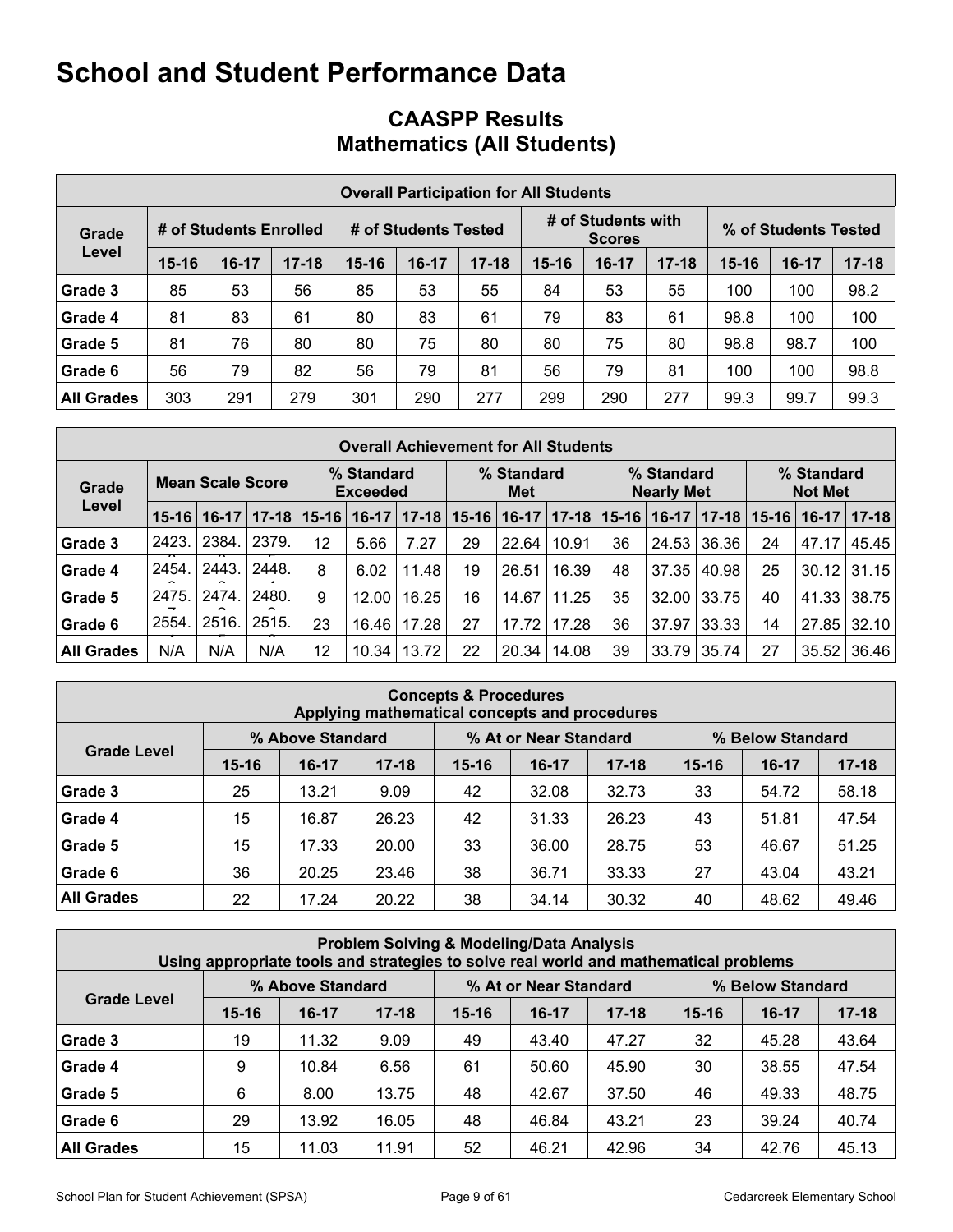| <b>Communicating Reasoning</b><br>Demonstrating ability to support mathematical conclusions |           |                  |           |           |                       |           |                  |         |           |  |  |  |
|---------------------------------------------------------------------------------------------|-----------|------------------|-----------|-----------|-----------------------|-----------|------------------|---------|-----------|--|--|--|
|                                                                                             |           | % Above Standard |           |           | % At or Near Standard |           | % Below Standard |         |           |  |  |  |
| <b>Grade Level</b>                                                                          | $15 - 16$ | $16-17$          | $17 - 18$ | $15 - 16$ | $16-17$               | $17 - 18$ | $15 - 16$        | $16-17$ | $17 - 18$ |  |  |  |
| Grade 3                                                                                     | 21        | 13.21            | 7.27      | 61        | 50.94                 | 41.82     | 18               | 35.85   | 50.91     |  |  |  |
| Grade 4                                                                                     | 13        | 12.05            | 13.11     | 65        | 46.99                 | 44.26     | 23               | 40.96   | 42.62     |  |  |  |
| Grade 5                                                                                     | 8         | 12.00            | 11.25     | 48        | 37.33                 | 56.25     | 45               | 50.67   | 32.50     |  |  |  |
| Grade 6                                                                                     | 18        | 22.78            | 14.81     | 59        | 44.30                 | 53.09     | 23               | 32.91   | 32.10     |  |  |  |
| <b>All Grades</b>                                                                           | 15        | 15.17            | 11.91     | 58        | 44.48                 | 49.82     | 27               | 40.34   | 38.27     |  |  |  |

#### **Conclusions based on this data:**

**1.** Concepts is our greatest struggle of the three sections

**2.** 3rd graders from 2016-17 school year maintained in 4th grade; 2018/19 school year both were at 27%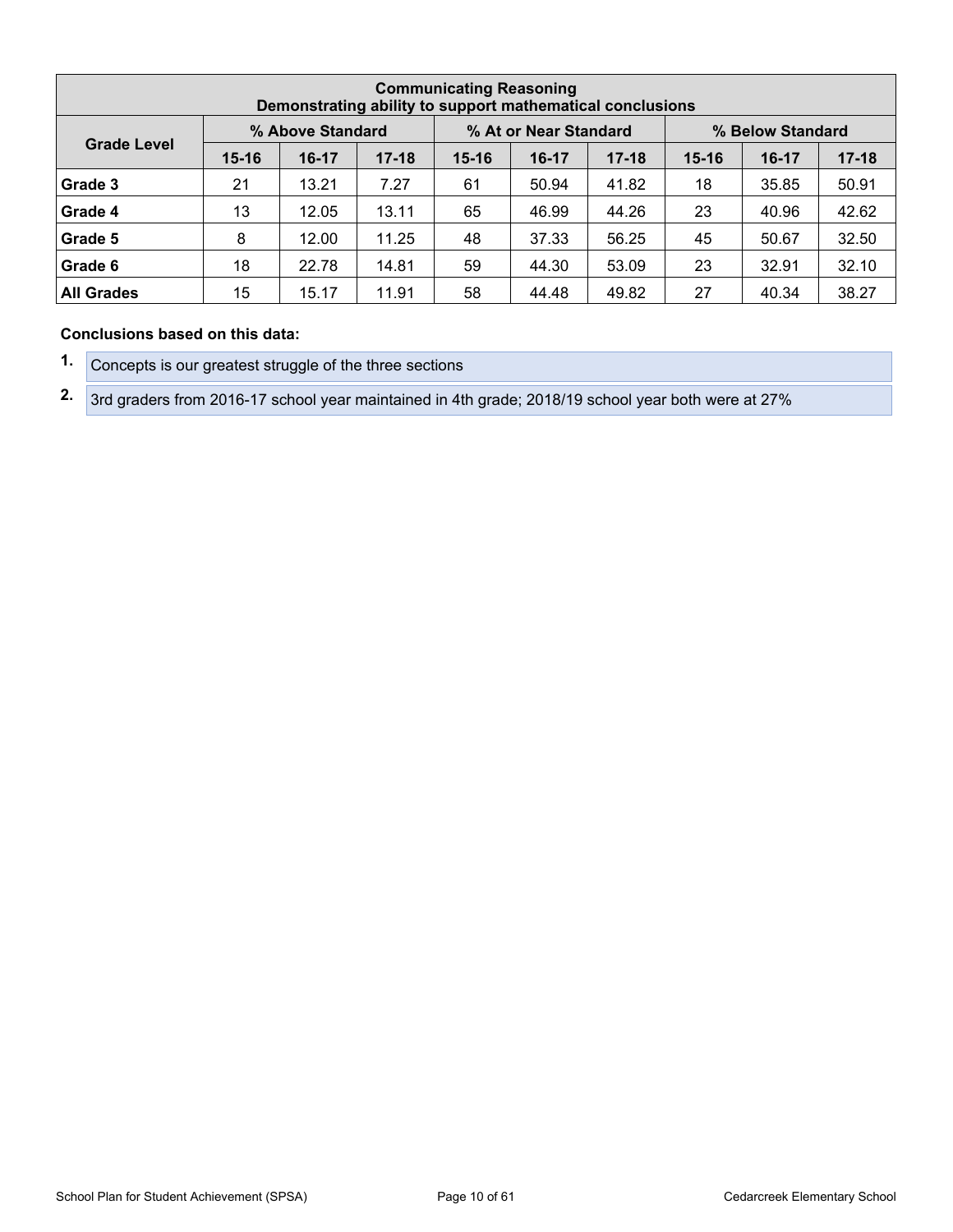## <span id="page-10-0"></span>**ELPAC Results**

| 2017-18 Summative Assessment Data<br>Number of Students and Mean Scale Scores for All Students |                |                         |                                     |     |  |  |  |  |  |  |  |
|------------------------------------------------------------------------------------------------|----------------|-------------------------|-------------------------------------|-----|--|--|--|--|--|--|--|
| Grade<br>Level                                                                                 | <b>Overall</b> | <b>Written Language</b> | Number of<br><b>Students Tested</b> |     |  |  |  |  |  |  |  |
| <b>Grade K</b>                                                                                 | 1452.4         | 1461.7                  | 1430.9                              | 35  |  |  |  |  |  |  |  |
| Grade 1                                                                                        | 1476.3         | 1483.4                  | 1468.7                              | 23  |  |  |  |  |  |  |  |
| Grade 2                                                                                        | 1512.2         | 1506.7                  | 1517.2                              | 35  |  |  |  |  |  |  |  |
| Grade 3                                                                                        | 1510.2         | 1505.0                  | 1514.9                              | 24  |  |  |  |  |  |  |  |
| Grade 4                                                                                        | 1517.4         | 1498.6                  | 1535.8                              | 33  |  |  |  |  |  |  |  |
| Grade 5                                                                                        | 1541.8         | 1523.7                  | 1559.4                              | 38  |  |  |  |  |  |  |  |
| Grade 6                                                                                        | 1564.7         | 1555.4                  | 1573.5                              | 27  |  |  |  |  |  |  |  |
| <b>All Grades</b>                                                                              |                |                         |                                     | 215 |  |  |  |  |  |  |  |

| <b>Overall Language</b><br>Number and Percentage of Students at Each Performance Level for All Students |         |               |         |               |         |               |         |         |                        |  |  |  |
|---------------------------------------------------------------------------------------------------------|---------|---------------|---------|---------------|---------|---------------|---------|---------|------------------------|--|--|--|
| Grade                                                                                                   |         | Level 4       |         | Level 3       |         | Level 2       |         | Level 1 | <b>Total Number of</b> |  |  |  |
| Level                                                                                                   | #       | $\frac{9}{6}$ | #       | $\frac{9}{6}$ | #       | $\frac{0}{0}$ | #       | $\%$    | <b>Students</b>        |  |  |  |
| <b>Grade K</b>                                                                                          | 14      | 40.00         | 16      | 45.71         | $\star$ | $\star$       | $\star$ | $\star$ | 35                     |  |  |  |
| Grade 1                                                                                                 | 13      | 56.52         | $\star$ | $\star$       | $\star$ | $\star$       |         |         | 23                     |  |  |  |
| Grade 2                                                                                                 | 25      | 71.43         | $\star$ | $\star$       |         |               |         |         | 35                     |  |  |  |
| Grade 3                                                                                                 | $\star$ | $\star$       | $\star$ | $\star$       | $\star$ | $\star$       | $\star$ | $\star$ | 24                     |  |  |  |
| Grade 4                                                                                                 | $\star$ | $\star$       | 16      | 48.48         | $\star$ | $\star$       | $\star$ | $\star$ | 33                     |  |  |  |
| Grade 5                                                                                                 | 19      | 50.00         | 16      | 42.11         | $\star$ | $\star$       |         |         | 38                     |  |  |  |
| Grade 6                                                                                                 | 17      | 62.96         | $\star$ | $\star$       | $\star$ | $\star$       |         |         | 27                     |  |  |  |
| <b>All Grades</b>                                                                                       | 105     | 48.84         | 79      | 36.74         | 24      | 11.16         | $\star$ | $\star$ | 215                    |  |  |  |

| <b>Oral Language</b><br>Number and Percentage of Students at Each Performance Level for All Students |     |               |         |               |         |               |         |               |                        |  |  |  |
|------------------------------------------------------------------------------------------------------|-----|---------------|---------|---------------|---------|---------------|---------|---------------|------------------------|--|--|--|
| Grade                                                                                                |     | Level 4       |         | Level 3       |         | Level 2       | Level 1 |               | <b>Total Number of</b> |  |  |  |
| Level                                                                                                | #   | $\frac{0}{0}$ | #       | $\frac{0}{0}$ | #       | $\frac{9}{6}$ | #       | $\frac{9}{6}$ | <b>Students</b>        |  |  |  |
| <b>Grade K</b>                                                                                       | 20  | 57.14         | 11      | 31.43         | $\star$ | $\star$       | $\star$ | $\star$       | 35                     |  |  |  |
| Grade 1                                                                                              | 16  | 69.57         | $\star$ | $\star$       | $\star$ | $\star$       |         |               | 23                     |  |  |  |
| Grade 2                                                                                              | 26  | 74.29         | $\star$ | $\star$       | $\star$ | $\star$       |         |               | 35                     |  |  |  |
| Grade 3                                                                                              | 13  | 54.17         | $\star$ | $\star$       | $\star$ | $\star$       | $\star$ | $\star$       | 24                     |  |  |  |
| Grade 4                                                                                              | 13  | 39.39         | 12      | 36.36         | $\star$ | $\star$       | $\star$ | $\star$       | 33                     |  |  |  |
| Grade 5                                                                                              | 22  | 57.89         | 13      | 34.21         | $\star$ | $\star$       |         |               | 38                     |  |  |  |
| Grade 6                                                                                              | 18  | 66.67         | *       | $\star$       |         |               |         |               | 27                     |  |  |  |
| <b>All Grades</b>                                                                                    | 128 | 59.53         | 58      | 26.98         | 25      | 11.63         | $\star$ | $\star$       | 215                    |  |  |  |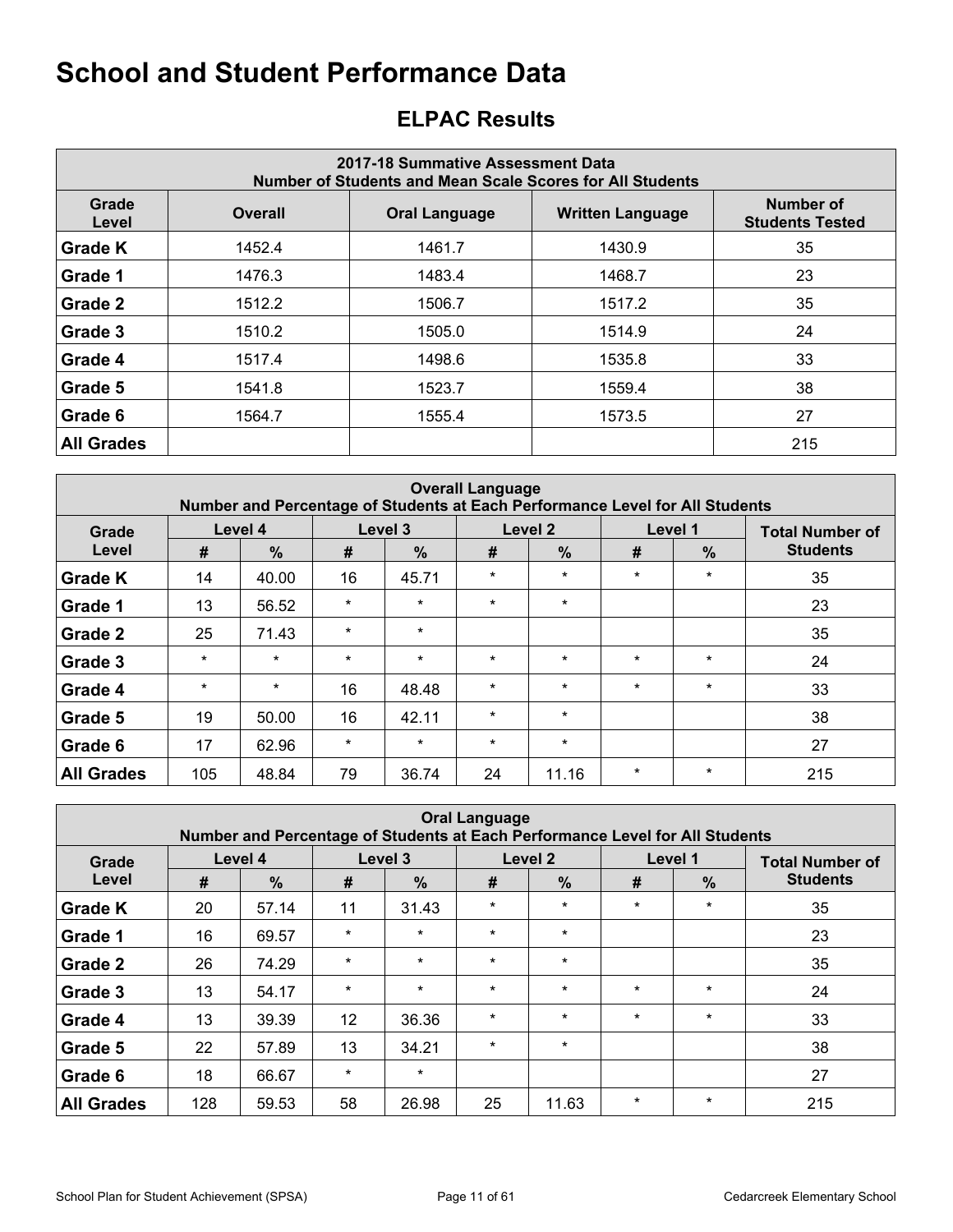| <b>Written Language</b><br>Number and Percentage of Students at Each Performance Level for All Students |         |               |         |               |         |                    |         |               |                        |  |  |  |
|---------------------------------------------------------------------------------------------------------|---------|---------------|---------|---------------|---------|--------------------|---------|---------------|------------------------|--|--|--|
| Grade                                                                                                   |         | Level 4       |         | Level 3       |         | Level <sub>2</sub> |         | Level 1       | <b>Total Number of</b> |  |  |  |
| Level                                                                                                   | #       | $\frac{0}{0}$ | #       | $\frac{0}{0}$ | #       | $\frac{0}{0}$      | #       | $\frac{9}{6}$ | <b>Students</b>        |  |  |  |
| <b>Grade K</b>                                                                                          | 14      | 40.00         | $\star$ | $\star$       | $\star$ | $\star$            | $\star$ | $\star$       | 35                     |  |  |  |
| Grade 1                                                                                                 | $\star$ | $\star$       | $\star$ | $\star$       | $\star$ | $\star$            | $\star$ | $\star$       | 23                     |  |  |  |
| Grade 2                                                                                                 | 22      | 62.86         | $\star$ | $\star$       | $\star$ | $\star$            |         |               | 35                     |  |  |  |
| Grade 3                                                                                                 | $\star$ | $\star$       | $\star$ | $\star$       | $\star$ | $\star$            | $\star$ | $\star$       | 24                     |  |  |  |
| Grade 4                                                                                                 | $\star$ | $\star$       | $\star$ | $\star$       | $\star$ | $\star$            | $\star$ | $\ast$        | 33                     |  |  |  |
| Grade 5                                                                                                 | 18      | 47.37         | 17      | 44.74         | $\star$ | $\star$            |         |               | 38                     |  |  |  |
| Grade 6                                                                                                 | 11      | 40.74         | 11      | 40.74         | $\star$ | $\star$            |         |               | 27                     |  |  |  |
| <b>All Grades</b>                                                                                       | 89      | 41.40         | 73      | 33.95         | 38      | 17.67              | 15      | 6.98          | 215                    |  |  |  |

| <b>Listening Domain</b><br>Number and Percentage of Students by Domain Performance Level for All Students |                       |       |         |                     |         |                  |                                           |  |  |  |  |  |
|-----------------------------------------------------------------------------------------------------------|-----------------------|-------|---------|---------------------|---------|------------------|-------------------------------------------|--|--|--|--|--|
| Grade<br>Level                                                                                            | <b>Well Developed</b> |       |         | Somewhat/Moderately |         | <b>Beginning</b> | <b>Total Number of</b><br><b>Students</b> |  |  |  |  |  |
| <b>Grade K</b>                                                                                            | 30                    | 85.71 | $\star$ | $\star$             | $\star$ | $\star$          | 35                                        |  |  |  |  |  |
| Grade 1                                                                                                   | 17                    | 73.91 | $\star$ | $\star$             |         |                  | 23                                        |  |  |  |  |  |
| Grade 2                                                                                                   | 26                    | 74.29 | $\star$ | $\star$             |         |                  | 35                                        |  |  |  |  |  |
| Grade 3                                                                                                   | 11                    | 45.83 | $\star$ | $\star$             | $\star$ | $\star$          | 24                                        |  |  |  |  |  |
| Grade 4                                                                                                   | 13                    | 39.39 | 18      | 54.55               | $\star$ | $\star$          | 33                                        |  |  |  |  |  |
| Grade 5                                                                                                   | 22                    | 57.89 | 16      | 42.11               |         |                  | 38                                        |  |  |  |  |  |
| Grade 6                                                                                                   | 14                    | 51.85 | 13      | 48.15               |         |                  | 27                                        |  |  |  |  |  |
| <b>All Grades</b>                                                                                         | 133                   | 61.86 | 75      | 34.88               | $\star$ | $\star$          | 215                                       |  |  |  |  |  |

|                   | <b>Speaking Domain</b><br>Number and Percentage of Students by Domain Performance Level for All Students |                       |         |                     |         |                  |                                           |  |  |  |  |  |  |
|-------------------|----------------------------------------------------------------------------------------------------------|-----------------------|---------|---------------------|---------|------------------|-------------------------------------------|--|--|--|--|--|--|
| Grade<br>Level    |                                                                                                          | <b>Well Developed</b> |         | Somewhat/Moderately |         | <b>Beginning</b> | <b>Total Number of</b><br><b>Students</b> |  |  |  |  |  |  |
| <b>Grade K</b>    | 13                                                                                                       | 37.14                 | 19      | 54.29               | $\star$ | $\star$          | 35                                        |  |  |  |  |  |  |
| Grade 1           | $12 \overline{ }$                                                                                        | 52.17                 | 11      | 47.83               |         |                  | 23                                        |  |  |  |  |  |  |
| Grade 2           | 28                                                                                                       | 80.00                 | $\star$ | $\star$             |         |                  | 35                                        |  |  |  |  |  |  |
| Grade 3           | $12 \overline{ }$                                                                                        | 50.00                 | $\star$ | $\star$             | $\star$ | $\star$          | 24                                        |  |  |  |  |  |  |
| Grade 4           | 18                                                                                                       | 54.55                 | 13      | 39.39               | $\star$ | $\star$          | 33                                        |  |  |  |  |  |  |
| Grade 5           | 25                                                                                                       | 65.79                 | 13      | 34.21               |         |                  | 38                                        |  |  |  |  |  |  |
| Grade 6           | 21                                                                                                       | 77.78                 | $\star$ | $\star$             |         |                  | 27                                        |  |  |  |  |  |  |
| <b>All Grades</b> | 129                                                                                                      | 60.00                 | 79      | 36.74               | $\star$ | $\star$          | 215                                       |  |  |  |  |  |  |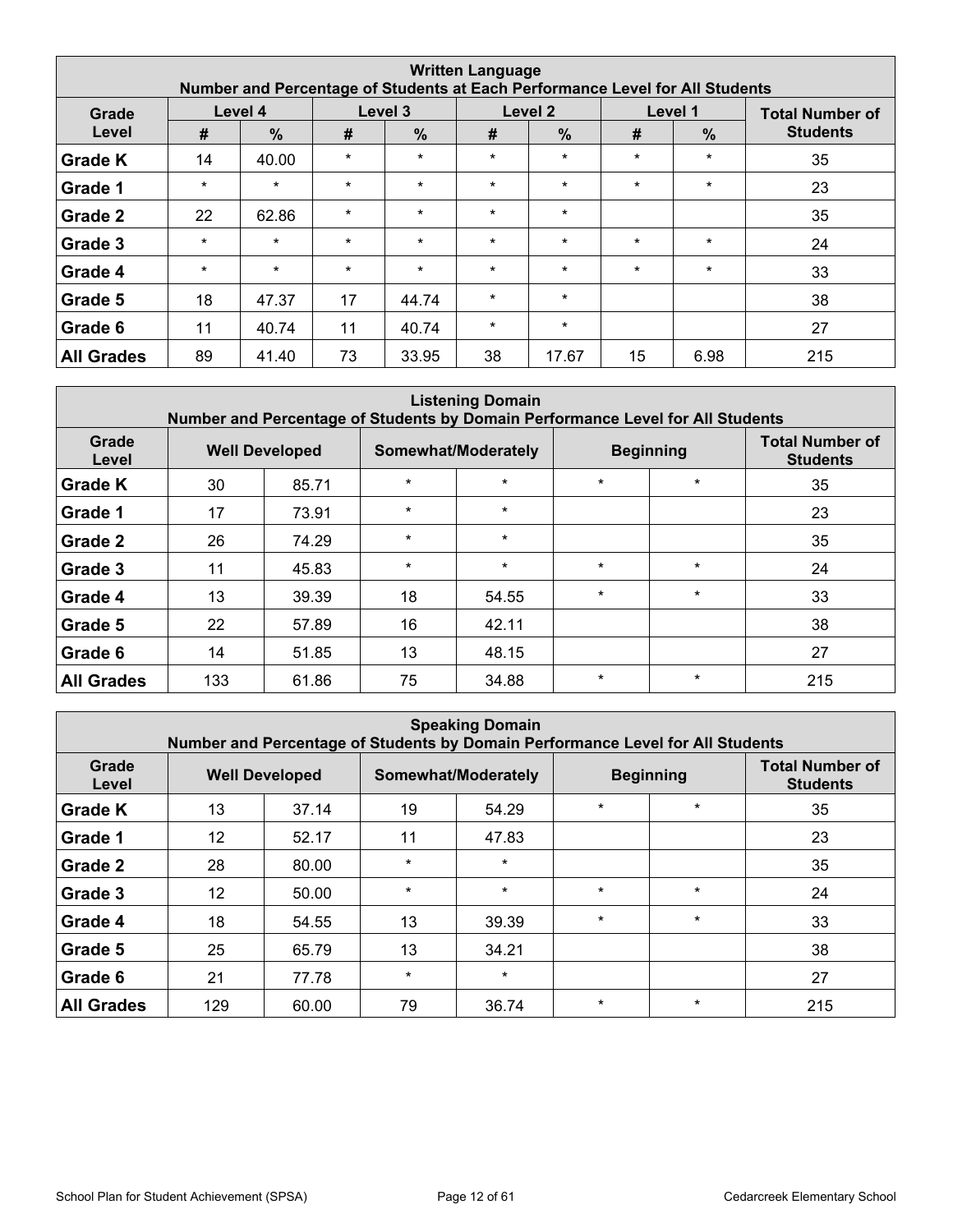| <b>Reading Domain</b><br>Number and Percentage of Students by Domain Performance Level for All Students |         |                       |         |                     |         |                  |                                           |  |  |  |  |  |
|---------------------------------------------------------------------------------------------------------|---------|-----------------------|---------|---------------------|---------|------------------|-------------------------------------------|--|--|--|--|--|
| Grade<br>Level                                                                                          |         | <b>Well Developed</b> |         | Somewhat/Moderately |         | <b>Beginning</b> | <b>Total Number of</b><br><b>Students</b> |  |  |  |  |  |
| <b>Grade K</b>                                                                                          | 11      | 31.43                 | 23      | 65.71               | $\star$ | $\star$          | 35                                        |  |  |  |  |  |
| Grade 1                                                                                                 | 14      | 60.87                 | $\star$ | $\star$             | $\star$ | $\star$          | 23                                        |  |  |  |  |  |
| Grade 2                                                                                                 | 26      | 74.29                 | $\star$ | $\star$             | $\star$ | $\star$          | 35                                        |  |  |  |  |  |
| Grade 3                                                                                                 | $\star$ | $\star$               | 11      | 45.83               | $\star$ | $\star$          | 24                                        |  |  |  |  |  |
| Grade 4                                                                                                 | $\star$ | $\star$               | 18      | 54.55               | $\star$ | $\star$          | 33                                        |  |  |  |  |  |
| Grade 5                                                                                                 | 12      | 31.58                 | 25      | 65.79               | $\star$ | $\star$          | 38                                        |  |  |  |  |  |
| Grade 6                                                                                                 | 11      | 40.74                 | $\star$ | $\star$             | $\star$ | $\star$          | 27                                        |  |  |  |  |  |
| <b>All Grades</b>                                                                                       | 85      | 39.53                 | 101     | 46.98               | 29      | 13.49            | 215                                       |  |  |  |  |  |

| <b>Writing Domain</b><br>Number and Percentage of Students by Domain Performance Level for All Students |         |                       |         |                     |         |                  |                                           |  |  |  |  |  |
|---------------------------------------------------------------------------------------------------------|---------|-----------------------|---------|---------------------|---------|------------------|-------------------------------------------|--|--|--|--|--|
| Grade<br>Level                                                                                          |         | <b>Well Developed</b> |         | Somewhat/Moderately |         | <b>Beginning</b> | <b>Total Number of</b><br><b>Students</b> |  |  |  |  |  |
| Grade K                                                                                                 | 25      | 71.43                 | $\star$ | $\star$             | $\star$ | $\star$          | 35                                        |  |  |  |  |  |
| Grade 1                                                                                                 | $\star$ | $\star$               | 15      | 65.22               | $\star$ | $\star$          | 23                                        |  |  |  |  |  |
| Grade 2                                                                                                 | 13      | 37.14                 | 21      | 60.00               | $\star$ | $\star$          | 35                                        |  |  |  |  |  |
| Grade 3                                                                                                 | $\star$ | $\star$               | 14      | 58.33               | $\star$ | $\star$          | 24                                        |  |  |  |  |  |
| Grade 4                                                                                                 | 16      | 48.48                 | 16      | 48.48               | $\star$ | $\star$          | 33                                        |  |  |  |  |  |
| Grade 5                                                                                                 | 30      | 78.95                 | $\star$ | $\star$             |         |                  | 38                                        |  |  |  |  |  |
| Grade 6                                                                                                 | 11      | 40.74                 | 16      | 59.26               |         |                  | 27                                        |  |  |  |  |  |
| <b>All Grades</b>                                                                                       | 107     | 49.77                 | 98      | 45.58               | $\star$ | $\star$          | 215                                       |  |  |  |  |  |

#### **Conclusions based on this data:**

- **1.** Listening and Speaking scores 2- 6th grade is a strength
- **2.** 60% of our students are on Level 4 in oral language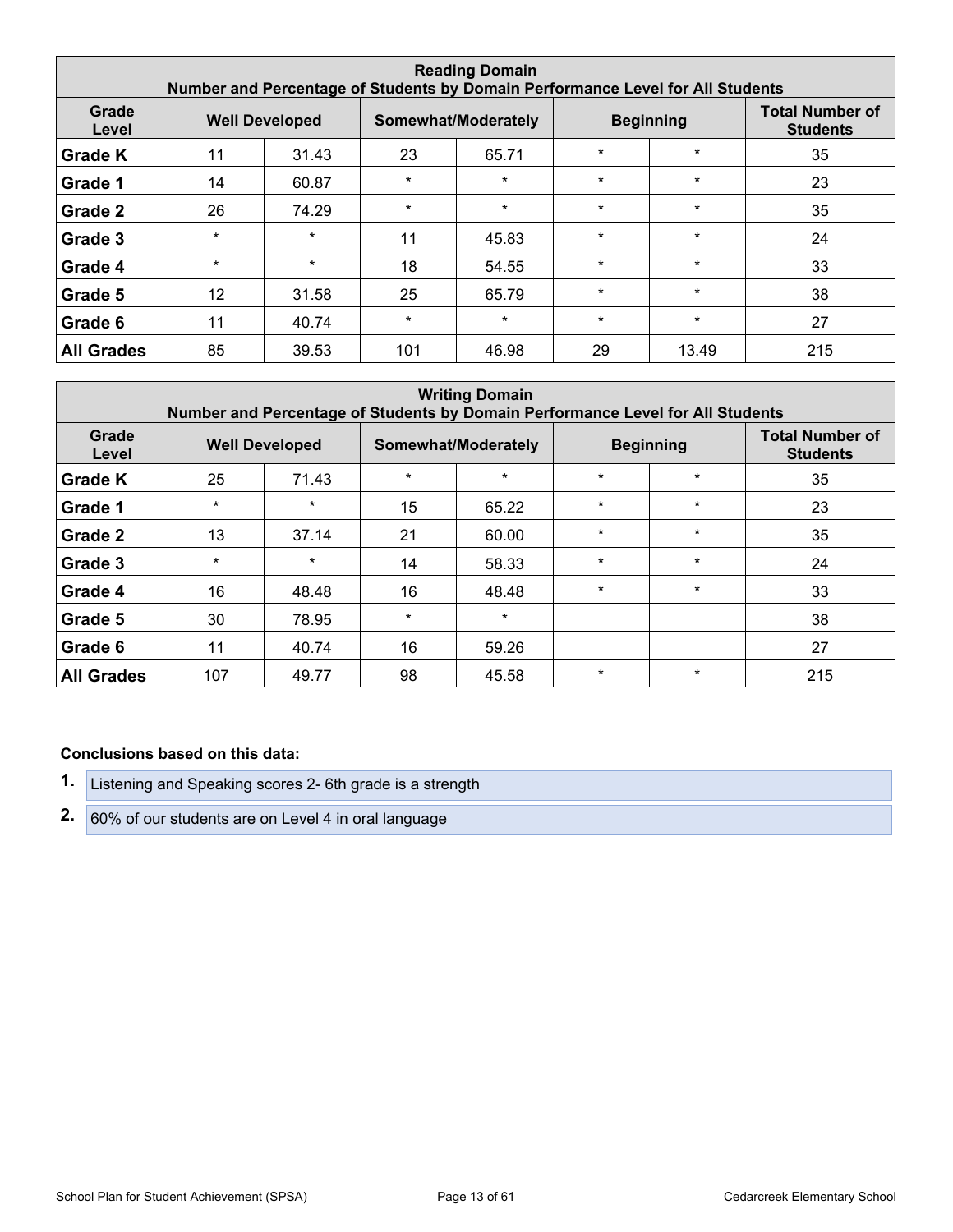## <span id="page-13-0"></span>**Student Population**

This section provides information about the school's student population.

| 2017-18 Student Population                        |                                                                                                                                                                     |                                                                                                                                                                                                    |                                                                                          |  |
|---------------------------------------------------|---------------------------------------------------------------------------------------------------------------------------------------------------------------------|----------------------------------------------------------------------------------------------------------------------------------------------------------------------------------------------------|------------------------------------------------------------------------------------------|--|
| Total<br><b>Enrollment</b>                        | Socioeconomically<br><b>Disadvantaged</b>                                                                                                                           | <b>English</b><br><b>Learners</b>                                                                                                                                                                  | <b>Foster</b><br>Youth                                                                   |  |
| 470                                               | 80.0%                                                                                                                                                               | 47.7%                                                                                                                                                                                              | 0.4%                                                                                     |  |
| This is the total number of<br>students enrolled. | This is the percent of students<br>who are eligible for free or<br>reduced priced meals; or have<br>parents/quardians who did not<br>receive a high school diploma. | This is the percent of students<br>who are learning to communicate<br>effectively in English, typically<br>requiring instruction in both the<br>English Language and in their<br>academic courses. | This is the percent of students<br>whose well-being is the<br>responsibility of a court. |  |

| 2017-18 Enrollment for All Students/Student Group  |     |         |  |  |
|----------------------------------------------------|-----|---------|--|--|
| <b>Student Group</b><br><b>Total</b><br>Percentage |     |         |  |  |
| <b>English Learners</b>                            | 224 | 47.7%   |  |  |
| <b>Foster Youth</b>                                | 2   | 0.4%    |  |  |
| <b>Homeless</b>                                    | 17  | $3.6\%$ |  |  |
| <b>Socioeconomically Disadvantaged</b>             | 376 | 80.0%   |  |  |
| <b>Students with Disabilities</b>                  | 53  | 11.3%   |  |  |

| <b>Enrollment by Race/Ethnicity</b>                |     |       |  |  |  |
|----------------------------------------------------|-----|-------|--|--|--|
| <b>Total</b><br><b>Student Group</b><br>Percentage |     |       |  |  |  |
| <b>African American</b>                            | 10  | 2.1%  |  |  |  |
| <b>American Indian</b>                             |     | 0.2%  |  |  |  |
| Asian                                              | 7   | 1.5%  |  |  |  |
| <b>Filipino</b>                                    |     | 1.5%  |  |  |  |
| Hispanic                                           | 351 | 74.7% |  |  |  |
| <b>Two or More Races</b>                           | 2   | 0.4%  |  |  |  |
| White                                              | 90  | 19.1% |  |  |  |

#### **Conclusions based on this data:**

- **1.** Our Hispanic population has grown to 75%. **2.** The percentage of English Learners is only 50% so we know that many students are entering already knowing English.
- **3.** The percentage of SD students has grown to 80%.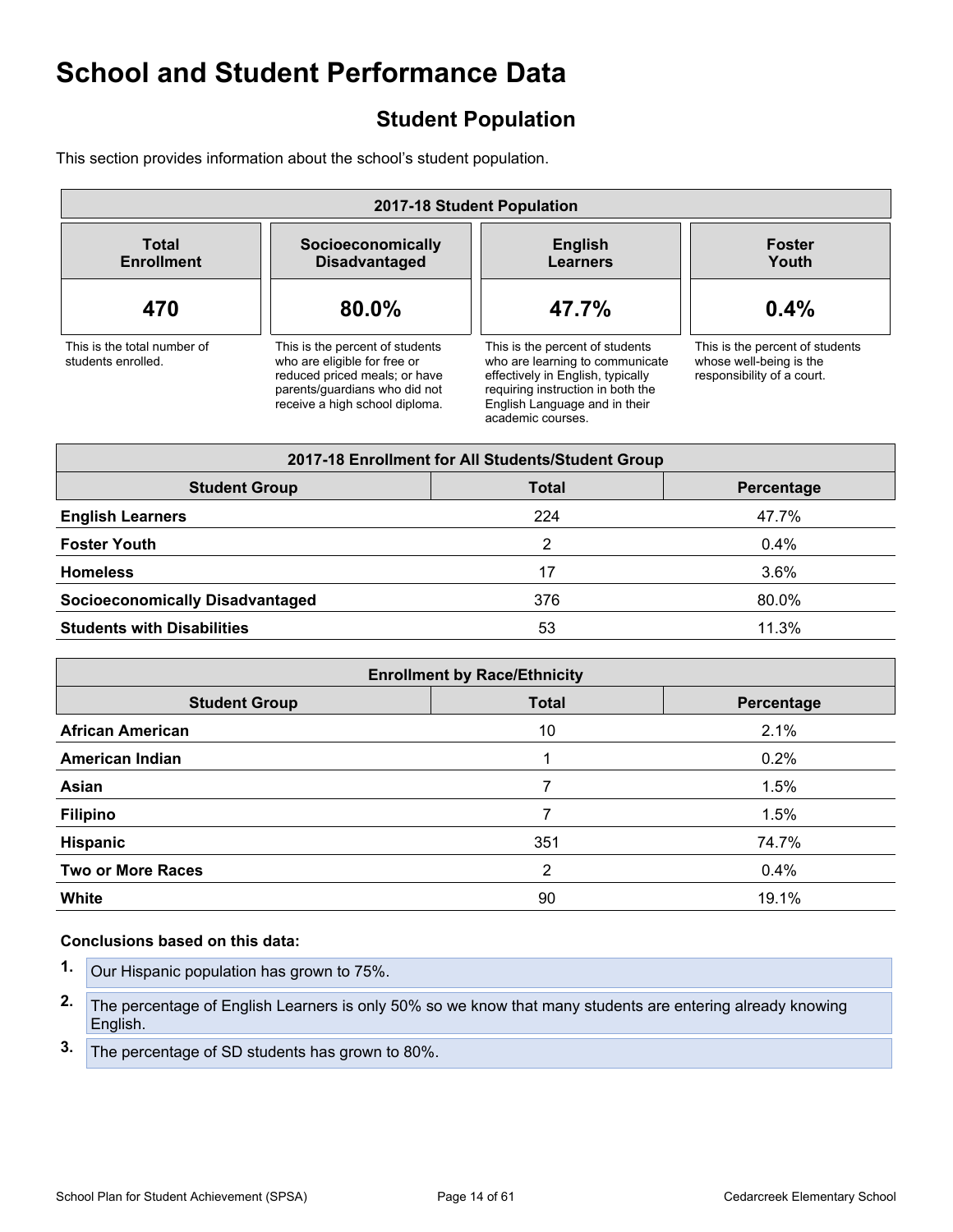## <span id="page-14-0"></span>**Overall Performance**

| 2018 Fall Dashboard Overall Performance for All Students |                                      |                                       |  |
|----------------------------------------------------------|--------------------------------------|---------------------------------------|--|
| <b>Academic Performance</b>                              | <b>Academic Engagement</b>           | <b>Conditions &amp; Climate</b>       |  |
| <b>English Language Arts</b><br>Orange                   | <b>Chronic Absenteeism</b><br>Yellow | <b>Suspension Rate</b><br><b>Blue</b> |  |
| <b>Mathematics</b><br>Orange                             |                                      |                                       |  |
| <b>English Learner Progress</b><br>No Performance Color  |                                      |                                       |  |

#### **Conclusions based on this data:**

**1.**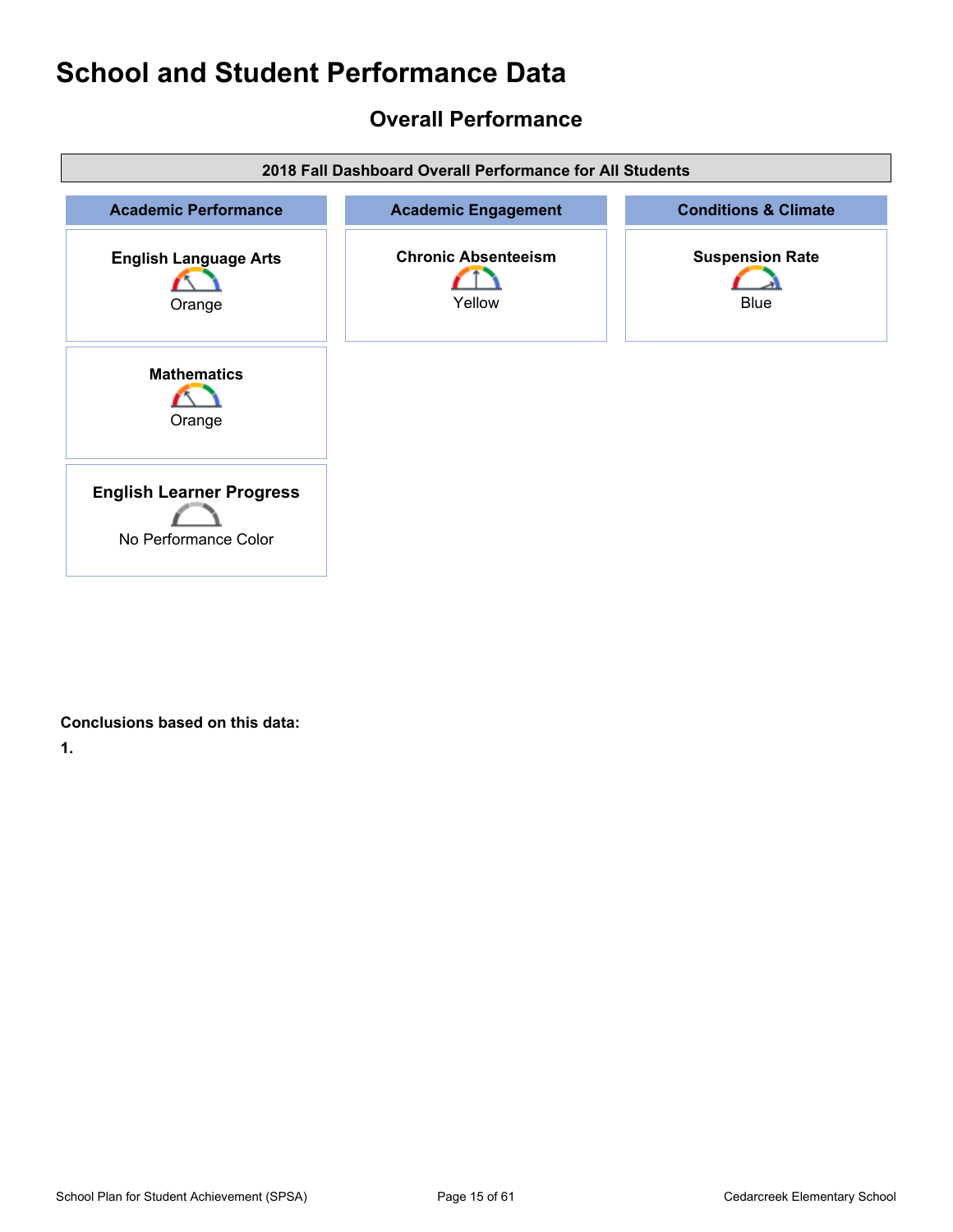## <span id="page-15-0"></span>**Academic Performance English Language Arts**

The performance levels are color-coded and range from lowest-to-highest performance in the following order:



This section provides number of student groups in each color.

| 2018 Fall Dashboard English Language Arts Equity Report        |  |  |  |  |  |
|----------------------------------------------------------------|--|--|--|--|--|
| <b>Green</b><br><b>Blue</b><br>Yellow'<br><b>Orange</b><br>Red |  |  |  |  |  |
|                                                                |  |  |  |  |  |

This section provides a view of Student Assessment Results and other aspects of this school's performance, specifically how well students are meeting grade-level standards on the English Language Arts assessment. This measure is based on student performance on the Smarter Balanced Summative Assessment, which is taken annually by students in grades 3–8 and grade 11.

| 2018 Fall Dashboard English Language Arts Performance for All Students/Student Group |                                        |                                     |  |  |
|--------------------------------------------------------------------------------------|----------------------------------------|-------------------------------------|--|--|
| <b>All Students</b>                                                                  | <b>English Learners</b>                | <b>Foster Youth</b>                 |  |  |
| Orange                                                                               | Orange                                 | No Performance Color                |  |  |
| 17.3 points below standard                                                           | 36 points below standard               | Less than 11 Students - Data Not    |  |  |
| Declined -3.2 points                                                                 | Maintained 0.6 points                  | Displayed for Privacy<br>2 students |  |  |
| 265 students                                                                         | 149 students                           |                                     |  |  |
|                                                                                      |                                        |                                     |  |  |
| <b>Homeless</b>                                                                      | <b>Socioeconomically Disadvantaged</b> | <b>Students with Disabilities</b>   |  |  |
| No Performance Color                                                                 | Orange                                 | Red                                 |  |  |
| Less than 11 Students - Data Not                                                     | 24.9 points below standard             | 91.8 points below standard          |  |  |
| Displayed for Privacy<br>7 students                                                  | Maintained 1.7 points                  | Declined -15.6 points               |  |  |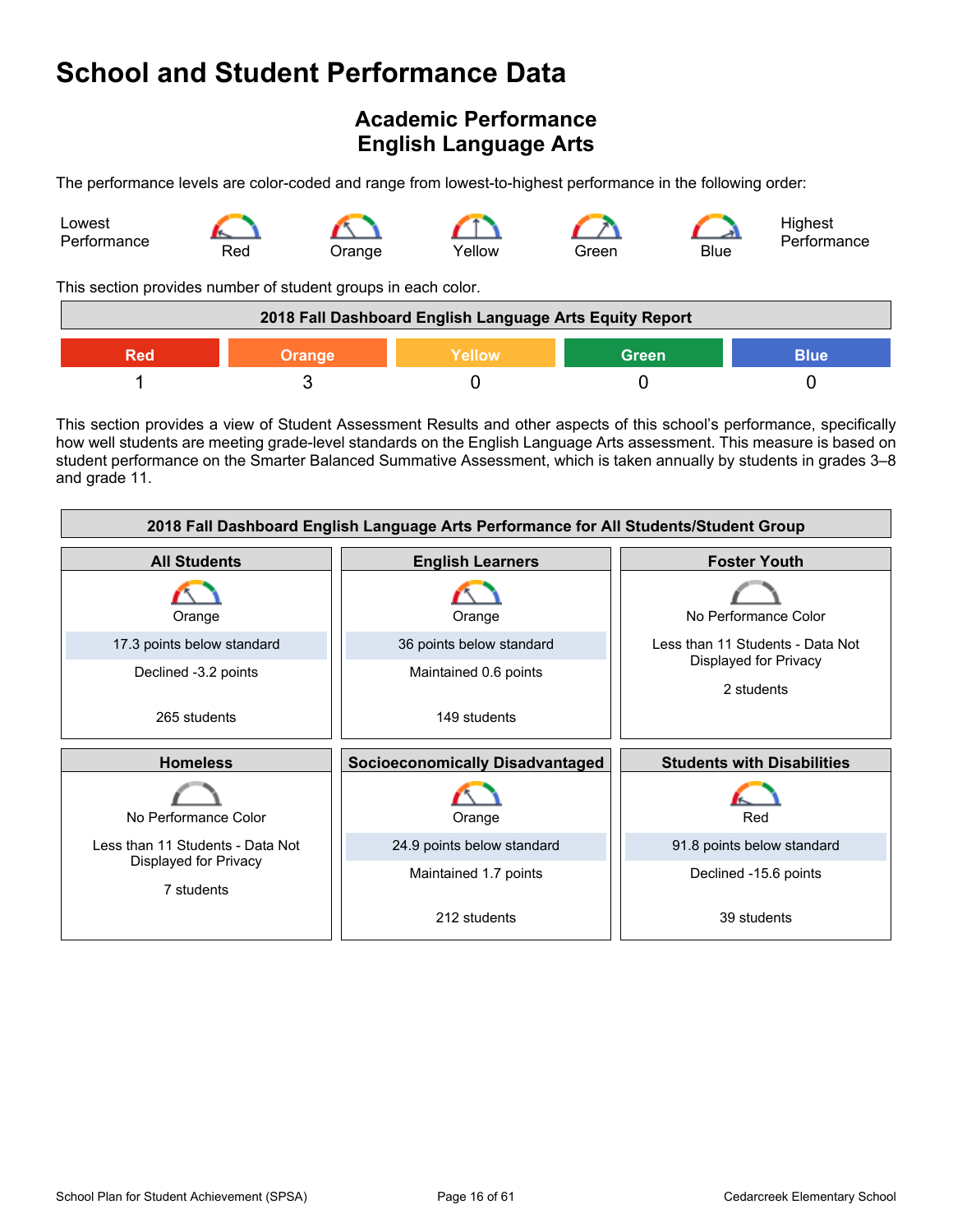

This section provides a view of Student Assessment Results and other aspects of this school's performance, specifically how well students are meeting grade-level standards on the English Language Arts assessment. This measure is based on student performance on the Smarter Balanced Summative Assessment, which is taken annually by students in grades 3–8 and grade 11.

| 2018 Fall Dashboard English Language Arts Data Comparisons for English Learners               |                            |                           |  |  |
|-----------------------------------------------------------------------------------------------|----------------------------|---------------------------|--|--|
| <b>Reclassified English Learners</b><br><b>Current English Learner</b><br><b>English Only</b> |                            |                           |  |  |
| 53.3 points below standard                                                                    | 29.8 points above standard | 1.1 points below standard |  |  |
| Increased 10.5 points                                                                         | Declined -4.8 points       | Declined -10.3 points     |  |  |
| 118 students                                                                                  | 31 students                | 104 students              |  |  |

#### **Conclusions based on this data:**

**1.** There is a need for extra support for our sub groups and RSP students **2.** English Learners, socioeconomically disadvantaged and hispanic students are below standard **3.** Reclassified EL students are above standard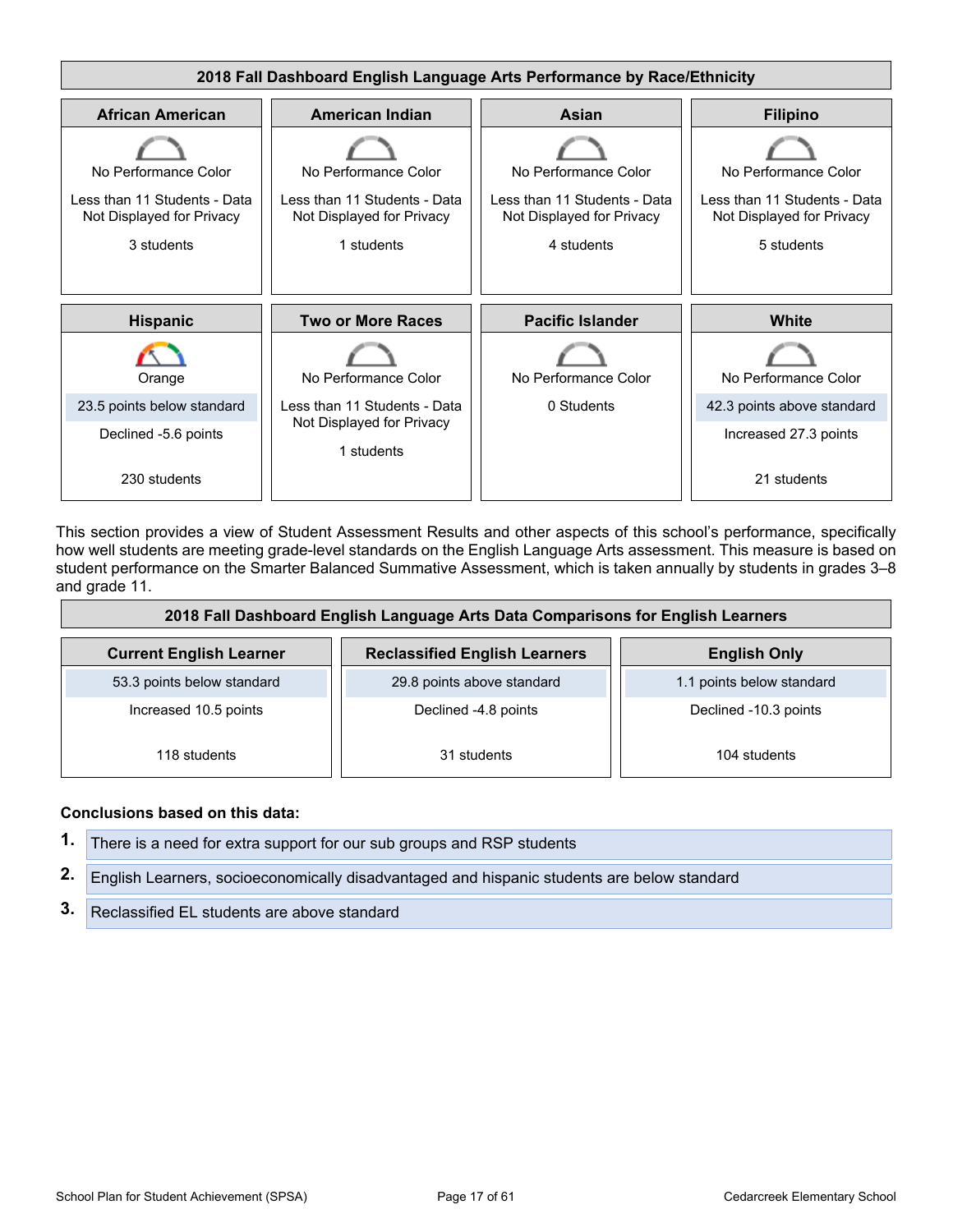### **Academic Performance Mathematics**

The performance levels are color-coded and range from lowest-to-highest performance in the following order:



This section provides number of student groups in each color.

| 2018 Fall Dashboard Mathematics Equity Report          |  |  |  |  |  |
|--------------------------------------------------------|--|--|--|--|--|
| <b>Green</b><br>Yellow<br><b>Blue</b><br>Orange<br>Red |  |  |  |  |  |
|                                                        |  |  |  |  |  |

This section provides a view of Student Assessment Results and other aspects of this school's performance, specifically how well students are meeting grade-level standards on the Mathematics assessment. This measure is based on student performance on the Smarter Balanced Summative Assessment, which is taken annually by students in grades 3–8 and grade 11.

| 2018 Fall Dashboard Mathematics Performance for All Students/Student Group |                                        |                                     |  |  |
|----------------------------------------------------------------------------|----------------------------------------|-------------------------------------|--|--|
| <b>All Students</b>                                                        | <b>English Learners</b>                | <b>Foster Youth</b>                 |  |  |
| Orange                                                                     | Orange                                 | No Performance Color                |  |  |
| 42.9 points below standard                                                 | 59.2 points below standard             | Less than 11 Students - Data Not    |  |  |
| Maintained 0.9 points                                                      | Maintained 2.4 points                  | Displayed for Privacy<br>2 students |  |  |
| 265 students                                                               | 149 students                           |                                     |  |  |
| <b>Homeless</b>                                                            | <b>Socioeconomically Disadvantaged</b> | <b>Students with Disabilities</b>   |  |  |
| No Performance Color                                                       | Yellow                                 | Red                                 |  |  |
| Less than 11 Students - Data Not                                           | 48.7 points below standard             | 123.5 points below standard         |  |  |
| Displayed for Privacy<br>7 students                                        | Increased 4.8 points                   | Declined -23.9 points               |  |  |
|                                                                            | 212 students                           | 39 students                         |  |  |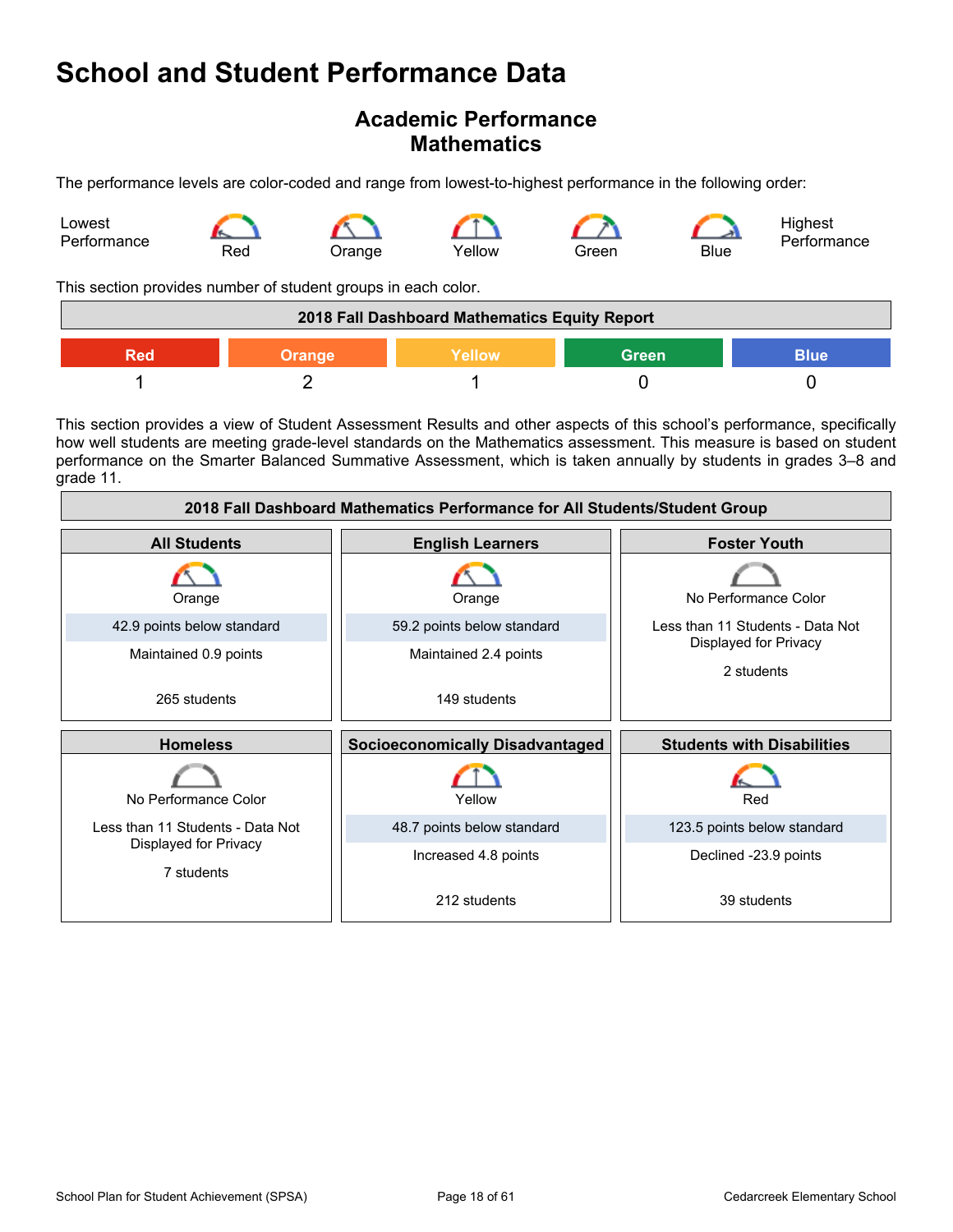

This section provides a view of Student Assessment Results and other aspects of this school's performance, specifically how well students are meeting grade-level standards on the Mathematics assessment. This measure is based on student performance on the Smarter Balanced Summative Assessment, which is taken annually by students in grades 3–8 and grade 11.

| 2018 Fall Dashboard Mathematics Data Comparisons for English Learners                         |                     |                            |  |  |
|-----------------------------------------------------------------------------------------------|---------------------|----------------------------|--|--|
| <b>Reclassified English Learners</b><br><b>Current English Learner</b><br><b>English Only</b> |                     |                            |  |  |
| 72.2 points below standard<br>9.8 points below standard                                       |                     | 27.4 points below standard |  |  |
| Increased 8.8 points                                                                          | Maintained 1 points | Maintained -1.4 points     |  |  |
| 118 students                                                                                  | 31 students         | 104 students               |  |  |

#### **Conclusions based on this data:**

| 1. RSP students declined; while socioeconomically increased |
|-------------------------------------------------------------|
| 2. ELs maintained, Hispanic group maintained                |
| 3. Overall, "all students" maintained                       |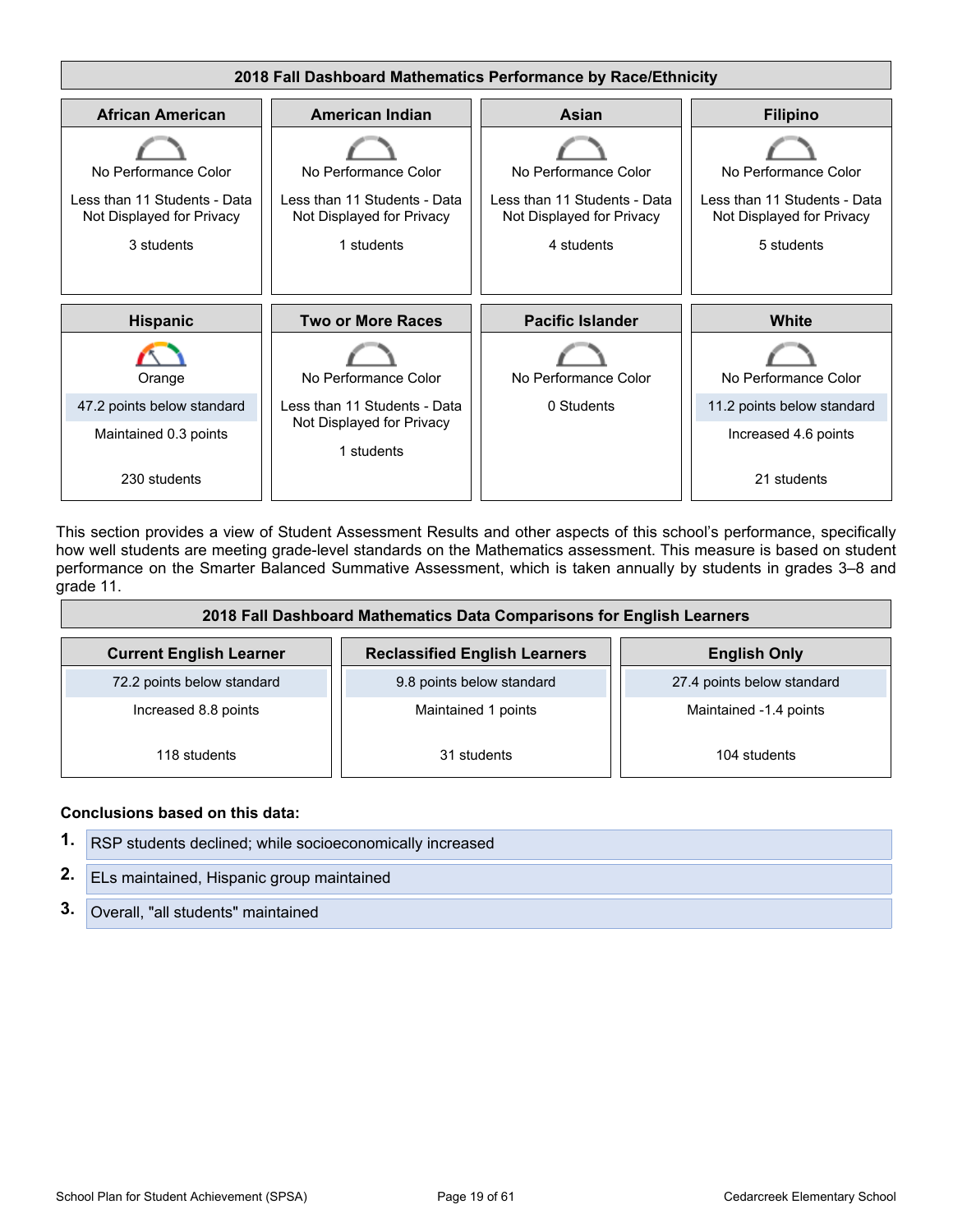### **Academic Performance English Learner Progress**

This section provides a view of the percent of students performing at each level on the new English Language Proficiency Assessments for California (ELPAC) assessment. With the transition ELPAC, the 2018 Dashboard is unable to report a performance level (color) for this measure.

| 2018 Fall Dashboard English Language Proficiency Assessments for California Results                                                                                                                               |       |       |       |      |  |
|-------------------------------------------------------------------------------------------------------------------------------------------------------------------------------------------------------------------|-------|-------|-------|------|--|
| Number of<br>Level 1<br>Level 4<br>Level 3<br>Level 2<br><b>Beginning</b><br><b>Students</b><br>Well<br><b>Moderately</b><br>Somewhat<br><b>Stage</b><br><b>Developed</b><br><b>Developed</b><br><b>Developed</b> |       |       |       |      |  |
| 215                                                                                                                                                                                                               | 48.8% | 36.7% | 11.2% | 3.3% |  |

**Conclusions based on this data:**

**1.**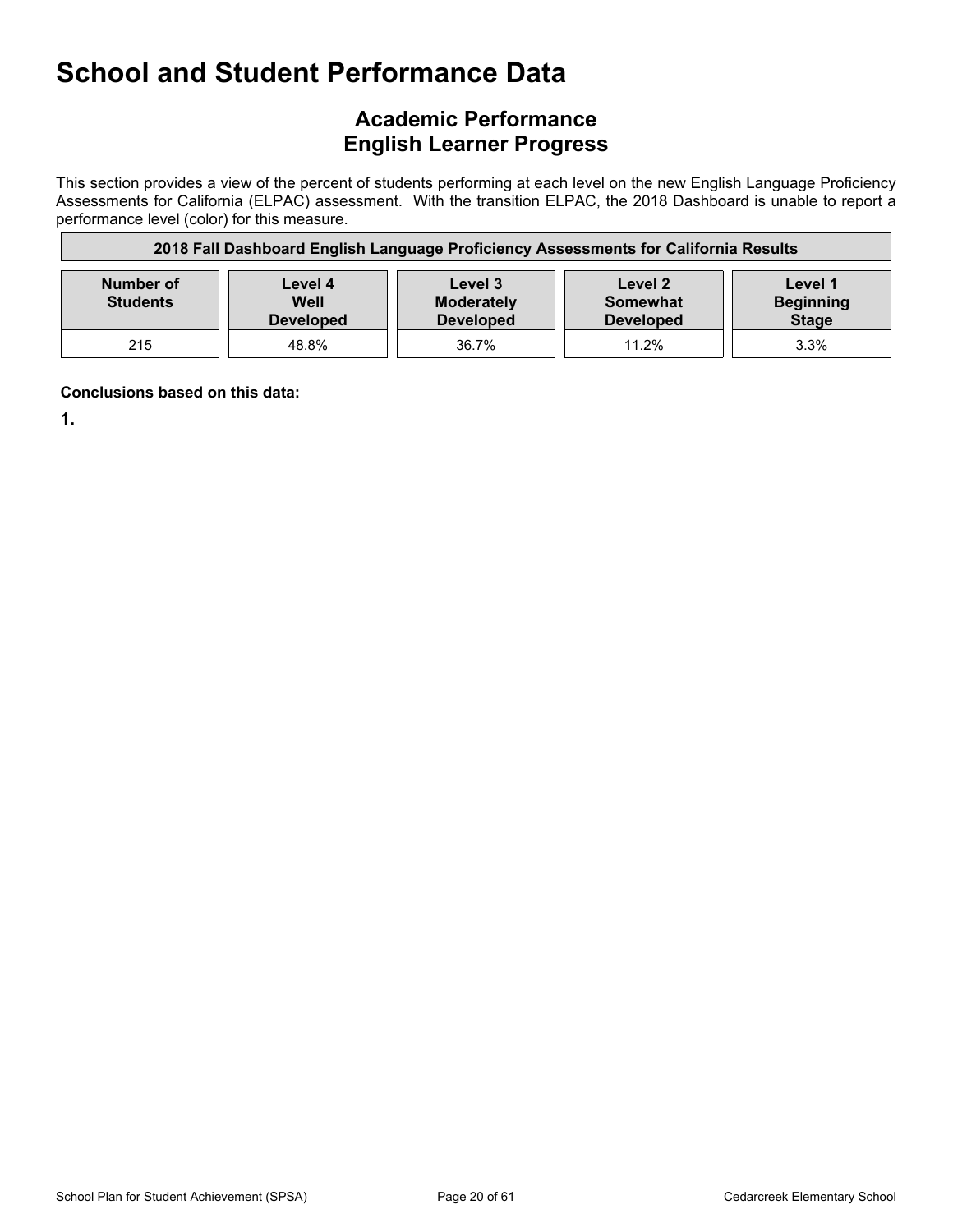### **Academic Performance College/Career**

The performance levels are color-coded and range from lowest-to-highest performance in the following order:

| Lowest<br>Performance                                         | Red                                                                                                                                                     | Orange                                               | Yellow                                 | Green |                         | <b>Blue</b>                       | Highest<br>Performance                                                                                                   |
|---------------------------------------------------------------|---------------------------------------------------------------------------------------------------------------------------------------------------------|------------------------------------------------------|----------------------------------------|-------|-------------------------|-----------------------------------|--------------------------------------------------------------------------------------------------------------------------|
| This section provides number of student groups in each color. |                                                                                                                                                         |                                                      |                                        |       |                         |                                   |                                                                                                                          |
|                                                               |                                                                                                                                                         | 2018 Fall Dashboard College/Career Equity Report     |                                        |       |                         |                                   |                                                                                                                          |
| <b>Red</b>                                                    |                                                                                                                                                         | <b>Orange</b>                                        | Yellow                                 |       | <b>Green</b>            |                                   | <b>Blue</b>                                                                                                              |
|                                                               | This section provides information on the percentage of high school graduates who are placed in the "Prepared" level on the<br>College/Career Indicator. |                                                      |                                        |       |                         |                                   |                                                                                                                          |
|                                                               | 2018 Fall Dashboard College/Career for All Students/Student Group                                                                                       |                                                      |                                        |       |                         |                                   |                                                                                                                          |
| <b>All Students</b>                                           |                                                                                                                                                         |                                                      | <b>English Learners</b>                |       |                         | <b>Foster Youth</b>               |                                                                                                                          |
| <b>Homeless</b>                                               |                                                                                                                                                         |                                                      | <b>Socioeconomically Disadvantaged</b> |       |                         | <b>Students with Disabilities</b> |                                                                                                                          |
|                                                               |                                                                                                                                                         | 2018 Fall Dashboard College/Career by Race/Ethnicity |                                        |       |                         |                                   |                                                                                                                          |
| <b>African American</b>                                       |                                                                                                                                                         | <b>American Indian</b>                               |                                        | Asian |                         |                                   | <b>Filipino</b>                                                                                                          |
| <b>Hispanic</b>                                               |                                                                                                                                                         |                                                      | <b>Two or More Races</b>               |       | <b>Pacific Islander</b> |                                   | <b>White</b>                                                                                                             |
|                                                               |                                                                                                                                                         |                                                      |                                        |       |                         |                                   | This section provides a view of the percent of students per vear that qualify as Not Prepared. Approaching Prepared, and |

ection provides a view of the percent of students per year that qualify as Not Prepared, Approaching Prepared, and Prepared.

| 2018 Fall Dashboard College/Career 3-Year Performance |                             |                             |  |
|-------------------------------------------------------|-----------------------------|-----------------------------|--|
| Class of 2016                                         | Class of 2017               | Class of 2018               |  |
| Prepared                                              | Prepared                    | <b>Prepared</b>             |  |
| <b>Approaching Prepared</b>                           | <b>Approaching Prepared</b> | <b>Approaching Prepared</b> |  |
| <b>Not Prepared</b>                                   | <b>Not Prepared</b>         | <b>Not Prepared</b>         |  |

**Conclusions based on this data:**

**1.**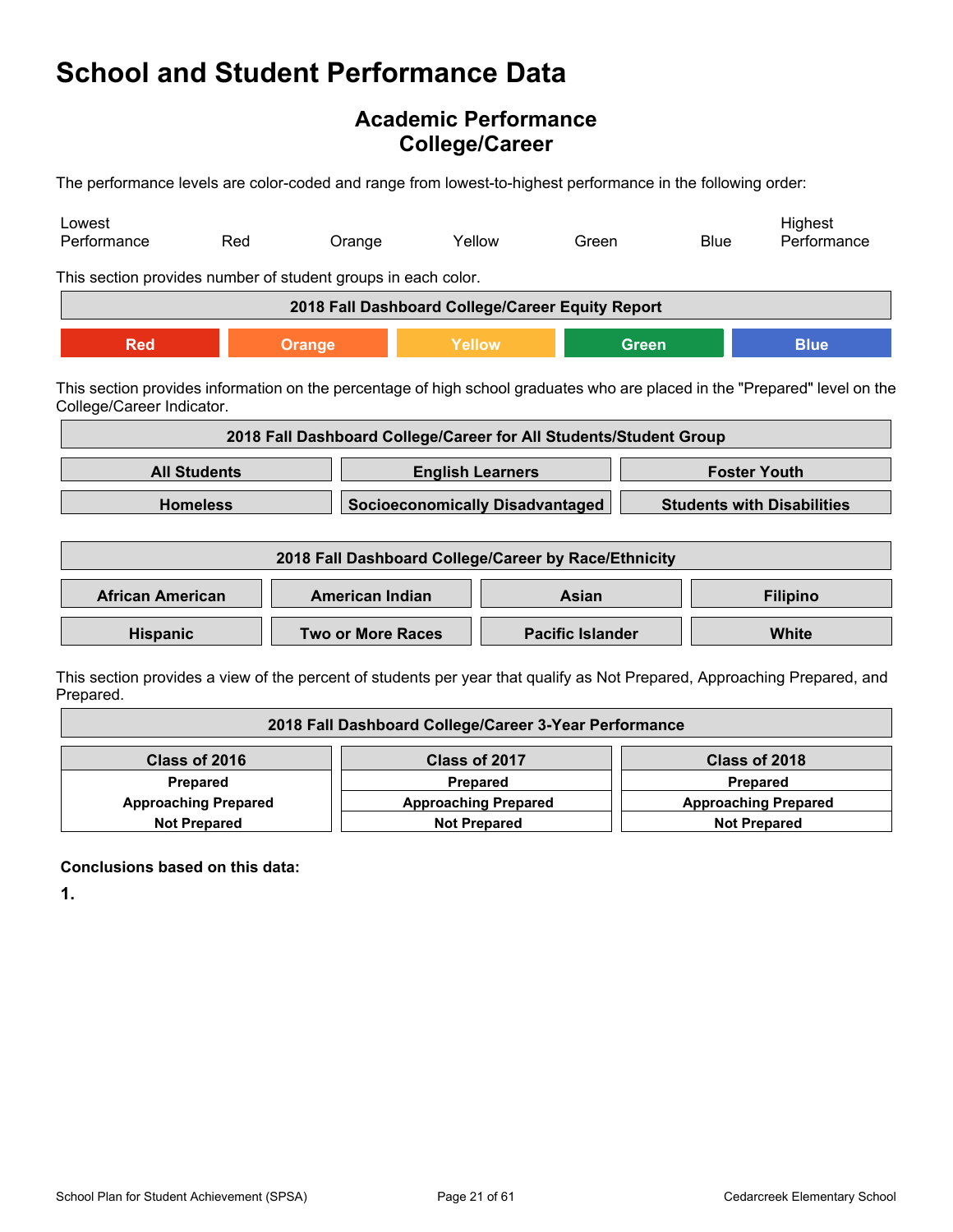### <span id="page-21-0"></span>**Academic Engagement Chronic Absenteeism**

The performance levels are color-coded and range from lowest-to-highest performance in the following order:



This section provides number of student groups in each color.

| 2018 Fall Dashboard Chronic Absenteeism Equity Report |  |               |       |      |
|-------------------------------------------------------|--|---------------|-------|------|
|                                                       |  | <b>Nellow</b> | Green | 3lue |
|                                                       |  |               |       |      |

This section provides information about the percentage of students in kindergarten through grade 8 who are absent 10 percent or more of the instructional days they were enrolled.

| 2018 Fall Dashboard Chronic Absenteeism for All Students/Student Group |                                        |                                     |  |
|------------------------------------------------------------------------|----------------------------------------|-------------------------------------|--|
| <b>All Students</b>                                                    | <b>English Learners</b>                | <b>Foster Youth</b>                 |  |
| Yellow                                                                 | Green                                  | No Performance Color                |  |
| 9.1% chronically absent                                                | 6.9% chronically absent                | Less than 11 Students - Data Not    |  |
| Maintained 0.1%                                                        | Declined 2.2%                          | Displayed for Privacy<br>2 students |  |
| 492 students                                                           | 232 students                           |                                     |  |
| <b>Homeless</b>                                                        | <b>Socioeconomically Disadvantaged</b> | <b>Students with Disabilities</b>   |  |
| No Performance Color                                                   | Orange                                 | Orange                              |  |
| 4.5% chronically absent                                                | 9.6% chronically absent                | 10.8% chronically absent            |  |
| 22 students                                                            | Increased 1.3%                         | Increased 1.1%                      |  |
|                                                                        | 395 students                           | 65 students                         |  |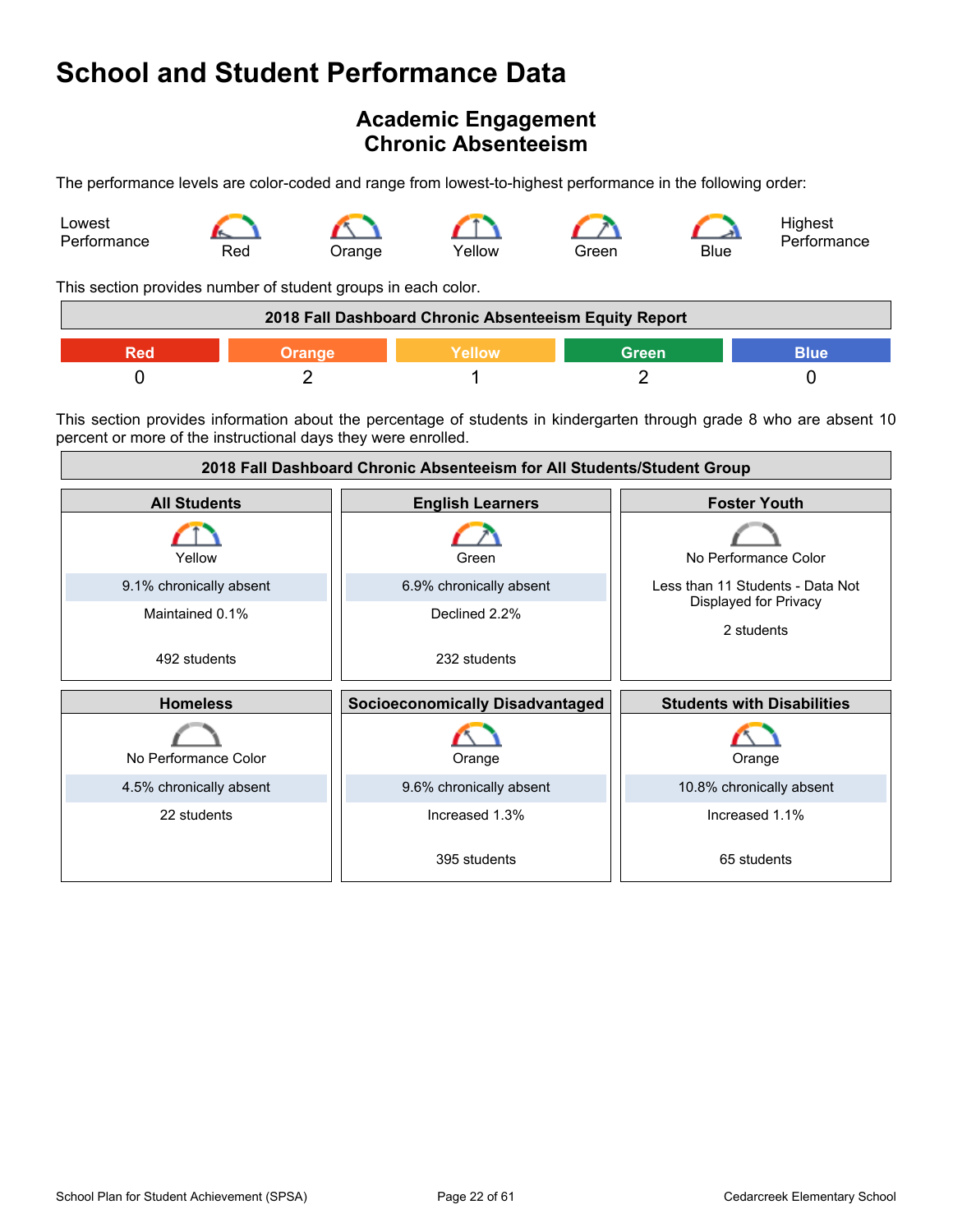

#### **Conclusions based on this data:**

- **1.** Students struggling in academics are absent more frequently perhaps due to academic demands
- **2.** RSP students are absent the most
- **3.** Homeless students have the best attendance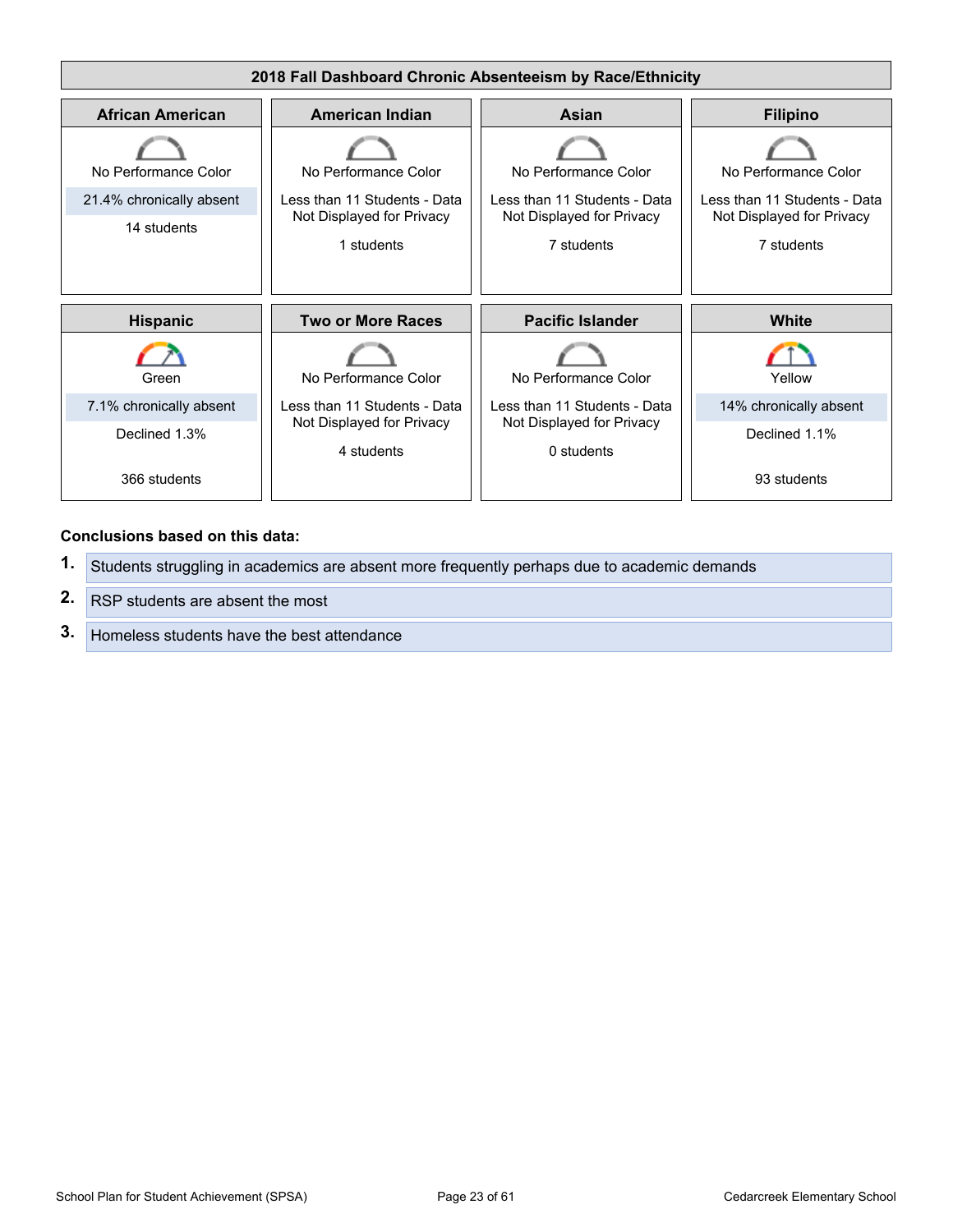### **Academic Engagement Graduation Rate**

The performance levels are color-coded and range from lowest-to-highest performance in the following order:

| Lowest<br>Performance                                                                                                                                                                                          | Red                                                                                                                                                                                                                | Orange                                                             |                                             | Yellow | Green                   |                     | <b>Blue</b>                       | Highest<br>Performance |
|----------------------------------------------------------------------------------------------------------------------------------------------------------------------------------------------------------------|--------------------------------------------------------------------------------------------------------------------------------------------------------------------------------------------------------------------|--------------------------------------------------------------------|---------------------------------------------|--------|-------------------------|---------------------|-----------------------------------|------------------------|
| This section provides number of student groups in each color.                                                                                                                                                  |                                                                                                                                                                                                                    |                                                                    |                                             |        |                         |                     |                                   |                        |
|                                                                                                                                                                                                                |                                                                                                                                                                                                                    | 2018 Fall Dashboard Graduation Rate Equity Report                  |                                             |        |                         |                     |                                   |                        |
| <b>Red</b>                                                                                                                                                                                                     |                                                                                                                                                                                                                    | <b>Orange</b>                                                      | Yellow                                      |        |                         | <b>Green</b>        |                                   | <b>Blue</b>            |
|                                                                                                                                                                                                                | This section provides information about students completing high school, which includes students who receive a standard<br>high school diploma or complete their graduation requirements at an alternative school. |                                                                    |                                             |        |                         |                     |                                   |                        |
|                                                                                                                                                                                                                |                                                                                                                                                                                                                    | 2018 Fall Dashboard Graduation Rate for All Students/Student Group |                                             |        |                         |                     |                                   |                        |
| <b>All Students</b>                                                                                                                                                                                            |                                                                                                                                                                                                                    |                                                                    | <b>English Learners</b>                     |        |                         | <b>Foster Youth</b> |                                   |                        |
| <b>Homeless</b><br><b>Socioeconomically Disadvantaged</b>                                                                                                                                                      |                                                                                                                                                                                                                    |                                                                    |                                             |        |                         |                     | <b>Students with Disabilities</b> |                        |
|                                                                                                                                                                                                                |                                                                                                                                                                                                                    | 2018 Fall Dashboard Graduation Rate by Race/Ethnicity              |                                             |        |                         |                     |                                   |                        |
| <b>African American</b>                                                                                                                                                                                        |                                                                                                                                                                                                                    | <b>American Indian</b>                                             |                                             |        | Asian                   |                     |                                   | <b>Filipino</b>        |
| Hispanic                                                                                                                                                                                                       |                                                                                                                                                                                                                    | <b>Two or More Races</b>                                           |                                             |        | <b>Pacific Islander</b> |                     |                                   | White                  |
| This section provides a view of the percentage of students who received a high school diploma within four years of<br>entering ninth grade or complete their graduation requirements at an alternative school. |                                                                                                                                                                                                                    |                                                                    |                                             |        |                         |                     |                                   |                        |
|                                                                                                                                                                                                                |                                                                                                                                                                                                                    |                                                                    | 2018 Fall Dashboard Graduation Rate by Year |        |                         |                     |                                   |                        |

**2017 2018** 

**Conclusions based on this data:**

**1.**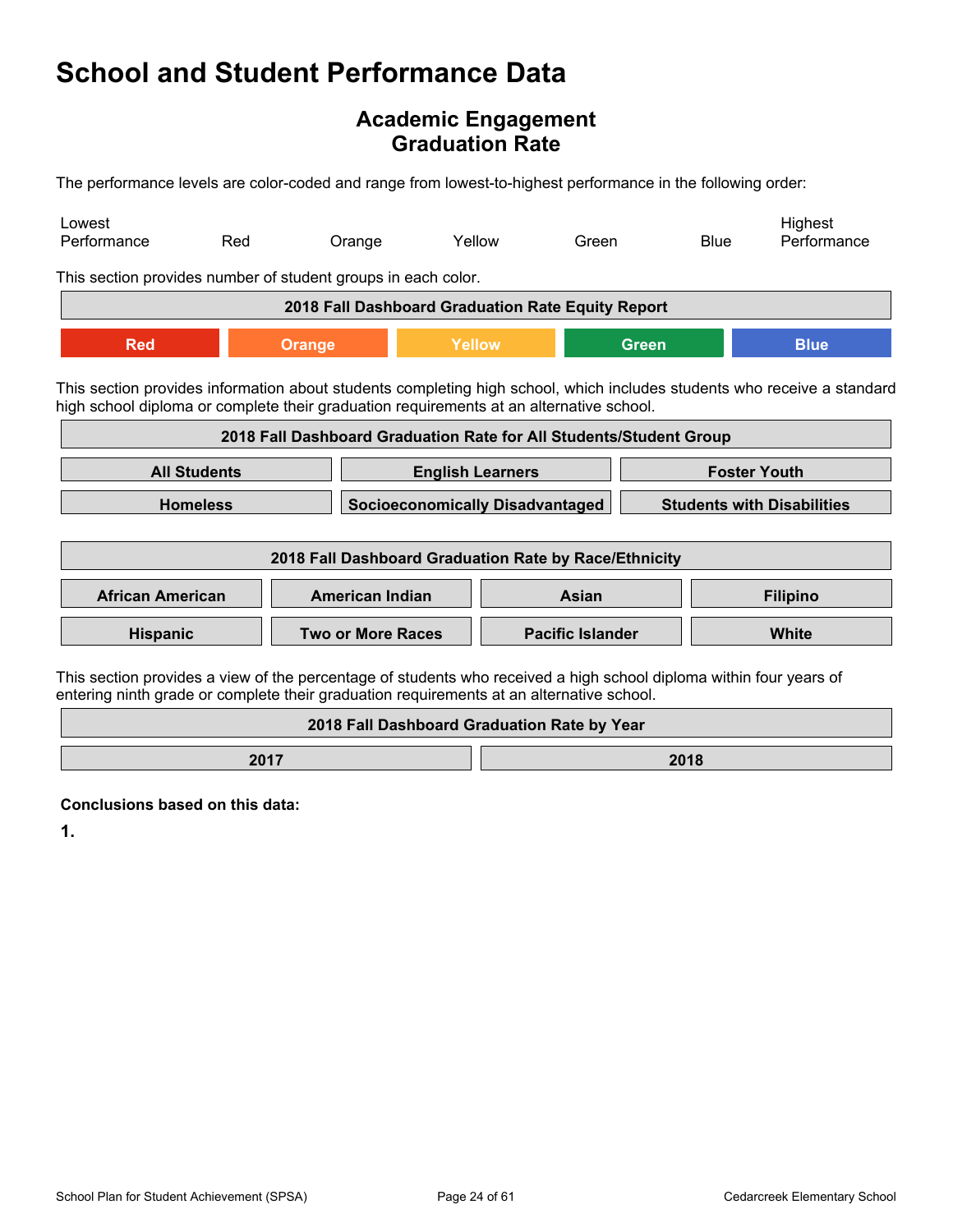### <span id="page-24-0"></span>**Conditions & Climate Suspension Rate**

The performance levels are color-coded and range from lowest-to-highest performance in the following order:



This section provides number of student groups in each color.

|     |               | 2018 Fall Dashboard Suspension Rate Equity Report |              |             |
|-----|---------------|---------------------------------------------------|--------------|-------------|
| Red | <b>Orange</b> | <b>Yellow</b>                                     | <b>Green</b> | <b>Blue</b> |
|     |               |                                                   |              |             |

This section provides information about the percentage of students in kindergarten through grade 12 who have been suspended at least once in a given school year. Students who are suspended multiple times are only counted once.

| 2018 Fall Dashboard Suspension Rate for All Students/Student Group |                                        |                                                |  |
|--------------------------------------------------------------------|----------------------------------------|------------------------------------------------|--|
| <b>All Students</b>                                                | <b>English Learners</b>                | <b>Foster Youth</b>                            |  |
| Blue                                                               | Green                                  | No Performance Color                           |  |
| 0.2% suspended at least once                                       | 0.4% suspended at least once           | Less than 11 Students - Data Not<br>2 students |  |
| Maintained -0.2%<br>500 students                                   | Increased 0.4%<br>235 students         |                                                |  |
| <b>Homeless</b>                                                    | <b>Socioeconomically Disadvantaged</b> | <b>Students with Disabilities</b>              |  |
| No Performance Color                                               | Blue                                   | Blue                                           |  |
| 0% suspended at least once                                         | 0% suspended at least once             | 0% suspended at least once                     |  |
| 23 students                                                        | Declined -0.3%<br>401 students         | Maintained 0%<br>65 students                   |  |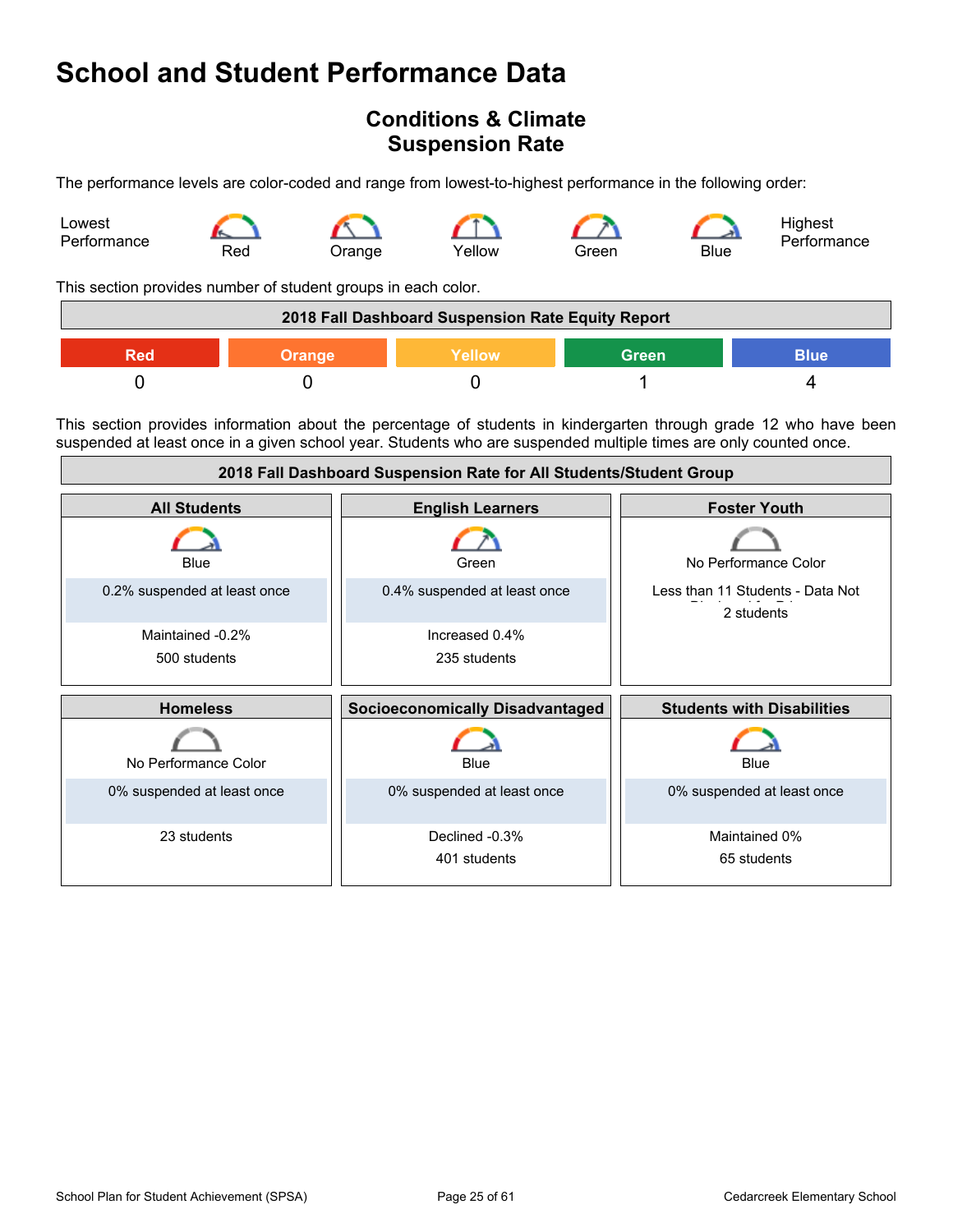

This section provides a view of the percentage of students who were suspended.

| 2018 Fall Dashboard Suspension Rate by Year |                              |                              |  |
|---------------------------------------------|------------------------------|------------------------------|--|
| 2016                                        | 2017                         | 2018                         |  |
| 0.2% suspended at least once                | 0.4% suspended at least once | 0.2% suspended at least once |  |

#### **Conclusions based on this data:**

**1.** Our PBIS program is working **2.** EL students are the only suspensions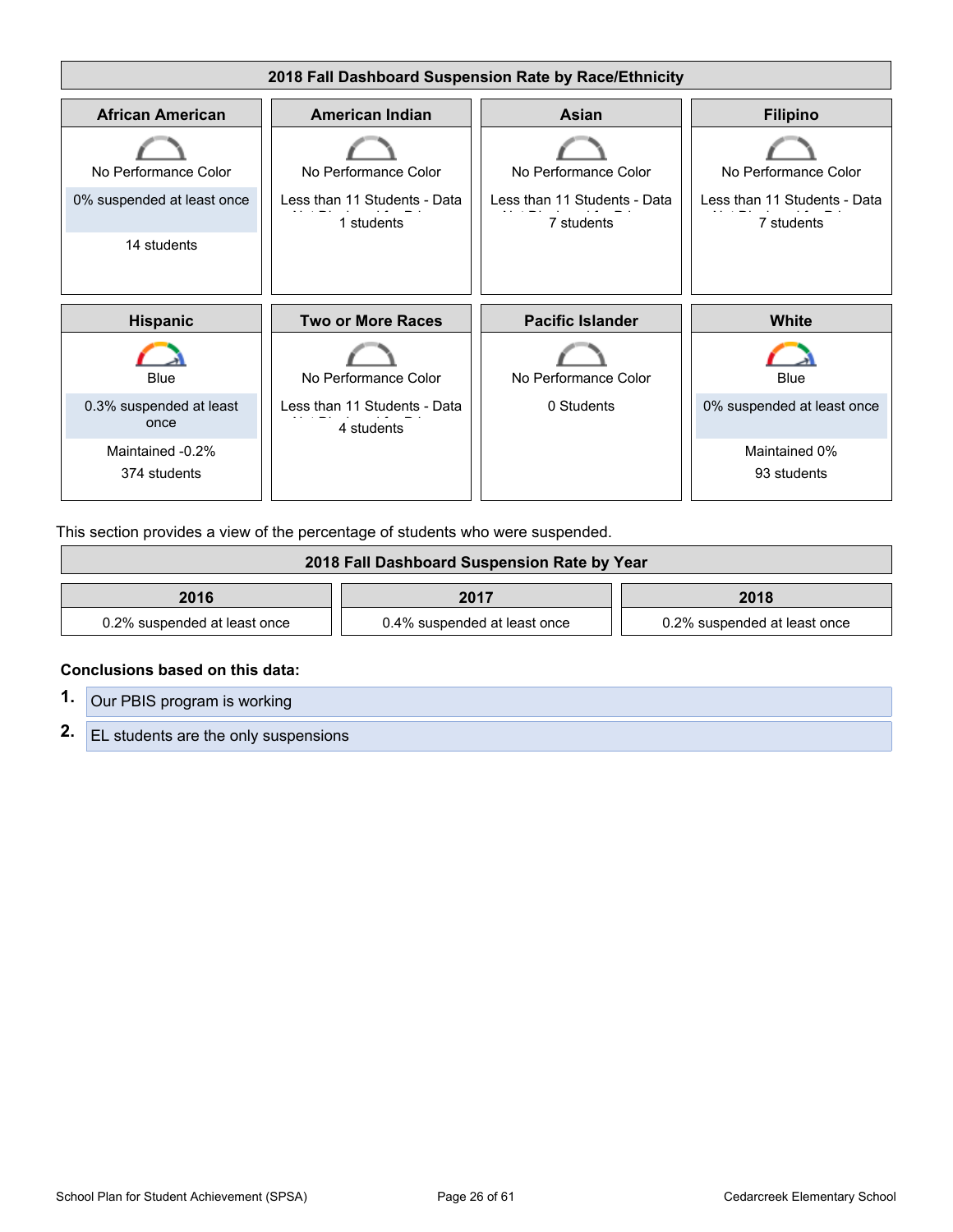## <span id="page-26-0"></span>**Goals, Strategies, & Proposed Expenditures**

## <span id="page-26-1"></span>**Goal 1**

### **Subject**

2018- 19 Student Achievement

### **Goal Statement**

By the end of the 2019- 2020 school year, students in grades 3-6 will increase student achievement by 5% in met and exceed standards on the Math CAASPP assessment.

By the end of the 2019- 2020 school year, students in grades 3-6 will increase student achievement by 5% in met and exceed standards on the ELA 2019-2020 CAASPP assessment.

By the end of the 2019-2020 school year, 5th grade students will have a 5% growth as measured by the CAST NGSS Science Standards assessment.

According to students report cards, 85% of students will earn satisfactory or a "C" or above in social studies when consistently using Scholastic News as a resource to learn social studies content standards.

According to students report cards, 99% of all students will earn a satisfactory or above in visual and performing arts.

According to students report cards, 99% of all students will earn a satisfactory or above in technology on their

## **LCAP Goal**

Increase Student Achievement

## **Basis for this Goal**

Cedarcreek site goals provide all stake holders with a focus in order to close the achievement gaps in language arts and math. All curricular areas are addressed in the goals so that the whole child is developed which will prove to be an asset for years to come. For the last three years our CAASPP overall math scores have decreased on average by 3% each year for tested grades 3-6. According to I-ready diagnostic math scores 11% of 1st and 2nd grade students performed in the at risk level. The school site plan allows for activities that will be used to close the achievement gap.

The ELA goal is necessary because cite performance on the CAASP in 2017-2018 school year indicates that less than 50% of the population is meeting or exceeding the state standards. This goal helps to establish a benchmark by which grade levels can progress monitor student performance over the course of the school year.

Currently, Cedarcreek scores on the CAST assessment. In fifth grade, the students are required to know and understand concepts from grades 3 - 5 elementary instruction. Cedarcreek strives to create a cohesive science program that helps students internalize and retain concepts across grades.

Cedarcreek students need to utilize Scholastic News consistently in their classrooms in order to support overall learning and lead to higher level thinking and project based learning. Project based learning will enhance student learning outcomes and allow students to become more knowledgeable of social studies content.

Cedarcreek students need a variety of opportunities to be exposed to different arts. Students need different ways to be exposed to new curriculum. Arts increase engagement in curricular activities and help students show their learning in various ways.

Since technology is the future it is imperative that students use a type of technology daily. Cedarcreek students will focus on learning how to type efficiently, properly use the internet to learn and find resources, and to complete school work through Google classroom and Clever. Though most of the resources needed to improve our use of technology is provided by the district, teachers need staff development opportunities to stay current, learn new resources and strategies to teach students the much needed skills of technology use.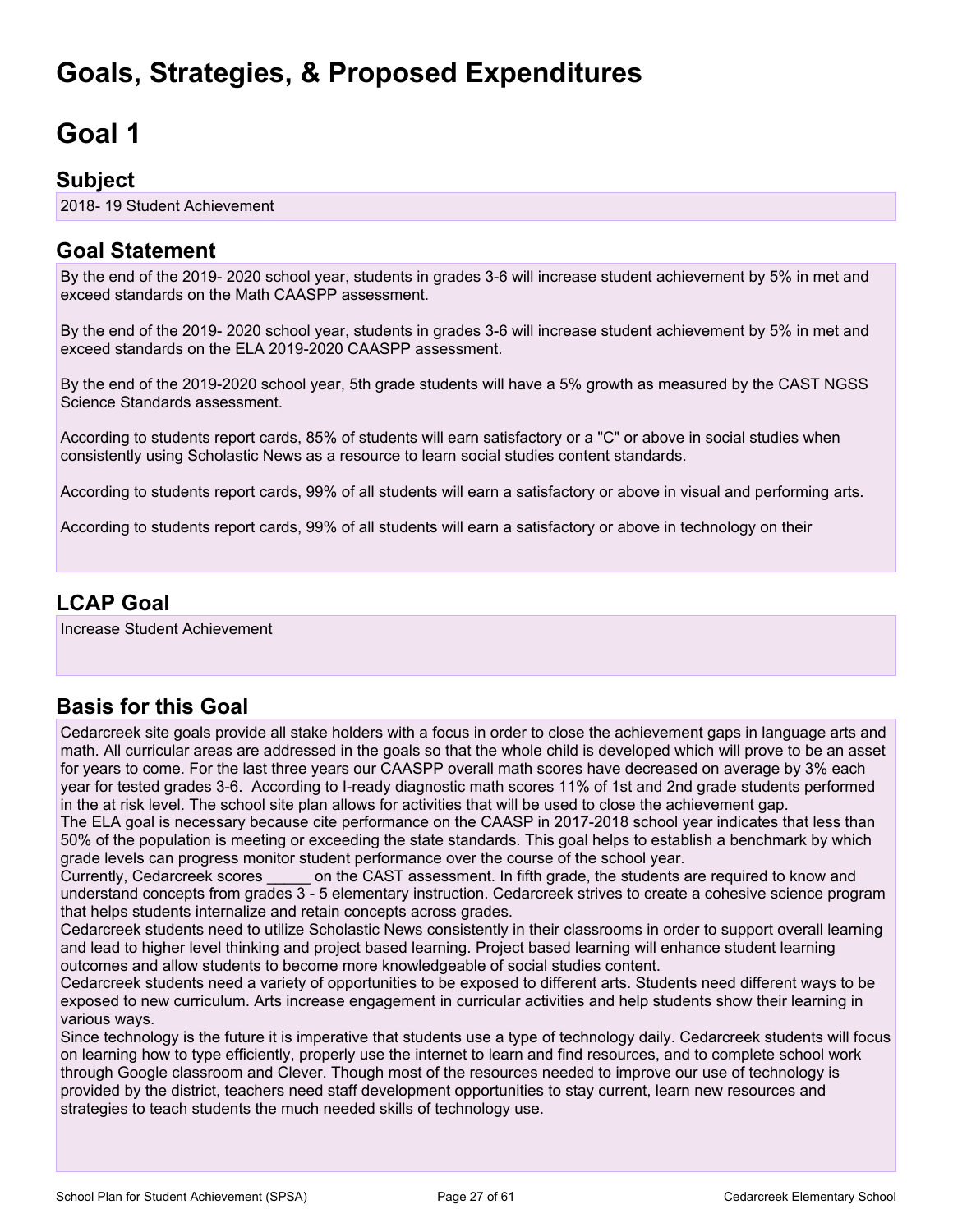## **Expected Annual Measurable Outcomes**

| <b>Metric/Indicator</b>               | <b>Baseline</b>                                                                                                               | <b>Expected Outcome</b>                                                 |
|---------------------------------------|-------------------------------------------------------------------------------------------------------------------------------|-------------------------------------------------------------------------|
| Social Studies grades on report cards | 70% of Cedarcreek students<br>consistently use Scholastic News as<br>a resource to learn social studies<br>content standards. | 100% of students will use Scholastic<br>News to learn content standards |
| <b>CAST Science Assessment</b>        |                                                                                                                               | Increase by 5%                                                          |
| Math CAASPP                           | 28%                                                                                                                           | 33%                                                                     |
| <b>ELA CAASPP</b>                     | 42.70%                                                                                                                        | Increase by 5%                                                          |
| <b>ELPAC</b>                          |                                                                                                                               |                                                                         |
| VAPA report card grades               | 99%                                                                                                                           | 99%                                                                     |
| Technology report card grades         |                                                                                                                               |                                                                         |
| 5th Grade Physical Fitness Results    |                                                                                                                               |                                                                         |

### **Planned Strategies/Activities**

### **Strategy/Activity 1**

#### Math and Language Arts:

In order to increase the performance of our students on CAASPP and decrease the achievement gaps between our socioeconomic disadvantaged and our English Language Learners further development of professional learning communities and specific data based intervention programs will be implemented. Cedarcreek will engage in PCL groups to collaborate to improve instruction. Using IAB's Illuminate, I-ready, teacher created lessons, teacher utilizes half day CIP time to ensure standards are taught and assessed. The use of I-ready and small group instruction (RTI) used to help struggling students decrease the student achievement gap. Read Live will be used to support students struggling with reading fluency while also supporting upper grade students with comprehension. Student Study Team will meet on a consistent bases in order to monitor the progress of students approaching Tier 3 RTI needs.

#### **Students to be Served by this Strategy/Activity**

All Students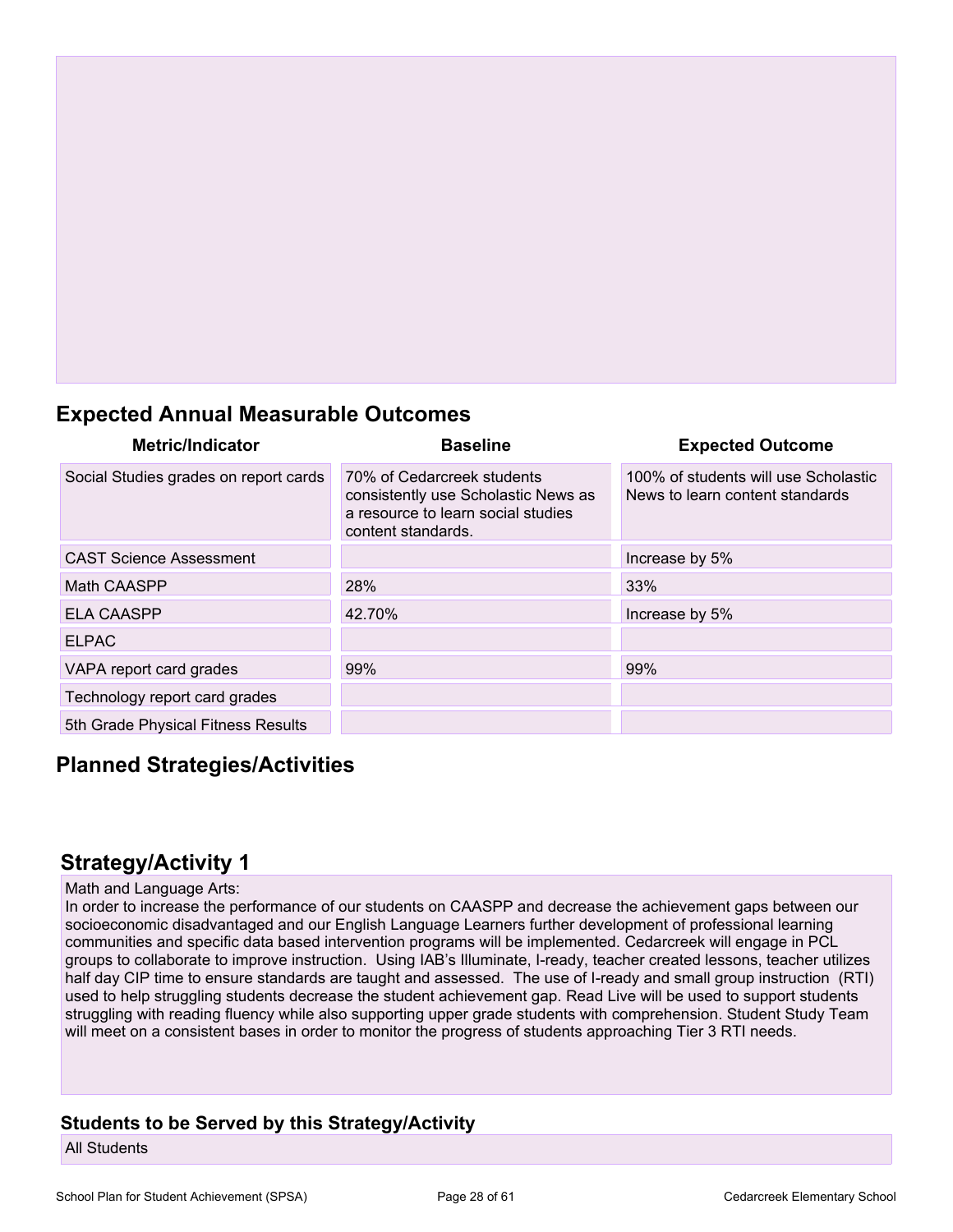#### **Timeline**

2019 - 20 school year

## **Person(s) Responsible**

Administrator and teachers

## **Proposed Expenditures for this Strategy/Activity**

| Amount                  | 5000                                                                  |
|-------------------------|-----------------------------------------------------------------------|
| <b>Source</b>           | Title I Part A: Basic Grants Low-Income and Neglected                 |
| <b>Budget Reference</b> | 1000-1999: Certificated Personnel Salaries                            |
| <b>Description</b>      | Substitute costs for up to 18 Intentional Collaborative Planning Days |
| <b>Amount</b>           | 25000                                                                 |
| <b>Source</b>           | Title I Part A: Basic Grants Low-Income and Neglected                 |
| <b>Budget Reference</b> | 4000-4999: Books And Supplies                                         |
| <b>Description</b>      | Purchase I-Ready Diagnostic and Instruction                           |
| <b>Amount</b>           | 1800                                                                  |
| <b>Source</b>           | Title I Part A: Basic Grants Low-Income and Neglected                 |
| <b>Budget Reference</b> | 4000-4999: Books And Supplies                                         |
| <b>Description</b>      | Purchase ESGI for TK, K and 1s                                        |
| <b>Amount</b>           | 40000                                                                 |
| <b>Source</b>           | Title I Part A: Basic Grants Low-Income and Neglected                 |
| <b>Budget Reference</b> | 2000-2999: Classified Personnel Salaries                              |
| <b>Description</b>      | Hourly instructional assistant cost - RTI, Kinder support             |
| <b>Amount</b>           | 600                                                                   |
| <b>Source</b>           | Title I Part A: Basic Grants Low-Income and Neglected                 |
| <b>Budget Reference</b> | 2000-2999: Classified Personnel Salaries                              |
| <b>Description</b>      | Hourly instructional assistant cost for extra training                |
| <b>Amount</b>           | 3000                                                                  |
| <b>Source</b>           | Title I Part A: Basic Grants Low-Income and Neglected                 |
| <b>Budget Reference</b> | 2000-2999: Classified Personnel Salaries                              |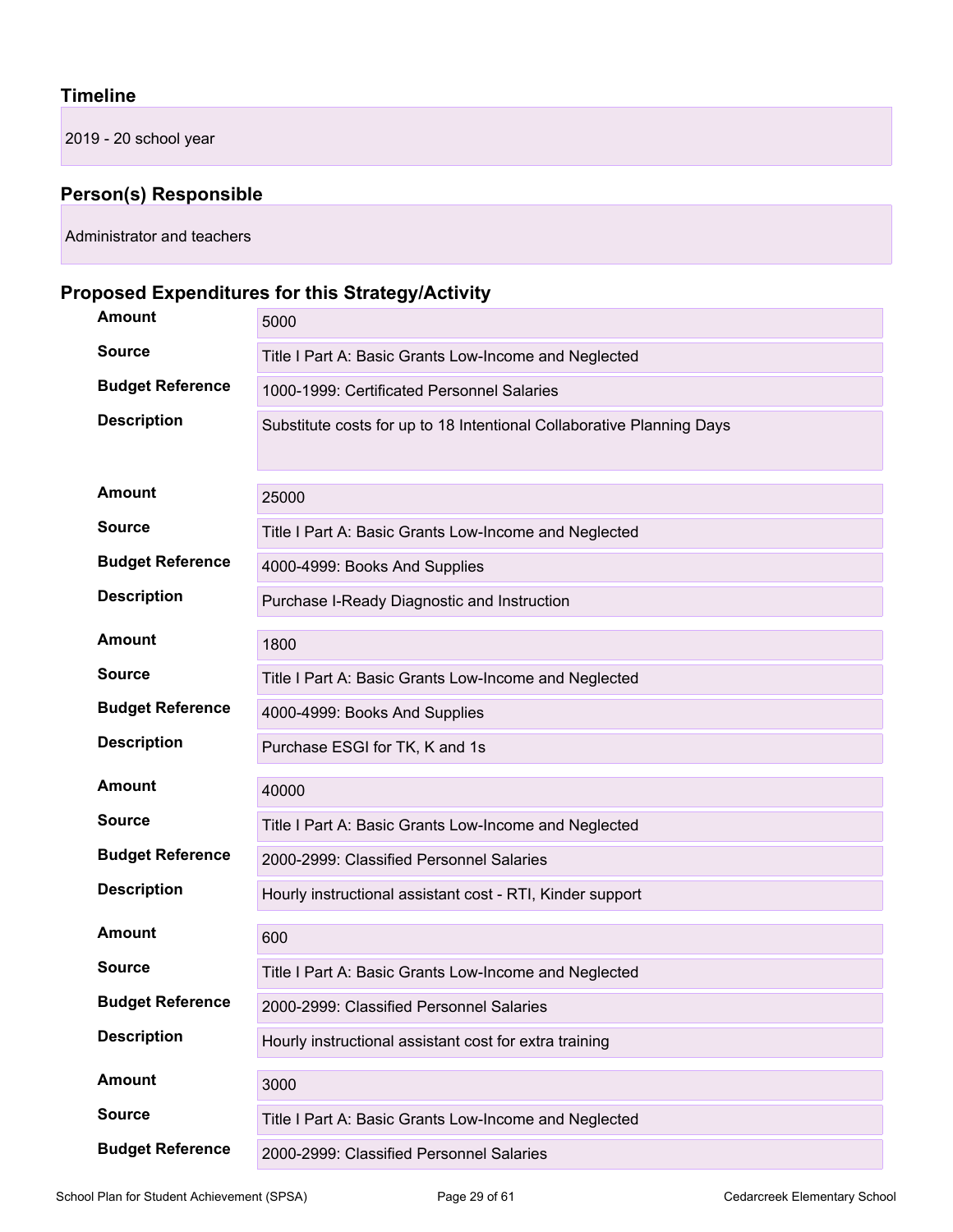| <b>Description</b>      | After School Cougar Club and Instructional Assistant Cost |
|-------------------------|-----------------------------------------------------------|
| Amount                  | 1300                                                      |
| <b>Source</b>           | Title I Part A: Basic Grants Low-Income and Neglected     |
| <b>Budget Reference</b> | 4000-4999: Books And Supplies                             |
| <b>Description</b>      | Purchase Read Live                                        |

English Language Development (ELD):

In order to increase students English language development teachers will be provided Intentional Collaborative Instruction Planning five times throughout the year for data analysis of Systematic ELD Unit assessments. In addition, instructional assistants will be scheduled to support English Language Development and Newcomers supporting both the "Language for Learning" program and small group newcomers instruction. Extra resources may be made available to teachers to support ELD programs. To further support our students needing extra language support an ELD Summer School will be provided.

Substitute/release time for teachers will be provided so that teachers can administer the state ELPAC assessment.

#### **Students to be Served by this Strategy/Activity**

English Learner students

#### **Timeline**

2019 - 20 school year

#### **Person(s) Responsible**

Teachers and Administrator

#### **Proposed Expenditures for this Strategy/Activity**

| Amount                  | 700.00                                                                    |
|-------------------------|---------------------------------------------------------------------------|
| <b>Source</b>           | LCFF - Supplemental                                                       |
| <b>Budget Reference</b> | 1000-1999: Certificated Personnel Salaries                                |
| <b>Description</b>      | Intentional CIP Days                                                      |
| Amount                  | 5000.00                                                                   |
| <b>Source</b>           | LCFF - Supplemental                                                       |
| <b>Budget Reference</b> | 1000-1999: Certificated Personnel Salaries                                |
| <b>Description</b>      | Extra duty extra pay for grade level collaboration and leadership coaches |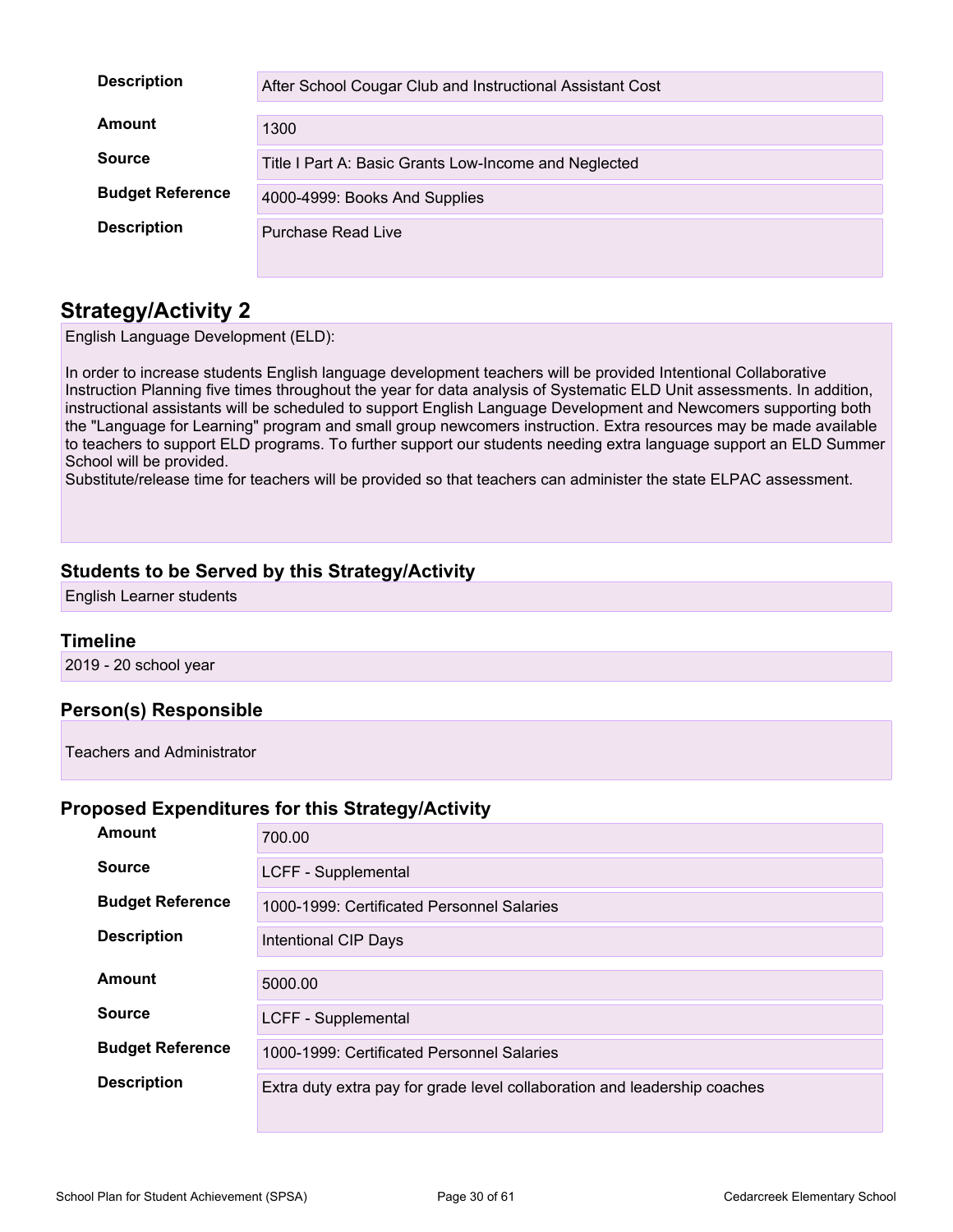| <b>Amount</b>           | 20,000.00                                                              |
|-------------------------|------------------------------------------------------------------------|
| <b>Source</b>           | LCFF - Supplemental                                                    |
| <b>Budget Reference</b> | 2000-2999: Classified Personnel Salaries                               |
| <b>Description</b>      | Instructional assistant salaries to support ELD and New comers.        |
| <b>Amount</b>           | 2,000.00                                                               |
| <b>Source</b>           | LCFF - Supplemental                                                    |
| <b>Budget Reference</b> | 1000-1999: Certificated Personnel Salaries                             |
| <b>Description</b>      | Substitute costs for administering the state required ELPAC assessment |
| <b>Amount</b>           | 2,500.00                                                               |
| <b>Source</b>           | <b>LCFF - Supplemental</b>                                             |
| <b>Budget Reference</b> | 1000-1999: Certificated Personnel Salaries                             |
| <b>Description</b>      | <b>ELD Summer School</b>                                               |
| Amount                  | 500.00                                                                 |
| <b>Source</b>           | <b>LCFF - Supplemental</b>                                             |
| <b>Budget Reference</b> | 4000-4999: Books And Supplies                                          |
| <b>Description</b>      | <b>Supplemental Materials</b>                                          |

Science:

Cedarcreek teachers use a variety of materials to support their instruction. Science Coaches (1 primary and 1 upper) are being trained by the district to lead the implementation of the NGSS Standards and provide support to staff in planning 5E lessons. Teachers in grades TK-2nd use Mystery Science to support their planning for student learning, while teachers grades 3 - 6 have Stemscopes for their instruction. All teachers are using a variety of hands on activities, reading, and problem solving to help students make meaning.

#### **Students to be Served by this Strategy/Activity**

All

#### **Timeline**

2019 - 20 school year

#### **Person(s) Responsible**

Teachers and Administrator

#### **Proposed Expenditures for this Strategy/Activity**

**Amount** 500.00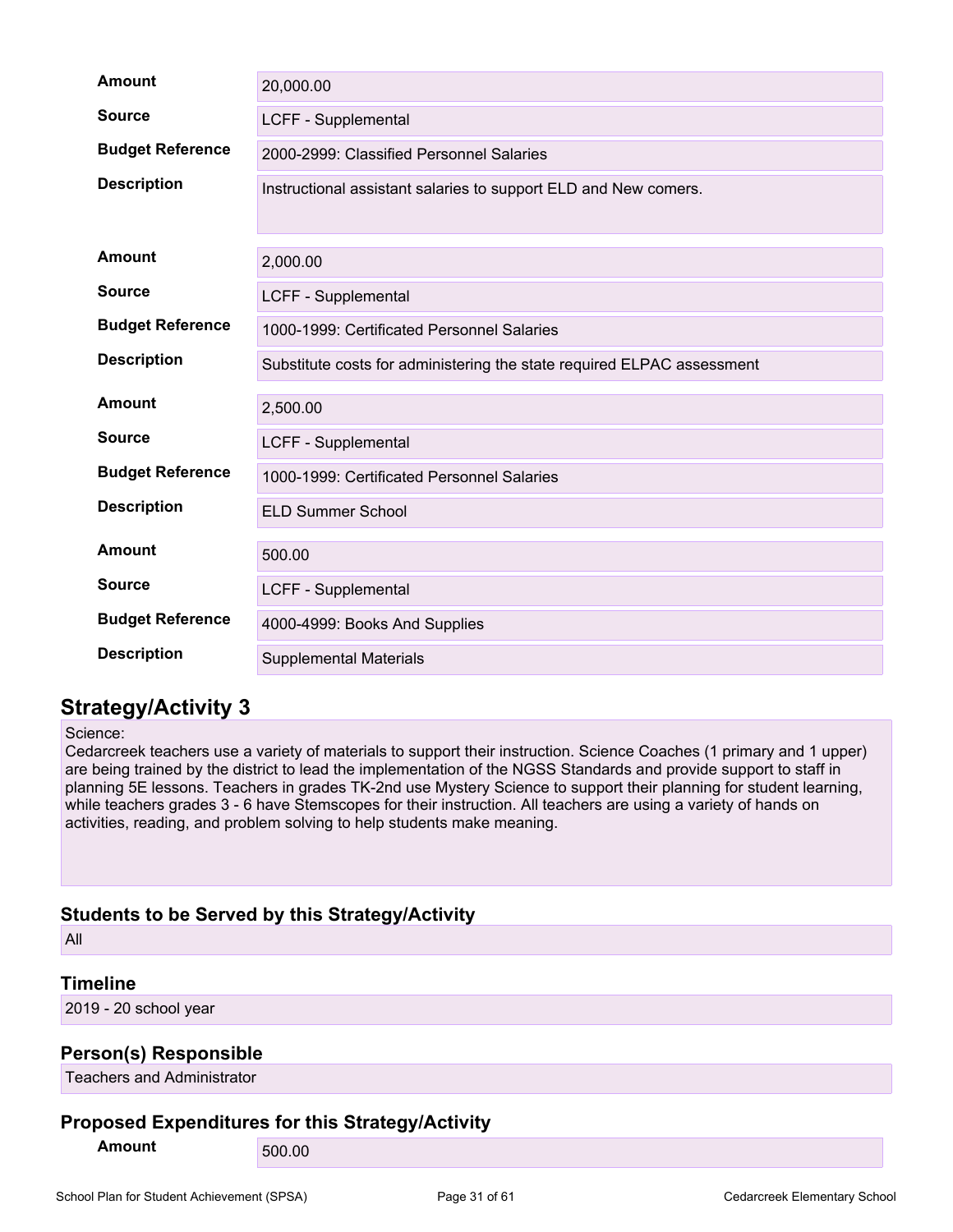| <b>Source</b>           | Title I Part A: Basic Grants Low-Income and Neglected |
|-------------------------|-------------------------------------------------------|
| <b>Budget Reference</b> | 1000-1999: Certificated Personnel Salaries            |
| <b>Description</b>      | Substitute costs for planning NGSS curriculum         |
|                         |                                                       |
| Amount                  | 3000.00                                               |
| <b>Source</b>           | Title I Part A: Basic Grants Low-Income and Neglected |
| <b>Budget Reference</b> | 4000-4999: Books And Supplies                         |
| <b>Description</b>      | Materials and supplies                                |

Social Studies:

Pace and find other instructional resources including Scholastic News. More PD's to align SS standards with ELA RI standards and design project based learning opportunities.

#### **Students to be Served by this Strategy/Activity**

All

#### **Timeline**

2019 - 20 school year

#### **Person(s) Responsible**

Teachers and Administrator

#### **Proposed Expenditures for this Strategy/Activity**

| <b>Amount</b>           | 500.00                                                                                                                                     |
|-------------------------|--------------------------------------------------------------------------------------------------------------------------------------------|
| <b>Source</b>           | Title I Part A: Basic Grants Low-Income and Neglected                                                                                      |
| <b>Budget Reference</b> | 1000-1999: Certificated Personnel Salaries                                                                                                 |
| <b>Description</b>      | Teachers will be provided planning time in order pace and find resources to use in order<br>to integrate Social Studies and Language Arts. |
| Amount                  | 2993.04                                                                                                                                    |
| <b>Source</b>           | Title I Part A: Basic Grants Low-Income and Neglected                                                                                      |
| <b>Budget Reference</b> | 4000-4999: Books And Supplies                                                                                                              |
| <b>Description</b>      | Supplemental materials/ Scholastic News                                                                                                    |

### **Strategy/Activity 5**

#### Physical Education:

Cedarcreek students will be motivated to become more active through the implementation of a Fit Club program to promote physical fitness and to support PFT.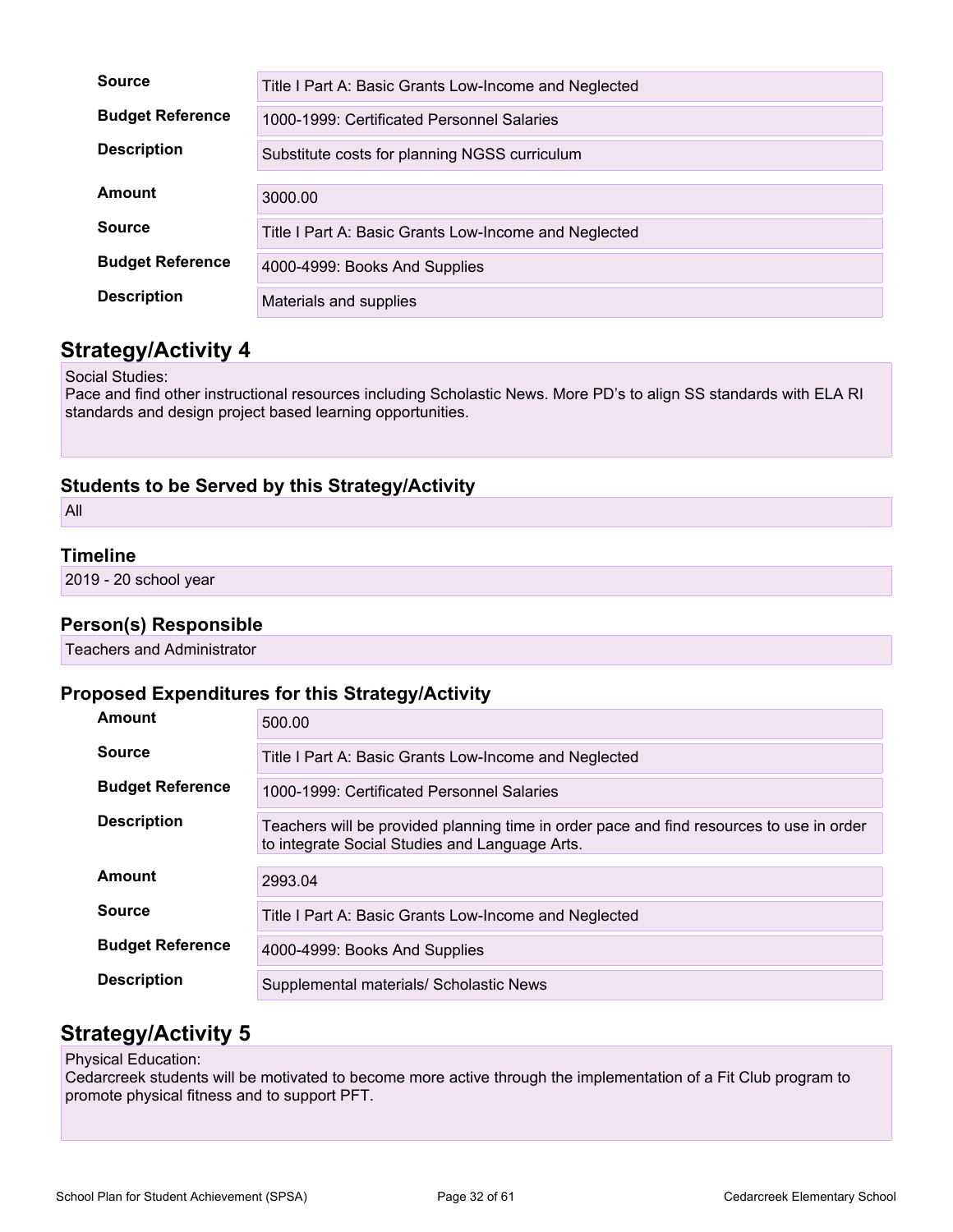#### **Students to be Served by this Strategy/Activity**

All Students

#### **Timeline**

2019 - 20 school year

#### **Person(s) Responsible**

Teachers and Administrator, PE TOSA

#### **Proposed Expenditures for this Strategy/Activity**

| Amount                  | 500.00                                                |
|-------------------------|-------------------------------------------------------|
| <b>Source</b>           | Title I Part A: Basic Grants Low-Income and Neglected |
| <b>Budget Reference</b> | 4000-4999: Books And Supplies                         |
| <b>Description</b>      | Materials and equipment for Fit Club                  |

#### **Strategy/Activity 6**

#### Visual & Performing Arts:

All students will participate in the College of the Canyons Performing Arts program that we have named "Spotlight". Every grade level will participate in a 4-6 week workshop which exposes students to many different performing art forms depending on the grade level. Students 3-6 grades will be offered the opportunity to be a part of the Cedarcreek choir to be taught by teachers as an extended day program. Teachers who volunteered for the Science and Arts Integration program from the Music Center will enter into their second year of training with one more year to go. A six week visual arts enrichment class from "Out of the Box" will be offered to students K - 6 grade three times a year. These opportunities will enrich students' school experiences and expose them to a variety of art opportunities.

#### **Students to be Served by this Strategy/Activity**

All

#### **Timeline**

2019 - 20 school year

#### **Person(s) Responsible**

Teachers and Administrator

#### **Proposed Expenditures for this Strategy/Activity**

| Amount                  | 7,300.00                                                          |
|-------------------------|-------------------------------------------------------------------|
| <b>Source</b>           | Title I Part A: Basic Grants Low-Income and Neglected             |
| <b>Budget Reference</b> | 5800: Professional/Consulting Services And Operating Expenditures |
| <b>Description</b>      | COC PAC Contract                                                  |
| Amount                  | 1.725.00                                                          |
| <b>Source</b>           | Title I Part A: Basic Grants Low-Income and Neglected             |
| <b>Budget Reference</b> | 5800: Professional/Consulting Services And Operating Expenditures |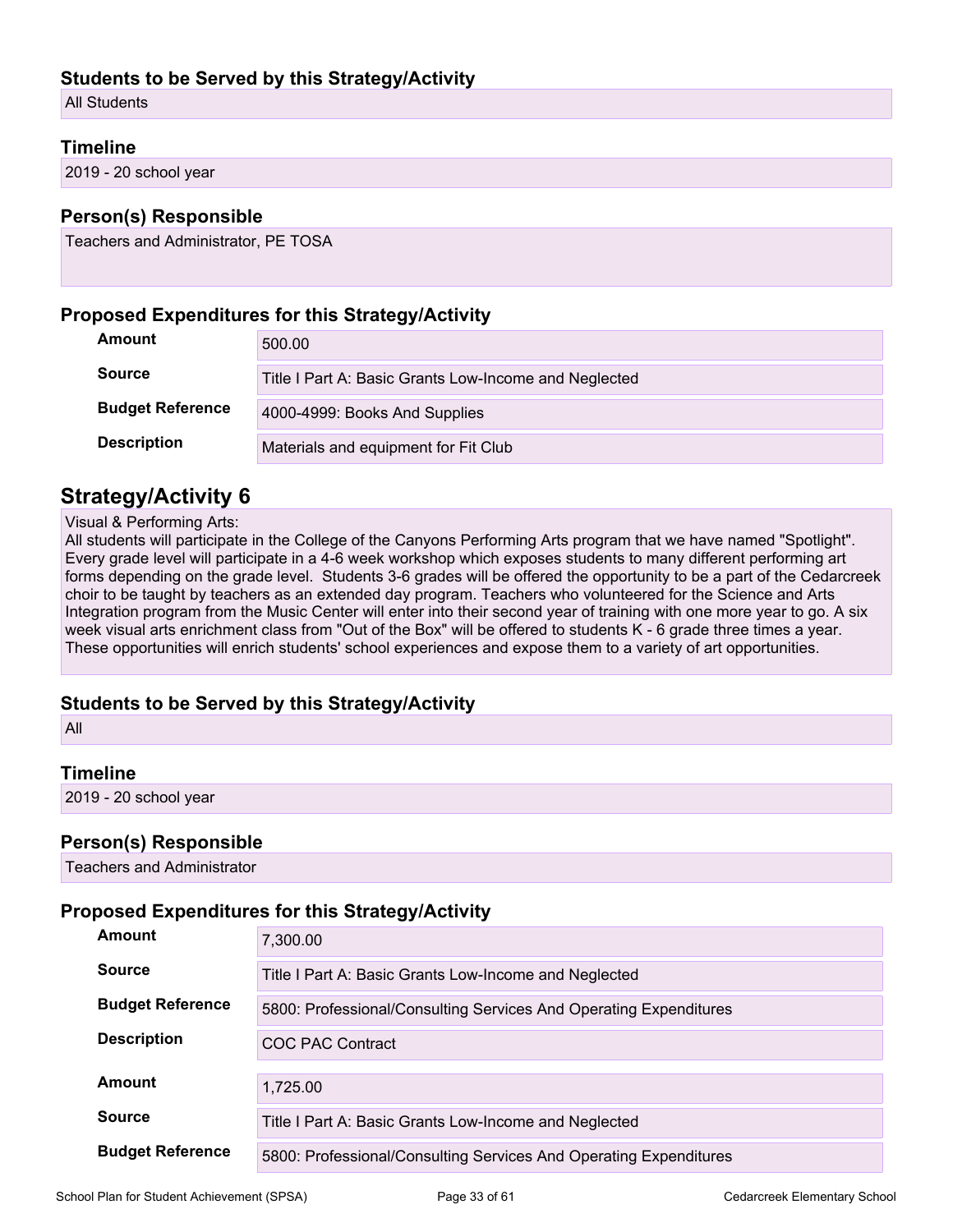| <b>Description</b>      | Out of the Box                                         |
|-------------------------|--------------------------------------------------------|
| Amount                  | 3,000.00                                               |
| <b>Source</b>           | Title I Part A: Basic Grants Low-Income and Neglected  |
| <b>Budget Reference</b> | 1000-1999: Certificated Personnel Salaries             |
| <b>Description</b>      | Extra duty, extra pay for chorus teachers              |
| Amount                  | 1,000.00                                               |
| <b>Source</b>           | Title I Part A: Basic Grants Low-Income and Neglected  |
| <b>Budget Reference</b> | 1000-1999: Certificated Personnel Salaries             |
| <b>Description</b>      | Extra duty, extra pay/ substitute for arts integration |

#### Technology:

Teachers will be provided with opportunities for planning and staff development throughout the school year in order for them to stay current on new resources and uses of technology in the classroom. Teachers in grade 1 and 2 will be provided with two new chrome books per class in order for there to be enough in each classroom for small group centers.

#### **Students to be Served by this Strategy/Activity**

All students

#### **Timeline**

2019 - 20 school year

#### **Person(s) Responsible**

Teachers and Administrator

## **Proposed Expenditures for this Strategy/Activity**

| <b>Amount</b>           | 300.00                                                |
|-------------------------|-------------------------------------------------------|
| <b>Source</b>           | Title I Part A: Basic Grants Low-Income and Neglected |
| <b>Budget Reference</b> | 1000-1999: Certificated Personnel Salaries            |
| <b>Description</b>      | Extra duty, extra pay/ substitute for planning        |
| Amount                  | 500.00                                                |
| <b>Source</b>           | Title I Part A: Basic Grants Low-Income and Neglected |
|                         |                                                       |
| <b>Budget Reference</b> | 1000-1999: Certificated Personnel Salaries            |
| <b>Description</b>      | <b>Technology Purchase</b>                            |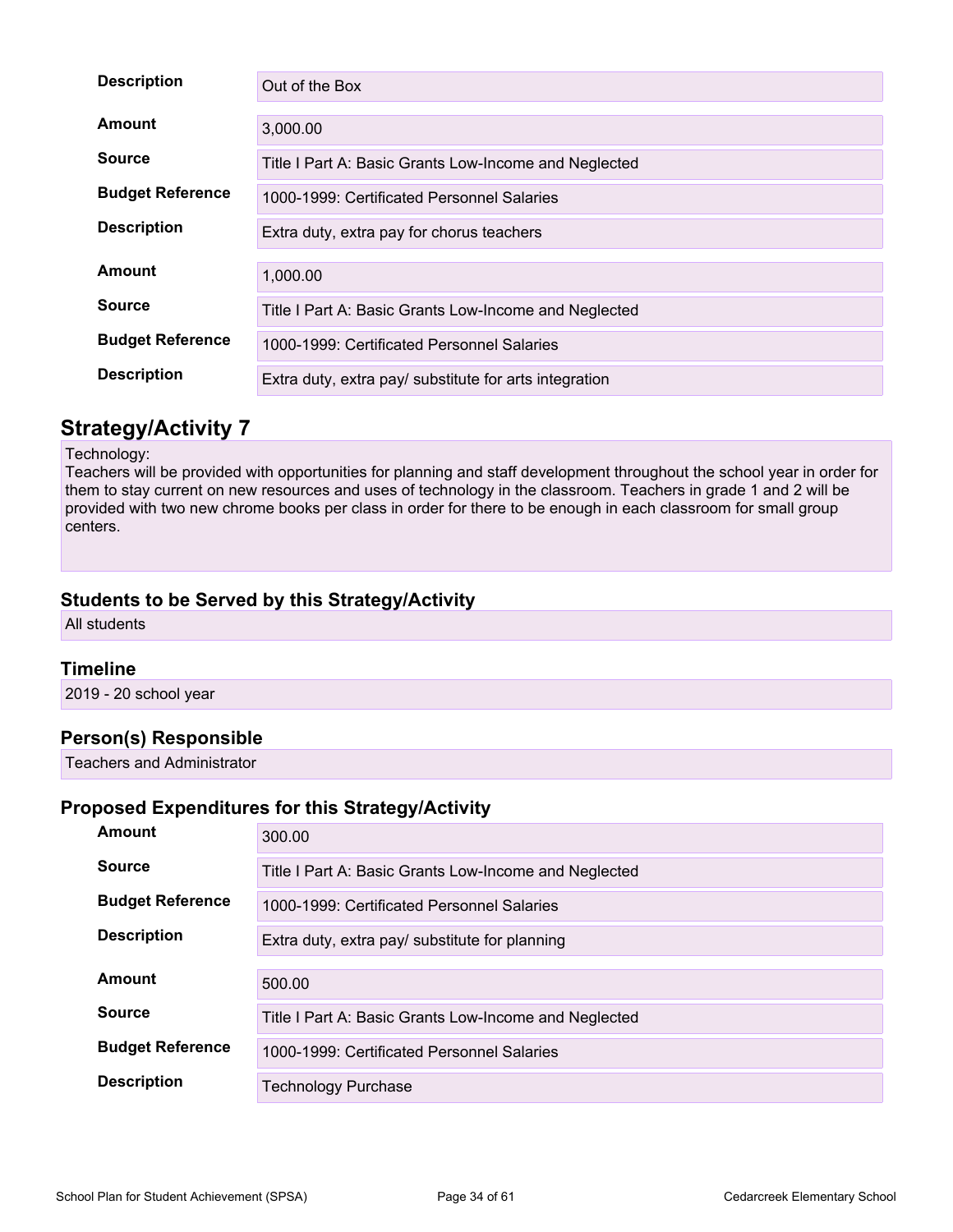## **Goals, Strategies, & Proposed Expenditures**

# <span id="page-34-0"></span>**Goal 2**

### **Subject**

2018 - 19 Student and Parent Engagement

### **Goal Statement**

Increase meaningful and purposeful student and parent engagement.

## **LCAP Goal**

Increase meaningful and purposeful student and parent engagement.

### **Basis for this Goal**

Student and parent engagement has been a focus of our Cedarcreek staff. We developed a program called "Partners in Learning" in which parents attended special night events with their child to learn of the academic expectations, play academic games, and learn of their child's goals. Fliers, voice messaging, and personal phone calls were made in order to invite parents to the events, however the participation rate was not to the standard to which we had hoped. We also struggle with student attendance. A monthly token was handed out as an incentive for students who had perfect attendance each month, daily attendance phone calls are made, SARB/ SART meetings are held, and district awards given for improved attendance, yet our attendance has not improved. Teachers have had great success with using Class Dojo as a means of classroom management and parent communication. Due to the fact that messages are easily translated parent communication is easily managed. We will use the following activities to increase attendance, parent participation, and parent communication.

### **Expected Annual Measurable Outcomes**

| <b>Metric/Indicator</b>                                      | <b>Baseline</b>                                                                  | <b>Expected Outcome</b>                                                                    |
|--------------------------------------------------------------|----------------------------------------------------------------------------------|--------------------------------------------------------------------------------------------|
| Partners in Learning sign in sheets                          | Average of 20 families                                                           | Average of 30 families attend                                                              |
| California Dashboard                                         | 9.1% Chronically Absent                                                          | 5% or less chronically absent                                                              |
| Class Dojo participation rate                                | 15/18 teachers participate in the<br>use of Class Dojo as a management<br>system | 13 of 15 teachers will participation in<br>the use of Class Dojo as a<br>management system |
| <b>LCAP School Safety and</b><br><b>Connectedness Survey</b> |                                                                                  |                                                                                            |

### **Planned Strategies/Activities**

### **Strategy/Activity 1**

Student Engagement:

Special recognition of student attendance during classroom visit with incentives and end of year recognition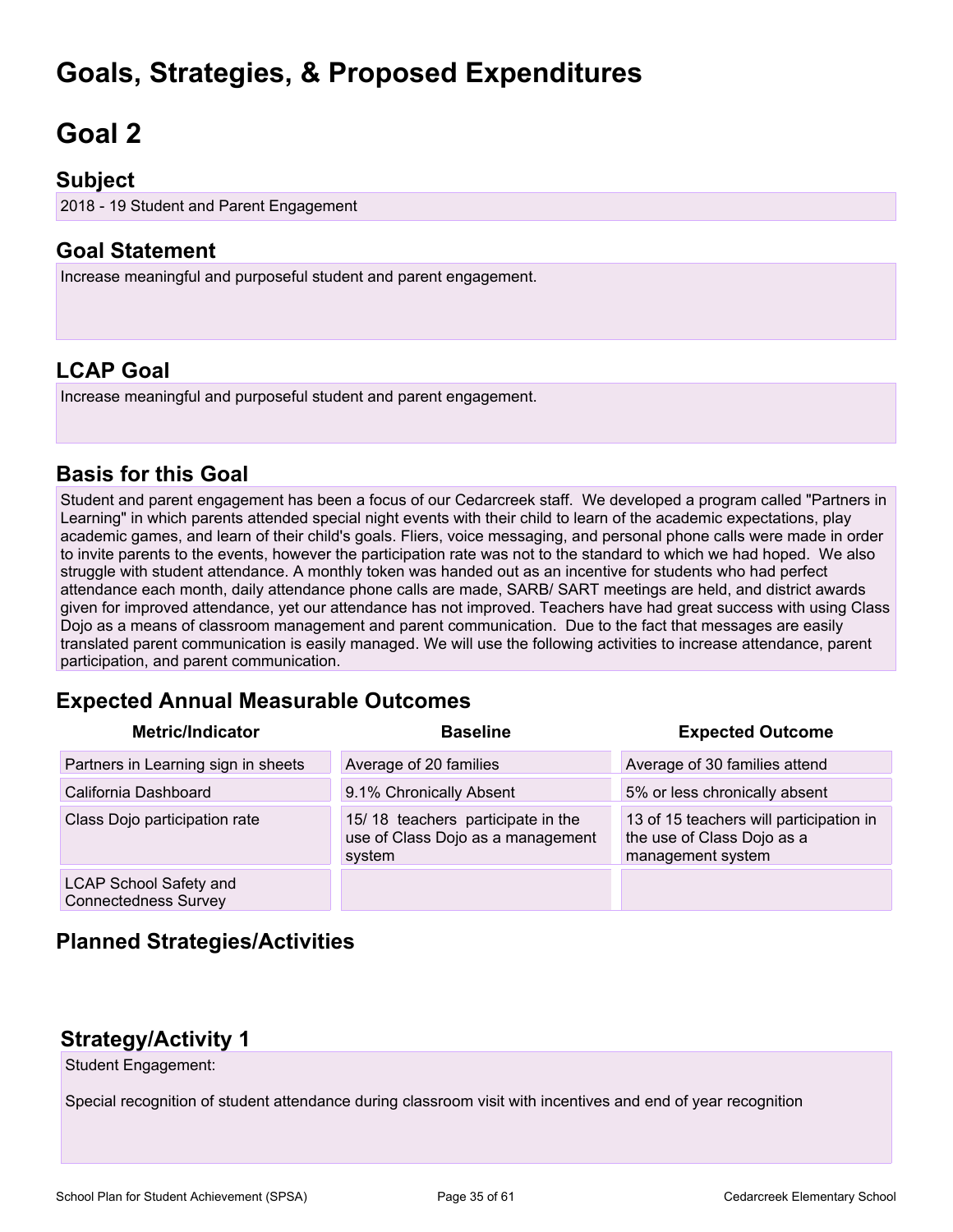#### **Students to be Served by this Strategy/Activity**

#### **Timeline**

All

#### **Person(s) Responsible**

Teachers and Administrator Office Manager

#### **Proposed Expenditures for this Strategy/Activity**

| Amount                  | 1,000                                                 |
|-------------------------|-------------------------------------------------------|
| <b>Source</b>           | Title I Part A: Basic Grants Low-Income and Neglected |
| <b>Budget Reference</b> | 4000-4999: Books And Supplies                         |
| <b>Description</b>      | Attendance incentive program                          |

#### **Strategy/Activity 2**

School Climate:

Implement school-wide PBIS using an incentive program (prizes and awards)

Enhance the Pawsitive Curriculum for further school wide implementation

Provide Counseling services to support school engagement and student achievement.

Recognize student achievement with incentives and Awards Assemblies.

School-wide program (Student Service/ Student Council, Peace Patrol)

#### **Students to be Served by this Strategy/Activity**

#### **Timeline**

TK- 6

#### **Person(s) Responsible**

Teachers and Administrator

#### **Proposed Expenditures for this Strategy/Activity**

| Amount                  | 640.00                                                |
|-------------------------|-------------------------------------------------------|
| <b>Source</b>           | Title I Part A: Basic Grants Low-Income and Neglected |
| <b>Budget Reference</b> | 4000-4999: Books And Supplies                         |
| <b>Description</b>      | <b>PBIS Incentives</b>                                |
| Amount                  | 6,000.00                                              |
| <b>Source</b>           | Title I Part A: Basic Grants Low-Income and Neglected |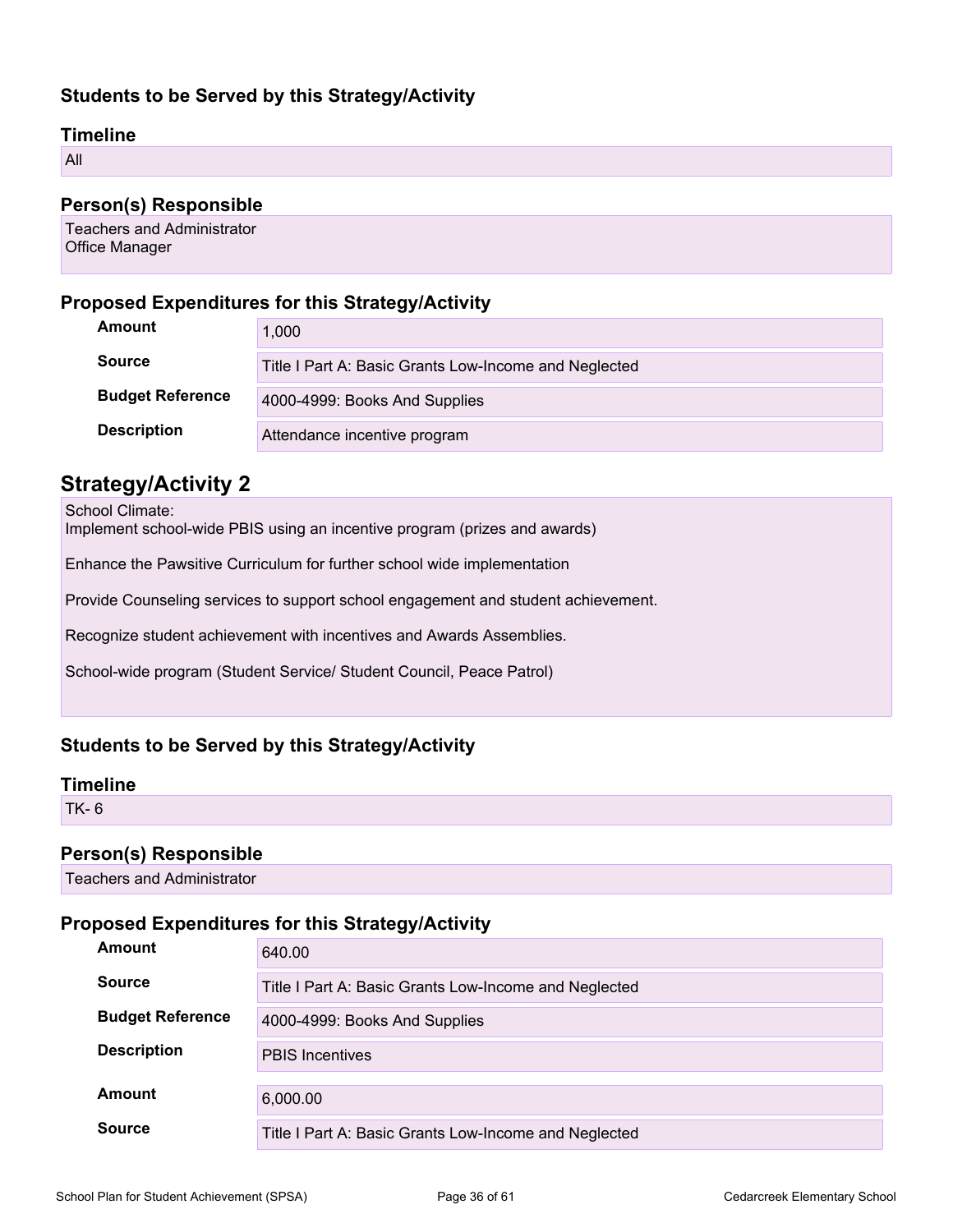| <b>Budget Reference</b> | 4000-4999: Books And Supplies                                     |
|-------------------------|-------------------------------------------------------------------|
| <b>Description</b>      | Social Emotional Learning Program                                 |
| Amount                  | 1,000.00                                                          |
| <b>Source</b>           | Title I Part A: Basic Grants Low-Income and Neglected             |
| <b>Budget Reference</b> | 5800: Professional/Consulting Services And Operating Expenditures |
| <b>Description</b>      | Assembly                                                          |
| Amount                  | 36,000.00                                                         |
| <b>Source</b>           | Title I Part A: Basic Grants Low-Income and Neglected             |
| <b>Budget Reference</b> | 2000-2999: Classified Personnel Salaries                          |
| <b>Description</b>      | Counseling service                                                |
| Amount                  | 500.00                                                            |
| <b>Source</b>           | Title I Part A: Basic Grants Low-Income and Neglected             |
| <b>Budget Reference</b> | 1000-1999: Certificated Personnel Salaries                        |
| <b>Description</b>      | Extra duty/ Extra pay for teacher reps                            |

Parental Engagement:

Provide interpretation and translation for Home-School communication.

Provide "Partners in Learning" nights

Provide childcare for meetings (as necessary)

Provide parent education classes

Provide instructional resources for parent/families (Open Library times, parent education nights)

Home/ School Connection Newsletters

#### **Students to be Served by this Strategy/Activity**

#### **Timeline**

TK - 6

#### **Person(s) Responsible**

Administrator and Teacher ELD Assistant and classified staff Librarian

#### **Proposed Expenditures for this Strategy/Activity**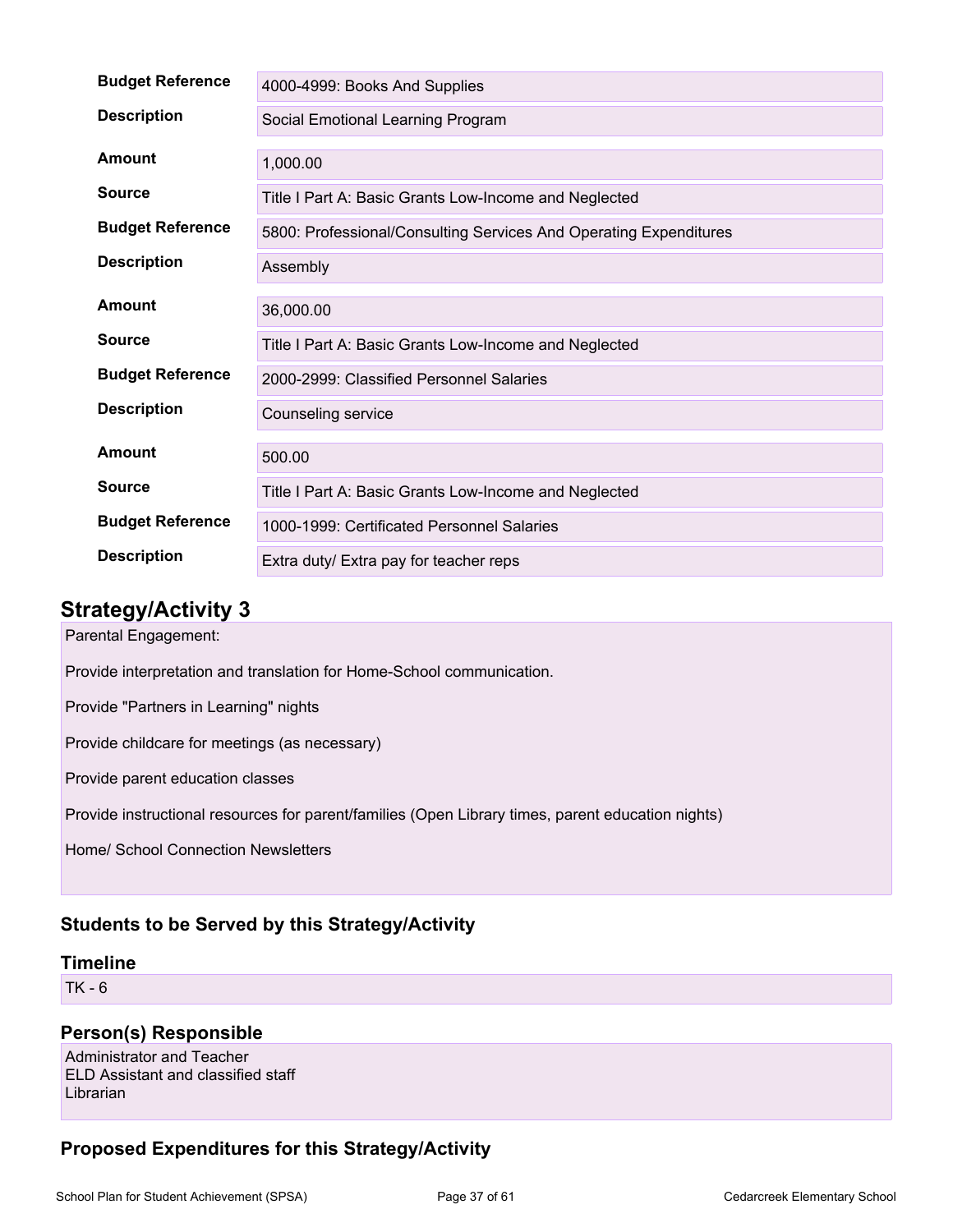| <b>Amount</b>           | 6,000.00                                                          |
|-------------------------|-------------------------------------------------------------------|
| <b>Source</b>           | <b>LCFF - Supplemental</b>                                        |
| <b>Budget Reference</b> | 2000-2999: Classified Personnel Salaries                          |
| <b>Description</b>      | Interpretation and translations                                   |
| <b>Amount</b>           | 1,400.00                                                          |
| <b>Source</b>           | Title I Part A: Basic Grants Low-Income and Neglected             |
| <b>Budget Reference</b> | 1000-1999: Certificated Personnel Salaries                        |
| <b>Description</b>      | Extra duty, extra pay                                             |
| <b>Amount</b>           | 300.00                                                            |
| <b>Source</b>           | LCFF - Supplemental                                               |
| <b>Budget Reference</b> | 2000-2999: Classified Personnel Salaries                          |
| <b>Description</b>      | Childcare for parent meetings, classes                            |
|                         |                                                                   |
| <b>Amount</b>           | 2000.00                                                           |
| <b>Source</b>           | Title I Part A: Basic Grants Low-Income and Neglected             |
| <b>Budget Reference</b> | 2000-2999: Classified Personnel Salaries                          |
| <b>Description</b>      | Open Library Cost                                                 |
| <b>Amount</b>           | 5,000.00                                                          |
| <b>Source</b>           | Title I Part A: Basic Grants Low-Income and Neglected             |
| <b>Budget Reference</b> | 5800: Professional/Consulting Services And Operating Expenditures |
| <b>Description</b>      | <b>Parent Education Class</b>                                     |
| <b>Amount</b>           | 300.00                                                            |
| <b>Source</b>           | Title I Part A: Basic Grants Low-Income and Neglected             |
| <b>Budget Reference</b> | 5900: Communications                                              |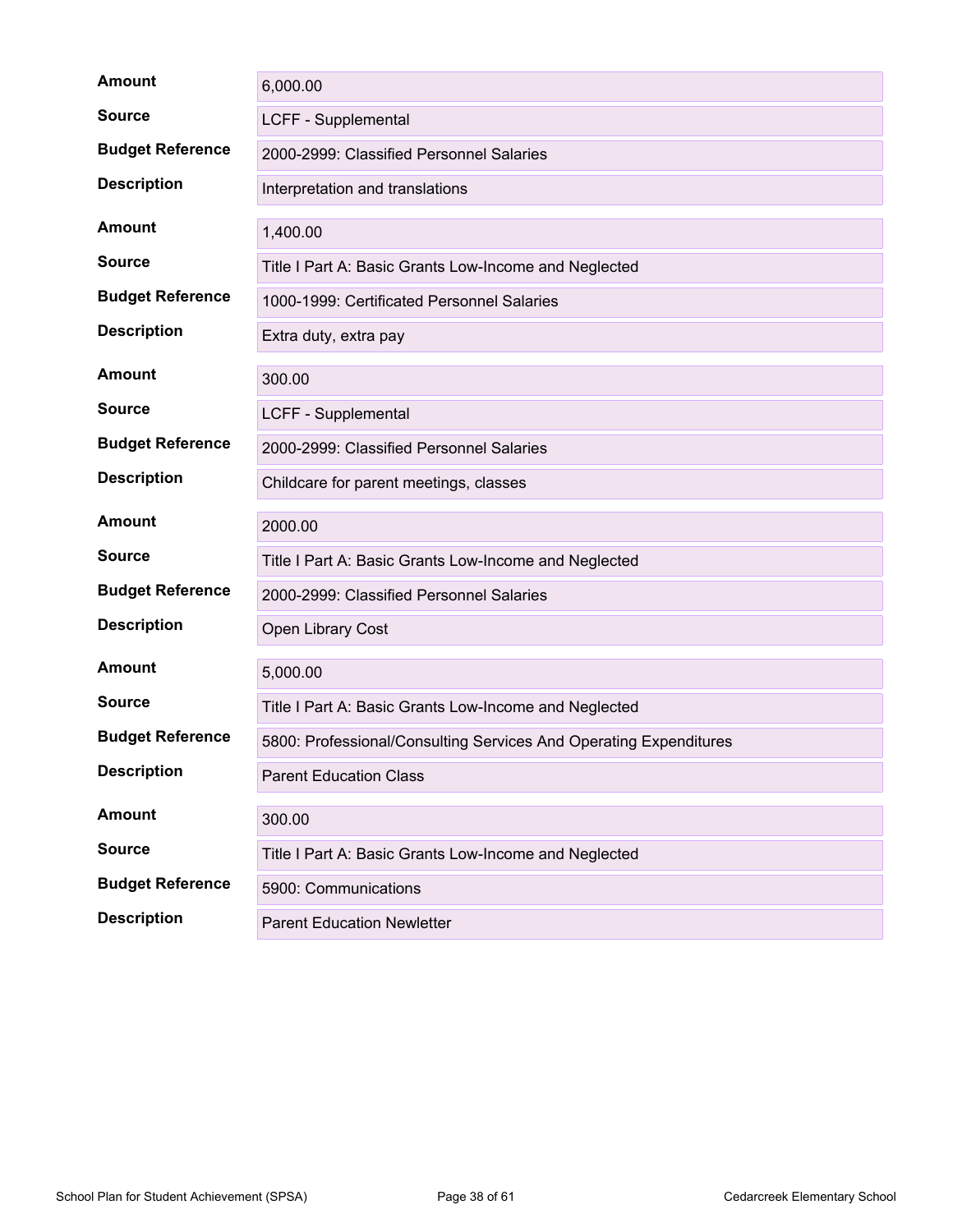## **Goals, Strategies, & Proposed Expenditures**

## <span id="page-38-0"></span>**Goal 3**

### **Subject**

Condition of Learning

### **Goal Statement**

Provide an appropriate basic condition of learning

## **LCAP Goal**

Provide an appropriate basic condition of learning

## **Basis for this Goal**

Since a qualified teacher is an indicator of student success it is our job to be sure that our teachers are highly qualified. In order to do so professional development opportunities will be provided.

## **Expected Annual Measurable Outcomes**

| <b>Metric/Indicator</b>                                                                       | <b>Baseline</b>                                                                | <b>Expected Outcome</b>                                                                                                      |
|-----------------------------------------------------------------------------------------------|--------------------------------------------------------------------------------|------------------------------------------------------------------------------------------------------------------------------|
| Teachers will take part in professional<br>development that is offered<br>throughout the year | All six teachers with less than two<br>years experience took part in training. | Every teacher with less than 5 years<br>of teaching experience will have the<br>opportunity for professional<br>development. |

### **Planned Strategies/Activities**

### **Strategy/Activity 1**

Provide new teachers opportunities for growth by offering professional development through the district, outside conferences, and learning walks.

#### **Students to be Served by this Strategy/Activity**

All students

#### **Timeline**

2019/ 2020 school year

#### **Person(s) Responsible**

teachers, administrator

#### **Proposed Expenditures for this Strategy/Activity**

**Amount** 2000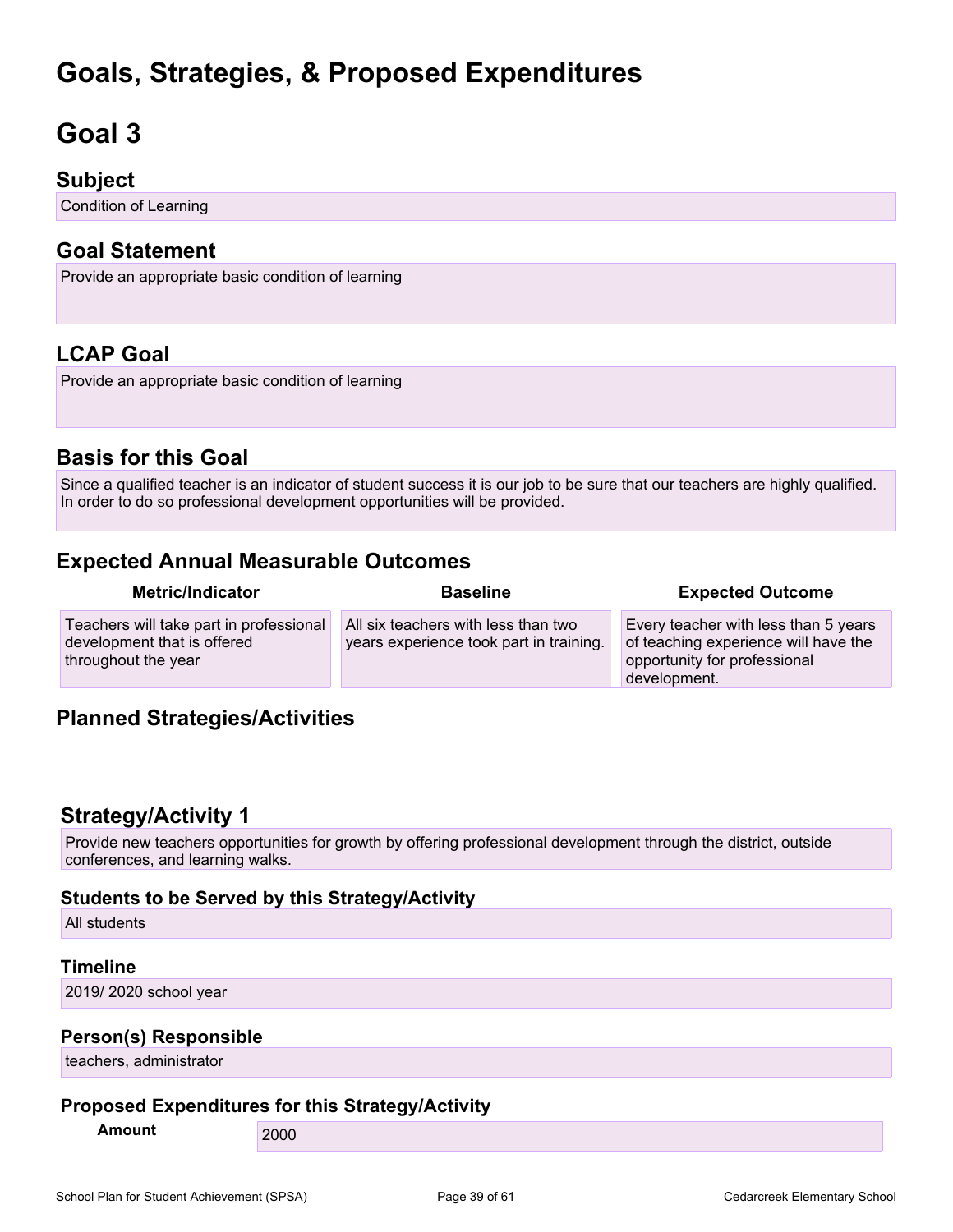| <b>Source</b>           | Title I Part A: Basic Grants Low-Income and Neglected                 |
|-------------------------|-----------------------------------------------------------------------|
| <b>Budget Reference</b> | 1000-1999: Certificated Personnel Salaries                            |
| <b>Description</b>      | Professional development as agreed upon by administration and teacher |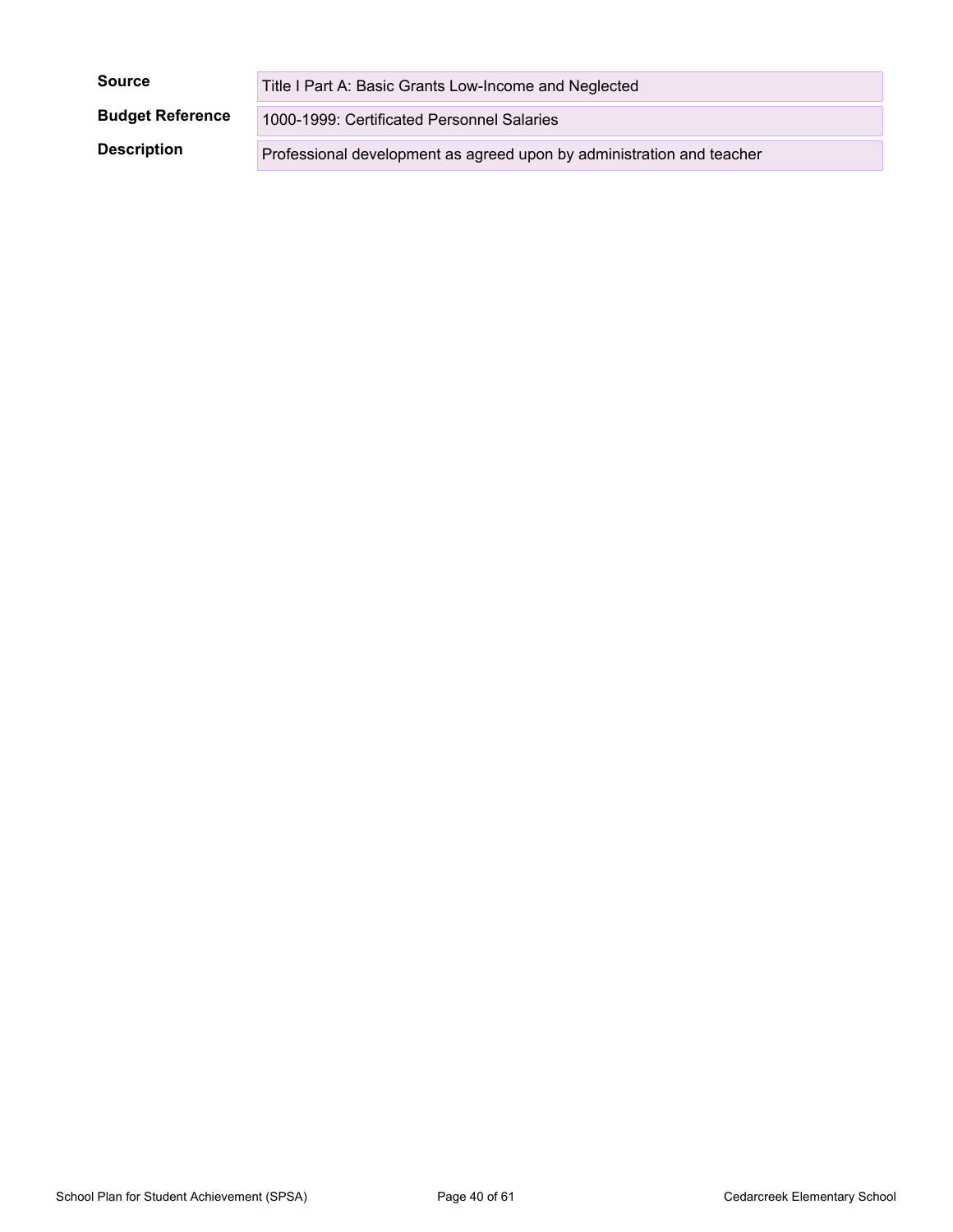## <span id="page-40-0"></span>**Annual Review and Update**

## **SPSA Year Reviewed: 2018-19**

## <span id="page-40-1"></span>**Goal 1**

Increase student achievement.

## **Annual Measurable Outcomes**

**Metric/Indicator Expected Outcomes Actual Outcomes**

## **Strategies/Activities for Goal 1**

| <b>Planned</b><br><b>Actions/Services</b>                                                                                                                                                                                                             | <b>Actual</b><br><b>Actions/Services</b> | <b>Proposed</b><br><b>Expenditures</b>                                                                                                                                                                            | <b>Estimated Actual</b><br><b>Expenditures</b> |
|-------------------------------------------------------------------------------------------------------------------------------------------------------------------------------------------------------------------------------------------------------|------------------------------------------|-------------------------------------------------------------------------------------------------------------------------------------------------------------------------------------------------------------------|------------------------------------------------|
| Increase achievement in<br><b>English Language Arts</b><br>(ELA) and Math:<br>Provide substitutes for<br><b>Intentional Collaborative</b><br>Instructional Planning in<br>order to allow for a cycle<br>of evidence, analysis, and<br>action planning |                                          | Substitute costs for up to<br>18 Intentional<br><b>Collaborative Planning</b><br>Days<br>1000-1999: Certificated<br><b>Personnel Salaries Title</b><br>I Part A: Basic Grants<br>Low-Income and<br>Neglected 2300 |                                                |
| Purchase I-Ready<br>Reading and Math in<br>order to provide<br>differentiated instruction<br><b>Purchase Ready</b><br>Common Core Reading in                                                                                                          |                                          | Purchase I-Ready<br>Diagnostic and<br>Instruction 4000-4999:<br><b>Books And Supplies</b><br><b>Title I Part A: Basic</b><br>Grants Low-Income and<br>Neglected 1700                                              |                                                |
| order to supplement<br>reading program and to<br>support differentiated<br>instruction<br>Purchase Reading A-Z for<br>Kindergarten in order to                                                                                                        |                                          | <b>Purchase Ready</b><br><b>Common Core Reading</b><br>4000-4999: Books And<br>Supplies Title I Part A:<br><b>Basic Grants Low-</b><br>Income and Neglected<br>10600                                              |                                                |
| support differentiated<br>instrucion<br><b>Provide Instructional</b><br>Assistant during and after<br>school in order to support<br>increased student                                                                                                 |                                          | Purchase ESGI for K<br>and 1 4000-4999: Books<br>And Supplies Title I Part<br>A: Basic Grants Low-<br>Income and Neglected<br>1200                                                                                |                                                |
| achievement<br><b>Instructional Assistant</b><br>Training with TOSA/                                                                                                                                                                                  |                                          | Purchase A -Z<br>Kindergaren 4000-4999:<br><b>Books And Supplies</b>                                                                                                                                              |                                                |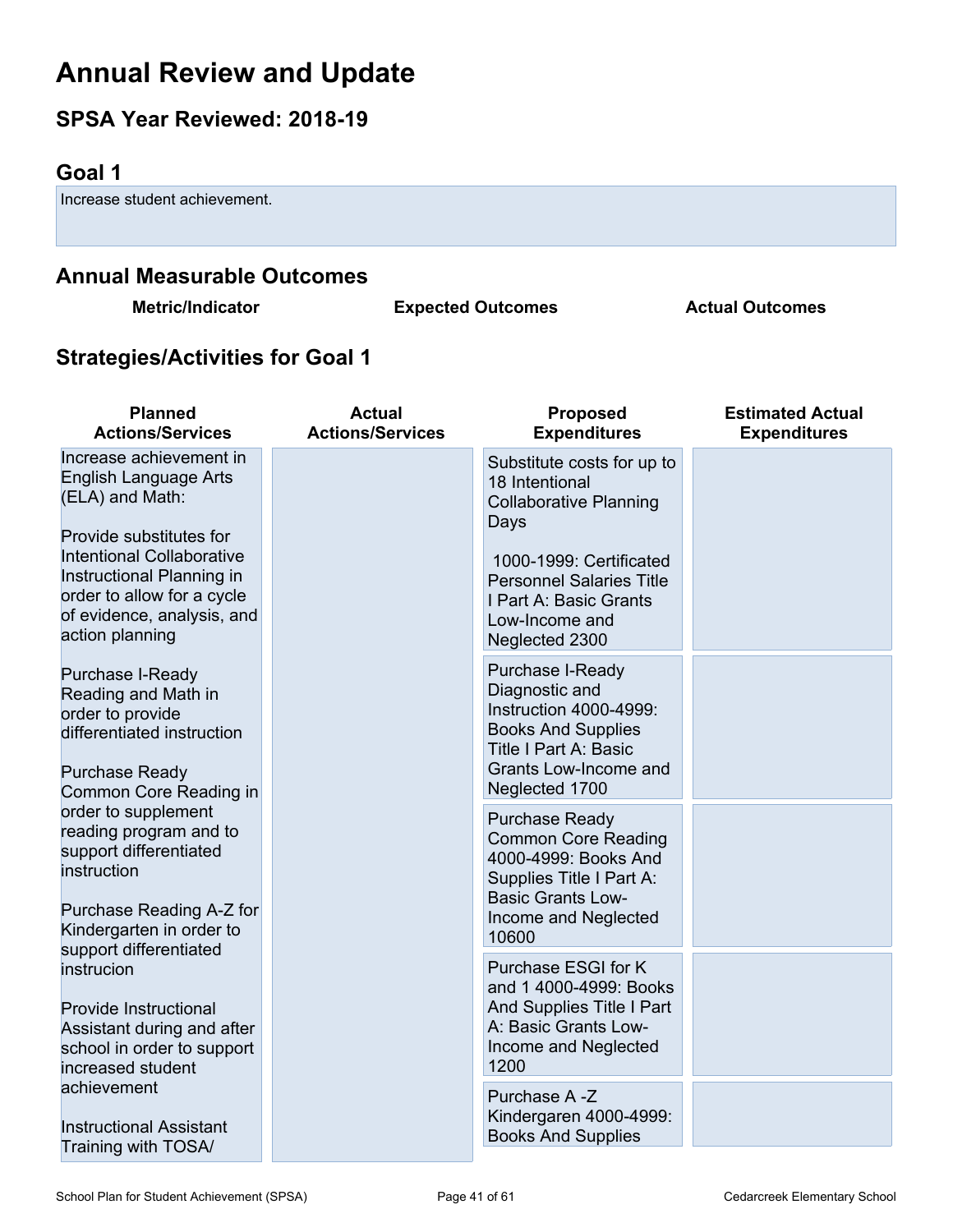| <b>Planned</b><br><b>Actions/Services</b>                                                                                                                                                   | <b>Actual</b><br><b>Actions/Services</b> | <b>Proposed</b><br><b>Expenditures</b>                                                                                                                                                                  | <b>Estimated Actual</b><br><b>Expenditures</b> |
|---------------------------------------------------------------------------------------------------------------------------------------------------------------------------------------------|------------------------------------------|---------------------------------------------------------------------------------------------------------------------------------------------------------------------------------------------------------|------------------------------------------------|
| Coach will be provided to<br>increase effectiveness                                                                                                                                         |                                          | <b>Title I Part A: Basic</b><br>Grants Low-Income and<br>Neglected 350                                                                                                                                  |                                                |
| <b>Purchase ESGI Data</b><br>collector to support<br>intentional collaborative<br>planning cycle and to<br>meet student's needs<br>Purchase Read Live to<br>support student<br>intervention |                                          | Hourly instructional<br>assistant cost - RTI,<br>Kinder support 2000-<br>2999: Classified<br><b>Personnel Salaries Title</b><br>I Part A: Basic Grants<br>Low-Income and<br>Neglected 25000             |                                                |
| <b>Extended Leadership</b><br>Support                                                                                                                                                       |                                          | Hourly instructional<br>assistant cost for extra<br>training 2000-2999:<br><b>Classified Personnel</b><br>Salaries Title I Part A:<br><b>Basic Grants Low-</b><br>Income and Neglected<br>600           |                                                |
|                                                                                                                                                                                             |                                          | <b>After School Cougar</b><br>Club and Instructional<br><b>Assistant Cost 2000-</b><br>2999: Classified<br><b>Personnel Salaries Title</b><br>I Part A: Basic Grants<br>Low-Income and<br>Neglected 550 |                                                |
|                                                                                                                                                                                             |                                          | <b>Purchase Read Live</b><br>4000-4999: Books And<br>Supplies Title I Part A:<br><b>Basic Grants Low-</b><br>Income and Neglected<br>1150                                                               |                                                |
|                                                                                                                                                                                             |                                          | <b>Extended Leadership</b><br>1000-1999: Certificated<br><b>Personnel Salaries Title</b><br>I Part A: Basic Grants<br>Low-Income and<br>Neglected 4800                                                  |                                                |
| English Language<br>Development (ELD):<br>Provide Intentional<br><b>Collaborative Instruction</b>                                                                                           |                                          | <b>Intentional CIP Days</b><br>1000-1999: Certificated<br><b>Personnel Salaries</b><br><b>LCFF - Supplemental</b><br>700.00                                                                             |                                                |
| <b>Planning five times</b><br>throughout the year for<br>data analysis                                                                                                                      |                                          | Extra duty extra pay for<br>grade level collaboration<br>and leadership coaches                                                                                                                         |                                                |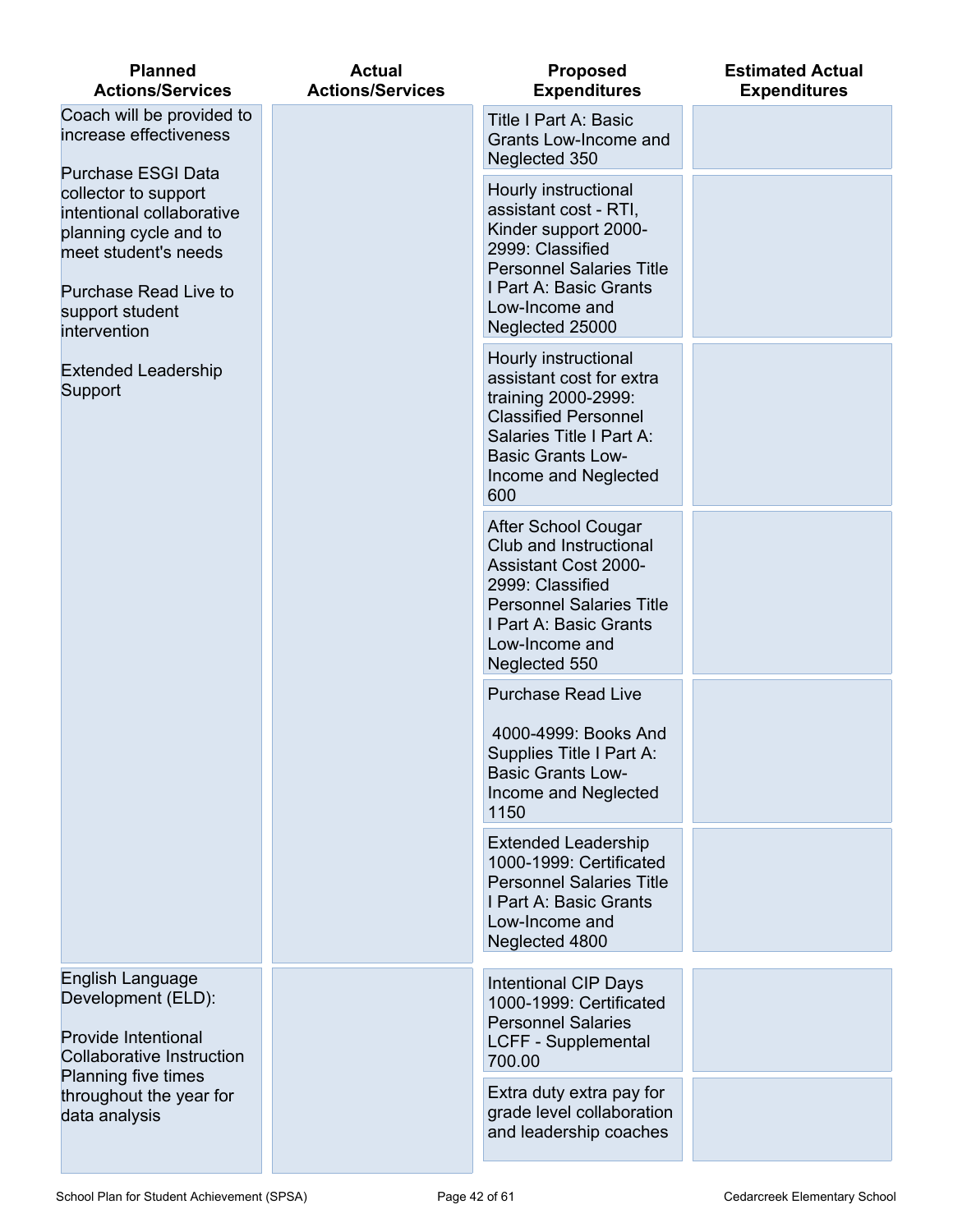| <b>Planned</b><br><b>Actions/Services</b>                                                                                                                                                                                                                    | <b>Actual</b><br><b>Actions/Services</b> | <b>Proposed</b><br><b>Expenditures</b>                                                                                                                                                                                                                                                                                                                                                                                                                                          | <b>Estimated Actual</b><br><b>Expenditures</b> |
|--------------------------------------------------------------------------------------------------------------------------------------------------------------------------------------------------------------------------------------------------------------|------------------------------------------|---------------------------------------------------------------------------------------------------------------------------------------------------------------------------------------------------------------------------------------------------------------------------------------------------------------------------------------------------------------------------------------------------------------------------------------------------------------------------------|------------------------------------------------|
| Schedule instructional<br>assistants to support<br>English Language<br>Development and                                                                                                                                                                       |                                          | 1000-1999: Certificated<br><b>Personnel Salaries</b><br><b>LCFF - Supplemental</b><br>5000.00                                                                                                                                                                                                                                                                                                                                                                                   |                                                |
| Newcomers.<br><b>Schedule</b><br>substitute/release time for<br>teachers to administer<br><b>ADEPT and ELPAC</b><br>Provide ELD Summer<br>School in order to support<br><b>LTEL students</b><br><b>Making Meaning/ SELD</b><br><b>Supplemental Materials</b> |                                          | Instructional assistant<br>salaries to support ELD<br>and New comers.<br>2000-2999: Classified<br><b>Personnel Salaries</b><br><b>LCFF - Supplemental</b><br>20,000.00<br>Substitute costs for<br>administering ELD<br>assessments (ADEPT,<br>LPAC, CELDT) 1000-<br>1999: Certificated<br><b>Personnel Salaries</b><br><b>LCFF - Supplemental</b><br>2,000.00<br><b>ELD Summer School</b><br>1000-1999: Certificated<br><b>Personnel Salaries</b><br><b>LCFF - Supplemental</b> |                                                |
|                                                                                                                                                                                                                                                              |                                          | 2,500.00<br><b>Supplemental Materials</b><br>4000-4999: Books And<br>Supplies LCFF -<br>Supplemental 500.00                                                                                                                                                                                                                                                                                                                                                                     |                                                |
| Science:<br><b>Stemscopes</b><br>Provide substitute/<br>release time for NGSS<br>planning/ training                                                                                                                                                          |                                          | Substitute costs for<br>planning NGSS<br>curriculum 1000-1999:<br><b>Certificated Personnel</b><br>Salaries Title I Part A:<br><b>Basic Grants Low-</b><br>Income and Neglected<br>500.00<br>Materials and supplies<br>4000-4999: Books And<br>Supplies Title I Part A:<br><b>Basic Grants Low-</b><br>Income and Neglected<br>3000.00                                                                                                                                          |                                                |
| Social Studies:<br><b>Purchase Scholastic</b><br>News for all grade levels                                                                                                                                                                                   |                                          | Supplemental materials/<br>Scholastic News 4000-<br>4999: Books And<br>Supplies Title I Part A:<br><b>Basic Grants Low-</b>                                                                                                                                                                                                                                                                                                                                                     |                                                |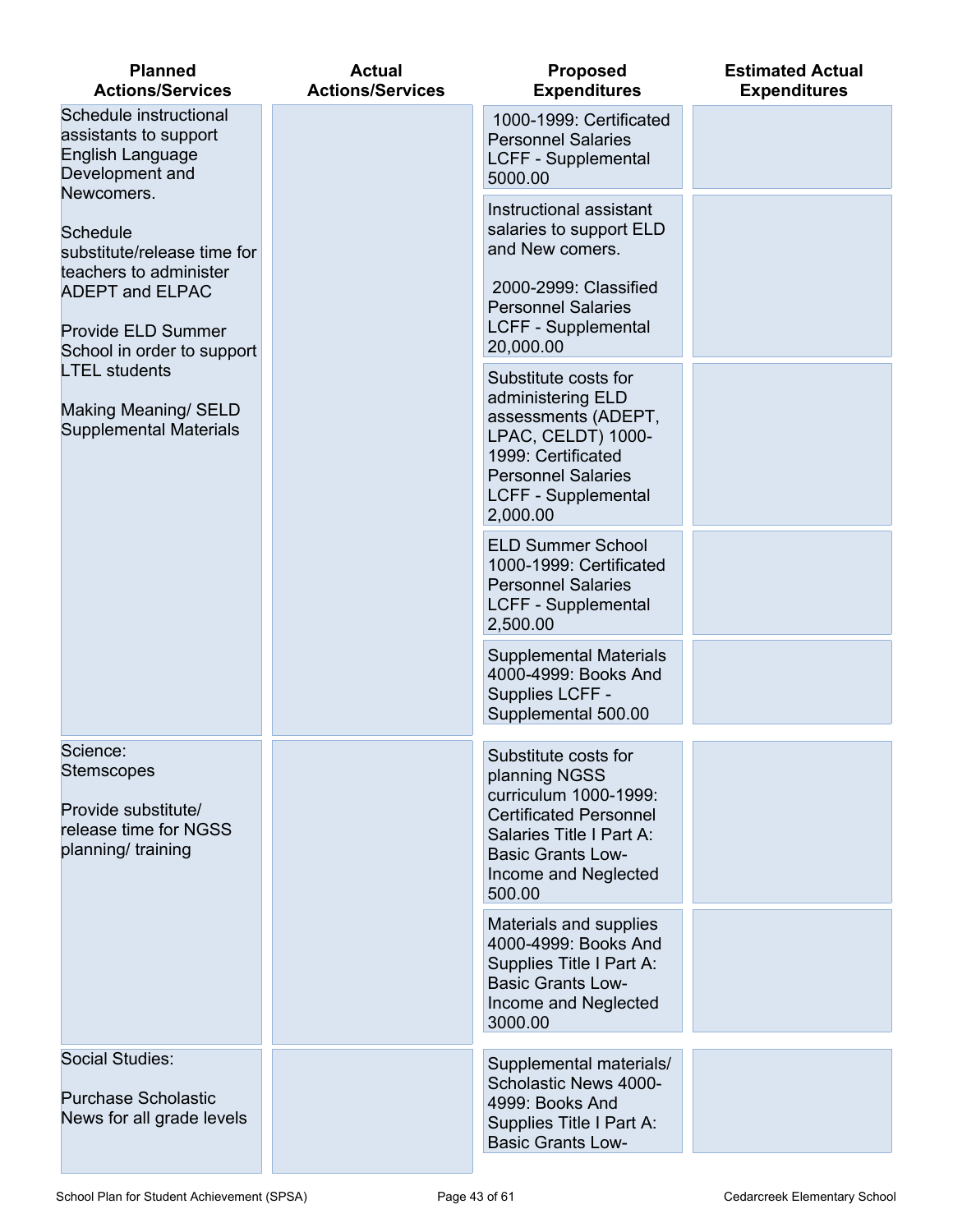| <b>Planned</b><br><b>Actions/Services</b>                                                                                                                    | <b>Actual</b><br><b>Actions/Services</b> | <b>Proposed</b><br><b>Expenditures</b>                                                                                                                                                               | <b>Estimated Actual</b><br><b>Expenditures</b> |
|--------------------------------------------------------------------------------------------------------------------------------------------------------------|------------------------------------------|------------------------------------------------------------------------------------------------------------------------------------------------------------------------------------------------------|------------------------------------------------|
|                                                                                                                                                              |                                          | Income and Neglected<br>2993.04                                                                                                                                                                      |                                                |
| <b>Physical Education:</b><br>Implement Fit Club to<br>promote physical fitness<br>and to support PFT.                                                       |                                          | Materials and equipment<br>for Fit Club 4000-4999:<br><b>Books And Supplies</b><br><b>Title I Part A: Basic</b><br>Grants Low-Income and<br>Neglected 500.00                                         |                                                |
| Visual & Performing Arts:<br>After-School Art program<br>Spotlight Performing Art<br>Program (Contract with<br><b>COC PAC and other</b><br>teaching artists) |                                          | <b>COC PAC Contract</b><br>5800:<br>Professional/Consulting<br><b>Services And Operating</b><br><b>Expenditures Title I Part</b><br>A: Basic Grants Low-<br>Income and Neglected<br>7,300.00         |                                                |
| <b>Cedarcreek Chorus</b><br>Provide release time or<br>extra duty/ extra pay for<br>teachers participating in<br><b>NGSS Dance Arts</b>                      |                                          | Out of the Box 5800:<br>Professional/Consulting<br><b>Services And Operating</b><br><b>Expenditures Site Based</b><br><b>Gifts and Donations</b><br>1,725.00                                         |                                                |
| <b>Integration Program</b>                                                                                                                                   |                                          | Extra duty, extra pay for<br>chorus teachers 1000-<br>1999: Certificated<br><b>Personnel Salaries Title</b><br>I Part A: Basic Grants<br>Low-Income and<br>Neglected 3,000.00                        |                                                |
|                                                                                                                                                              |                                          | Extra duty, extra pay/<br>substitute for arts<br>integration 1000-1999:<br><b>Certificated Personnel</b><br>Salaries Title I Part A:<br><b>Basic Grants Low-</b><br>Income and Neglected<br>1,000.00 |                                                |
| Technology:<br>Provide planning time for<br>teachers to create ways<br>and experiment with<br>technology integration<br>Purchase technology that             |                                          | Extra duty, extra pay/<br>substitute for planning<br>1000-1999: Certificated<br><b>Personnel Salaries Title</b><br>I Part A: Basic Grants<br>Low-Income and<br>Neglected 300.00                      |                                                |
| will support intervention<br>programs                                                                                                                        |                                          | <b>Technology Purchase</b><br>1000-1999: Certificated<br><b>Personnel Salaries Title</b>                                                                                                             |                                                |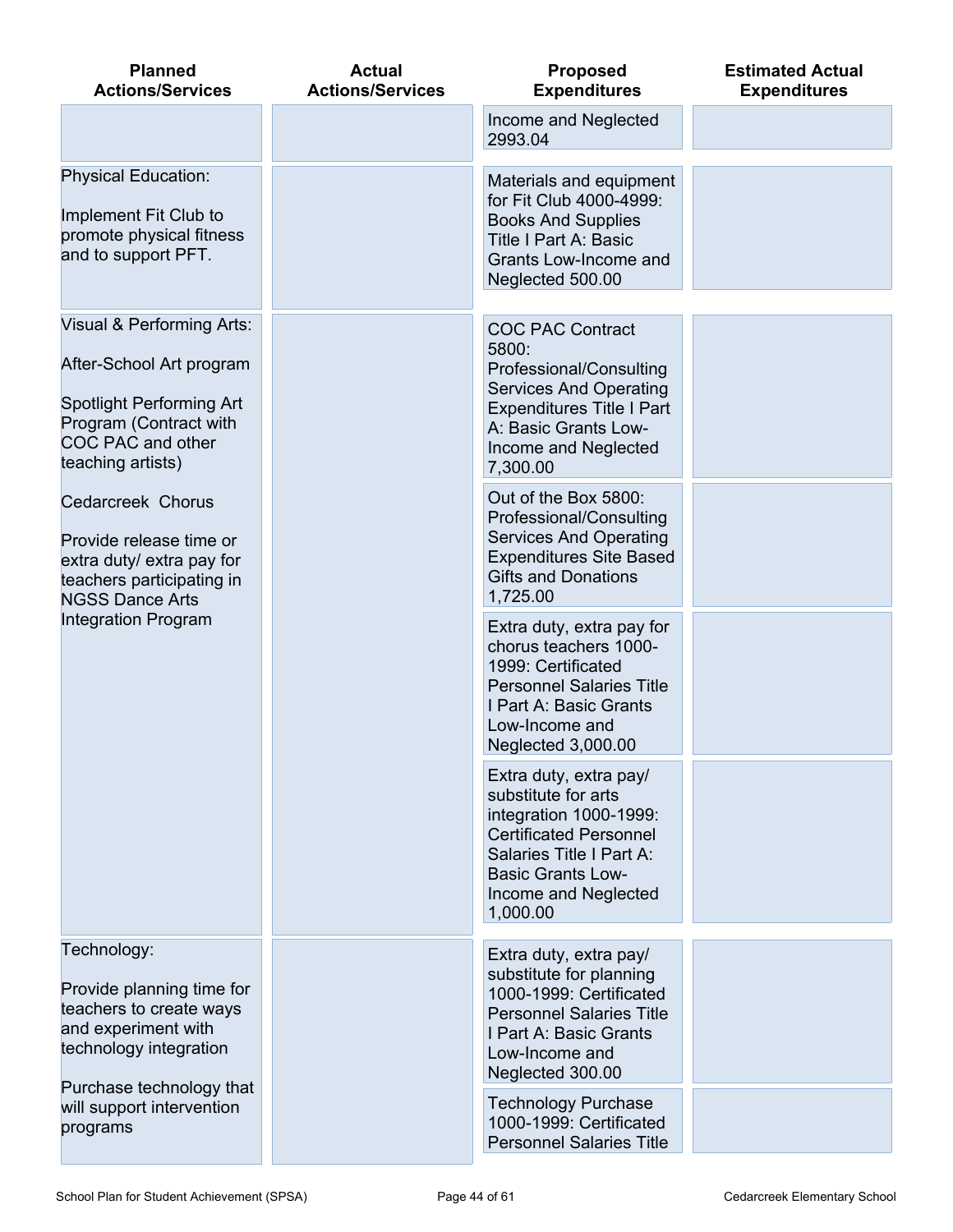| <b>Planned</b>          | <b>Actual</b>           | <b>Proposed</b>                                              | <b>Estimated Actual</b> |
|-------------------------|-------------------------|--------------------------------------------------------------|-------------------------|
| <b>Actions/Services</b> | <b>Actions/Services</b> | <b>Expenditures</b>                                          | <b>Expenditures</b>     |
|                         |                         | I Part A: Basic Grants<br>Low-Income and<br>Neglected 500.00 |                         |

## **Analysis**

Describe the overall implementation of the strategies/activities to achieve the articulated goal.

Describe the overall effectiveness of the strategies/activities to achieve the articulated goal as measured by the school.

Explain any material differences between the Proposed Expenditures and Estimated Actual Expenditures.

Describe any changes that will be made to this goal, the annual outcomes, metrics, or strategies/activities to achieve this goal as a result of this analysis. Identify where those changes can be found in the SPSA.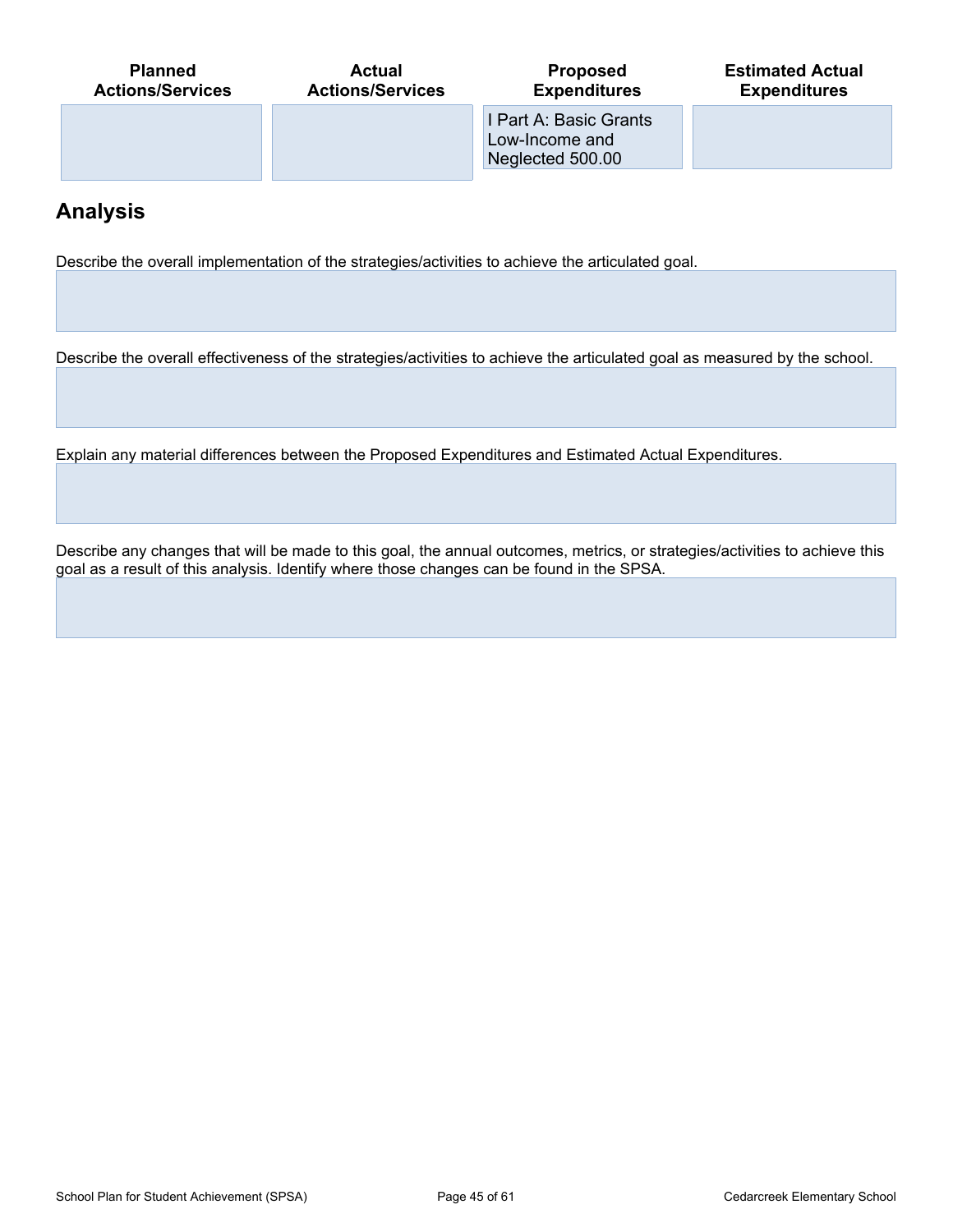## **Annual Review and Update**

## **SPSA Year Reviewed: 2018-19**

## <span id="page-45-0"></span>**Goal 2**

Increase meaningful and purposeful student and parent engagement.

### **Annual Measurable Outcomes**

**Metric/Indicator Expected Outcomes Actual Outcomes**

## **Strategies/Activities for Goal 2**

| <b>Planned</b><br><b>Actions/Services</b>                                                                                        | <b>Actual</b><br><b>Actions/Services</b> | <b>Proposed</b><br><b>Expenditures</b>                                                                                                                   | <b>Estimated Actual</b><br><b>Expenditures</b> |
|----------------------------------------------------------------------------------------------------------------------------------|------------------------------------------|----------------------------------------------------------------------------------------------------------------------------------------------------------|------------------------------------------------|
| Student Engagement:<br>Special recognition of<br>student attendance during<br>classroom visit with<br>incentives and end of year |                                          | Attendance incentive<br>program None Specified<br><b>Title I Part A: Basic</b><br>Grants Low-Income and<br>Neglected 1,000                               |                                                |
| recognition                                                                                                                      |                                          |                                                                                                                                                          |                                                |
| School Climate:<br>Implement school-wide<br>PBIS using an incentive<br>program (prizes and<br>awards)                            |                                          | <b>PBIS Incentives None</b><br>Specified Title I Part A:<br><b>Basic Grants Low-</b><br>Income and Neglected<br>640.00                                   |                                                |
| <b>Enhance the Pawsitive</b><br>Curriculum for further<br>school wide<br>implementation<br><b>Provide Counseling</b>             |                                          | <b>Social Emotional</b><br>Learning Program 4000-<br>4999: Books And<br>Supplies Title I Part A:<br><b>Basic Grants Low-</b><br>Income and Neglected     |                                                |
| services to support school<br>engagement and student                                                                             |                                          | 6,000.00<br>Assembly 5800:                                                                                                                               |                                                |
| achievement.<br>Recognize student<br>achievement with<br>incentives and Awards<br>Assemblies.                                    |                                          | Professional/Consulting<br><b>Services And Operating</b><br><b>Expenditures Title I Part</b><br>A: Basic Grants Low-<br>Income and Neglected<br>1,000.00 |                                                |
| School-wide program<br>(Student Service/ Student<br>Council, Peace Patrol)                                                       |                                          | Counseling service<br>2000-2999: Classified<br><b>Personnel Salaries Title</b><br>I Part A: Basic Grants                                                 |                                                |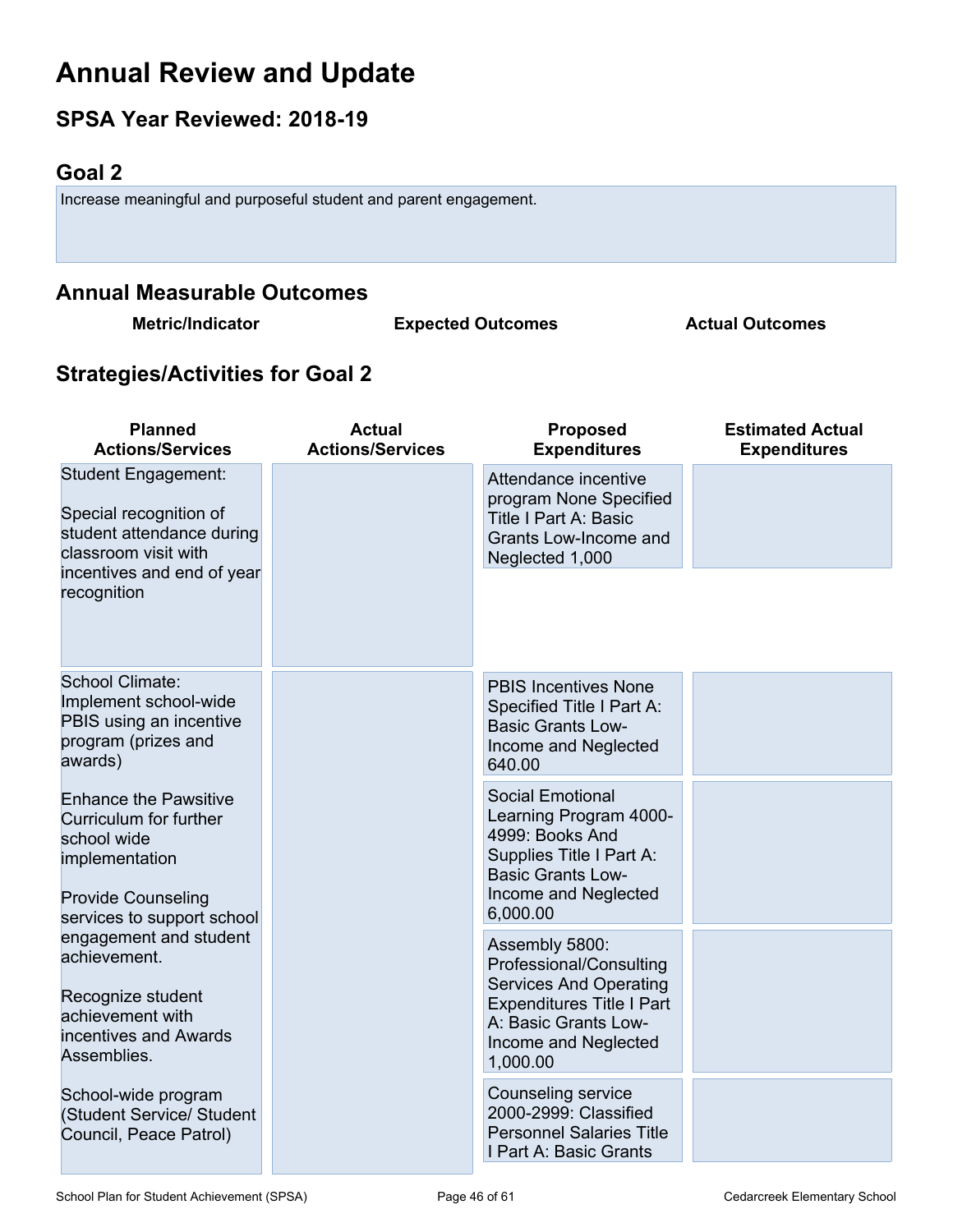| <b>Planned</b><br><b>Actions/Services</b>                                    | <b>Actual</b><br><b>Actions/Services</b> | <b>Proposed</b><br><b>Expenditures</b>                                                                                                                                                             | <b>Estimated Actual</b><br><b>Expenditures</b> |
|------------------------------------------------------------------------------|------------------------------------------|----------------------------------------------------------------------------------------------------------------------------------------------------------------------------------------------------|------------------------------------------------|
|                                                                              |                                          | Low-Income and<br>Neglected 36,000.00                                                                                                                                                              |                                                |
|                                                                              |                                          | Extra duty/ Extra pay for<br>teacher reps 1000-1999:<br><b>Certificated Personnel</b><br>Salaries Title I Part A:<br><b>Basic Grants Low-</b><br>Income and Neglected<br>500.00                    |                                                |
| Parental Engagement:                                                         |                                          | Interpretation and<br>translations 2000-2999:                                                                                                                                                      |                                                |
| Provide interpretation and<br>translation for Home-<br>School communication. |                                          | <b>Classified Personnel</b><br>Salaries LCFF -<br>Supplemental 6,000.00                                                                                                                            |                                                |
| Provide "Partners in<br>Learning" nights<br>Provide childcare for            |                                          | Extra duty, extra pay<br>1000-1999: Certificated<br><b>Personnel Salaries Title</b><br>I Part A: Basic Grants                                                                                      |                                                |
| meetings (as necessary)                                                      |                                          | Low-Income and<br>Neglected 1,400.00                                                                                                                                                               |                                                |
| Provide parent education<br>classes<br>Provide instructional                 |                                          | Childcare for parent<br>meetings, classes 2000-<br>2999: Classified                                                                                                                                |                                                |
| resources for<br>parent/families (Open                                       |                                          | <b>Personnel Salaries</b><br><b>LCFF - Supplemental</b><br>300.00                                                                                                                                  |                                                |
| Library times, parent<br>education nights)                                   |                                          | Open Library Cost 2000-<br>2999: Classified                                                                                                                                                        |                                                |
| Home/ School Connection<br><b>Newsletters</b>                                |                                          | <b>Personnel Salaries Title</b><br>I Part A: Basic Grants<br>Low-Income and<br>Neglected 2000.00                                                                                                   |                                                |
|                                                                              |                                          | <b>Parent Education Class</b><br>5800:<br>Professional/Consulting<br><b>Services And Operating</b><br><b>Expenditures Title I Part</b><br>A: Basic Grants Low-<br>Income and Neglected<br>5,000.00 |                                                |
|                                                                              |                                          | <b>Parent Education</b><br>Newletter 5900:<br><b>Communications Title I</b><br>Part A: Basic Grants<br>Low-Income and<br>Neglected 300.00                                                          |                                                |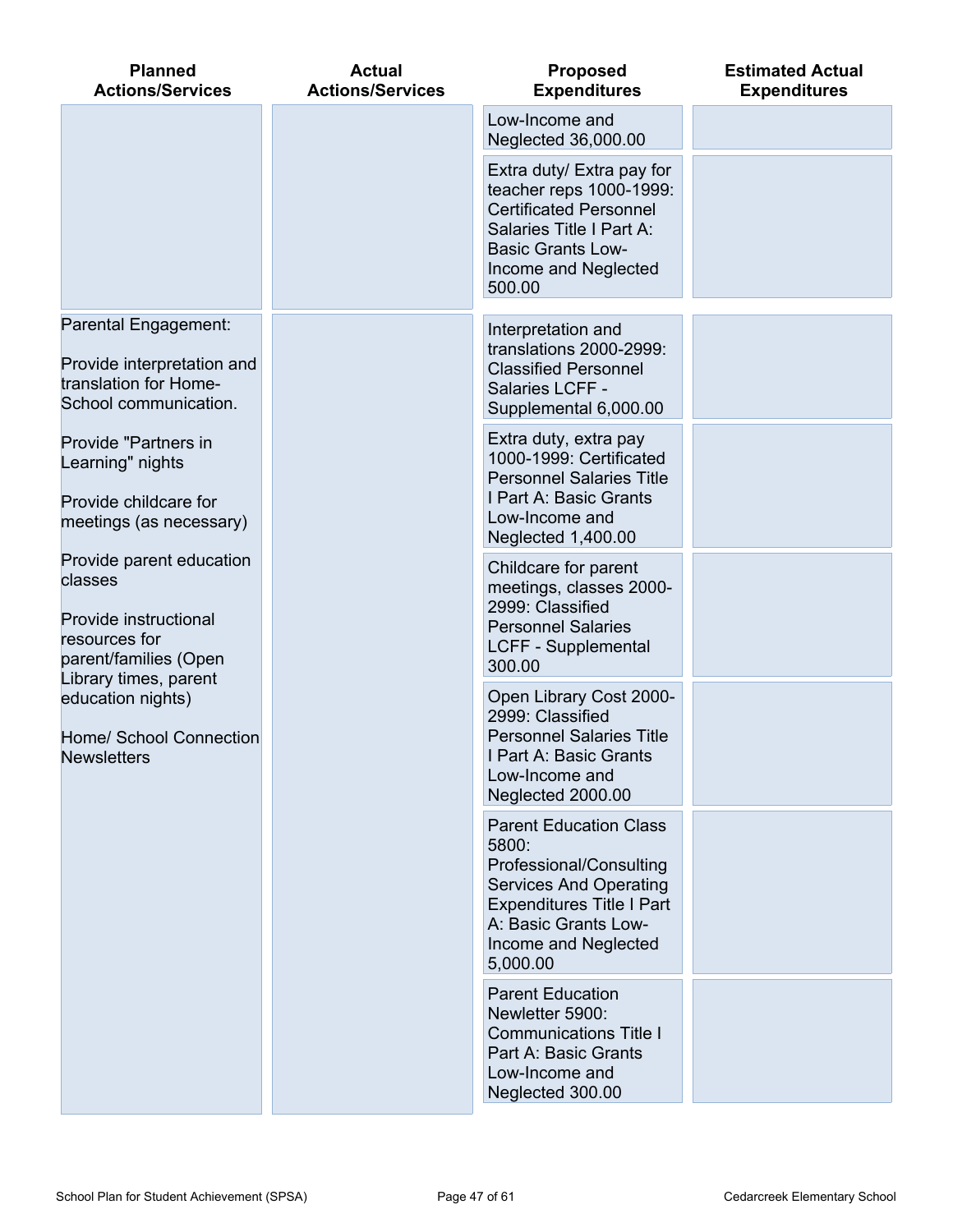## **Analysis**

Describe the overall implementation of the strategies/activities to achieve the articulated goal.

Describe the overall effectiveness of the strategies/activities to achieve the articulated goal as measured by the school.

Explain any material differences between the Proposed Expenditures and Estimated Actual Expenditures.

Describe any changes that will be made to this goal, the annual outcomes, metrics, or strategies/activities to achieve this goal as a result of this analysis. Identify where those changes can be found in the SPSA.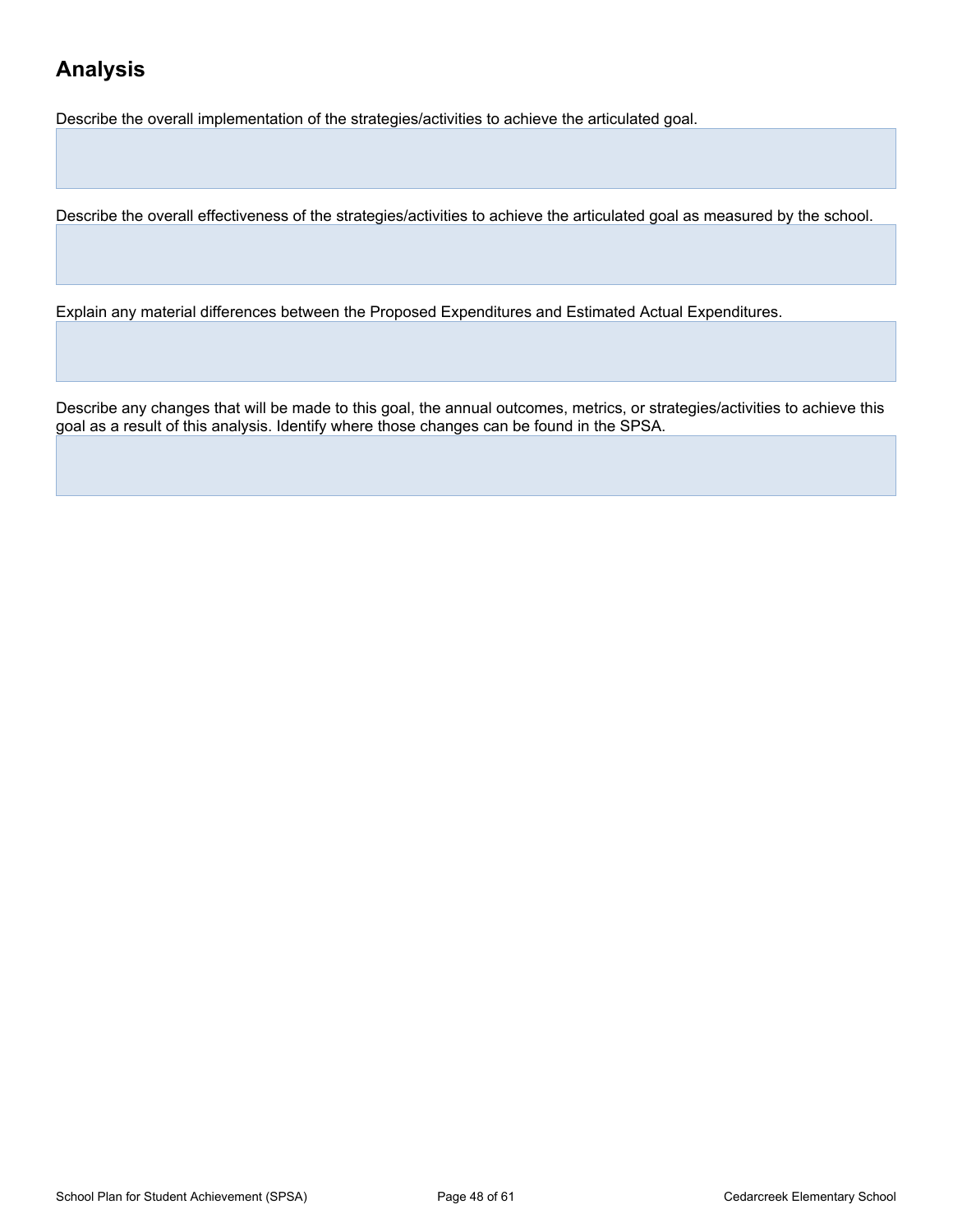## **Annual Review and Update**

## **SPSA Year Reviewed: 2018-19**

### <span id="page-48-0"></span>**Goal 3**

Provide an appropriate basic condition of learning

### **Annual Measurable Outcomes**

**Metric/Indicator Expected Outcomes Actual Outcomes**

## **Strategies/Activities for Goal 3**

| <b>Planned</b>                                                                                                                                                      | <b>Actual</b>           | <b>Proposed</b>                                                                                                           | <b>Estimated Actual</b> |
|---------------------------------------------------------------------------------------------------------------------------------------------------------------------|-------------------------|---------------------------------------------------------------------------------------------------------------------------|-------------------------|
| <b>Actions/Services</b>                                                                                                                                             | <b>Actions/Services</b> | <b>Expenditures</b>                                                                                                       | <b>Expenditures</b>     |
| Provide new teachers<br>opportunities for growth<br>by offering professional<br>development through the<br>district, outside<br>conferences, and learning<br>walks. |                         | 1000-1999: Certificated<br><b>Personnel Salaries Title</b><br>I Part A: Basic Grants<br>Low-Income and<br>Neglected 1,000 |                         |

## **Analysis**

Describe the overall implementation of the strategies/activities to achieve the articulated goal.

Describe the overall effectiveness of the strategies/activities to achieve the articulated goal as measured by the school.

Explain any material differences between the Proposed Expenditures and Estimated Actual Expenditures.

Describe any changes that will be made to this goal, the annual outcomes, metrics, or strategies/activities to achieve this goal as a result of this analysis. Identify where those changes can be found in the SPSA.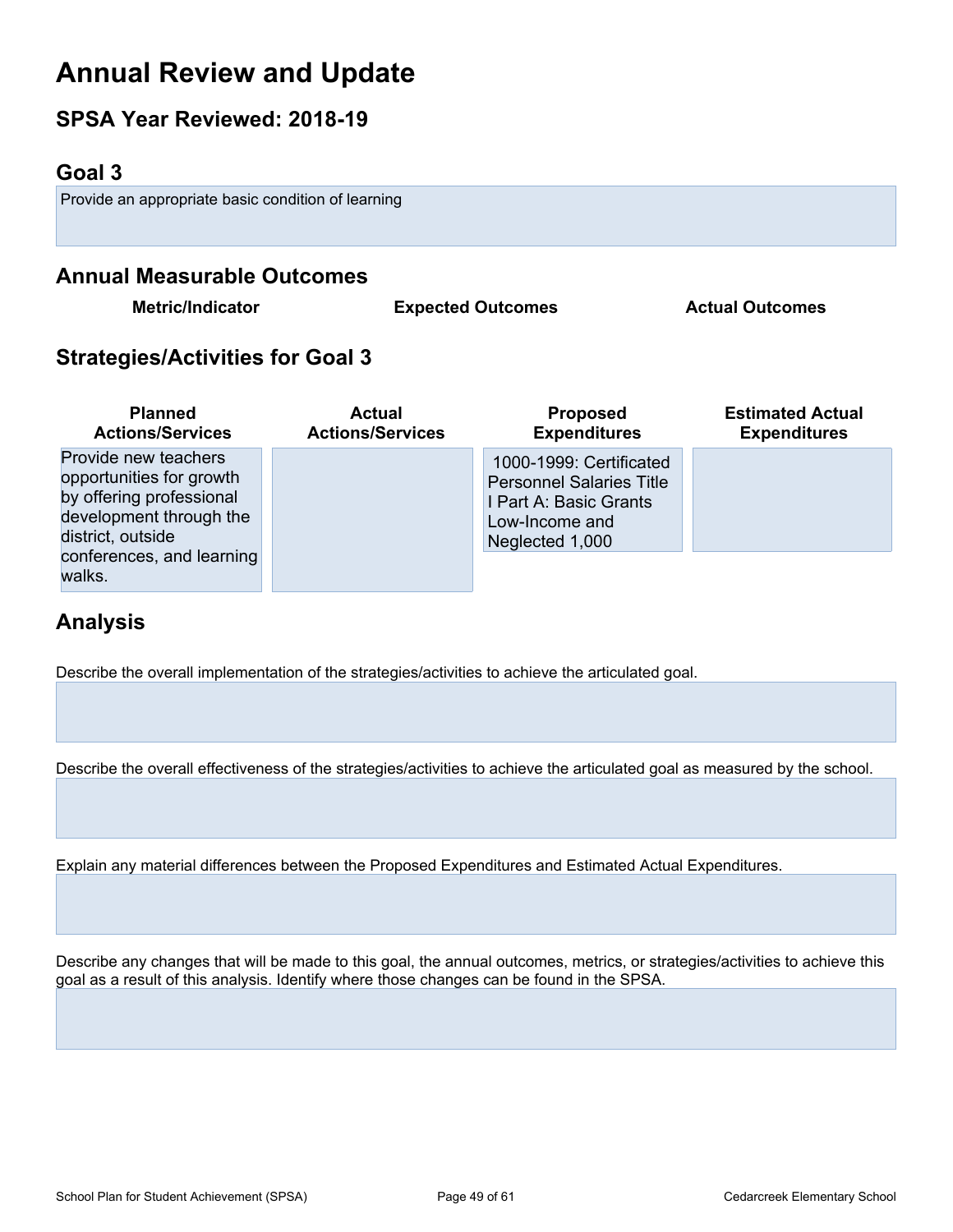## <span id="page-49-0"></span>**Budget Summary and Consolidation**

The Budget Summary is required for schools funded through the ConApp. The Consolidation of Funds is required for a school receiving funds allocated through the ConApp and consolidating those funds as part of a schoolwide program.

## <span id="page-49-1"></span>**Budget Summary**

| <b>Description</b>                                                      | Amount     |
|-------------------------------------------------------------------------|------------|
| Total Funds Provided to the School Through the Consolidated Application |            |
| Total Funds Budgeted for Strategies to Meet the Goals in the SPSA       | 190.858.04 |

## <span id="page-49-2"></span>**Allocations by Funding Source**

| <b>Funding Source</b>                                 | Amount     | <b>Balance</b> |
|-------------------------------------------------------|------------|----------------|
| Title I Part A: Basic Grants Low-Income and Neglected | 164,000.00 | 10,141.96      |
| LCFF - Supplemental                                   | 38,177.00  | 1.177.00       |
| Site Based Gifts and Donations                        | 8.742.00   | 8,742.00       |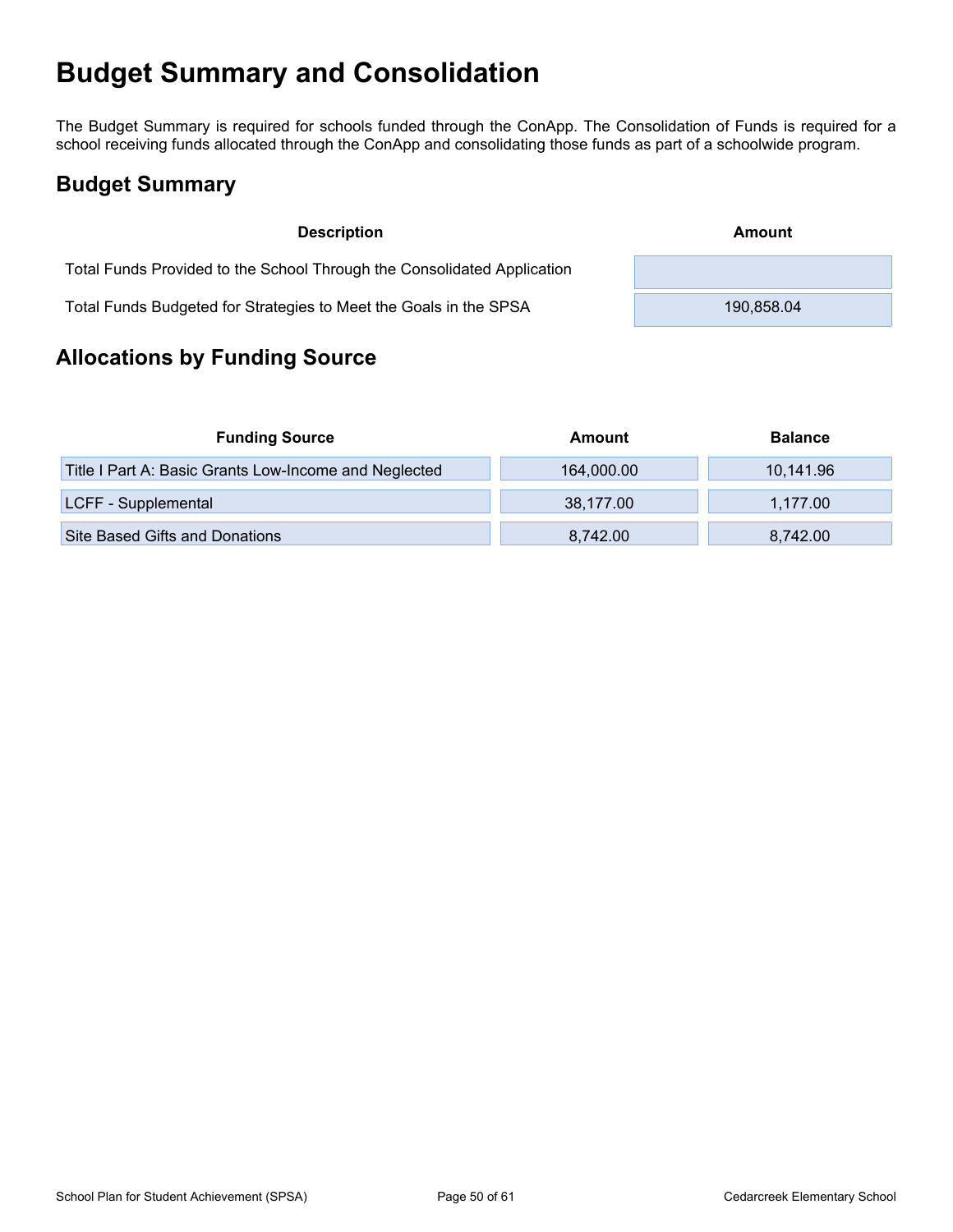## <span id="page-50-0"></span>**Expenditures by Funding Source**

**Funding Source Amount Amount Amount Amount Amount** 

Title I Part A: Basic Grants Low-Income and Neglected 153,858.04

| Amount |  |
|--------|--|
|        |  |

LCFF - Supplemental 37,000.00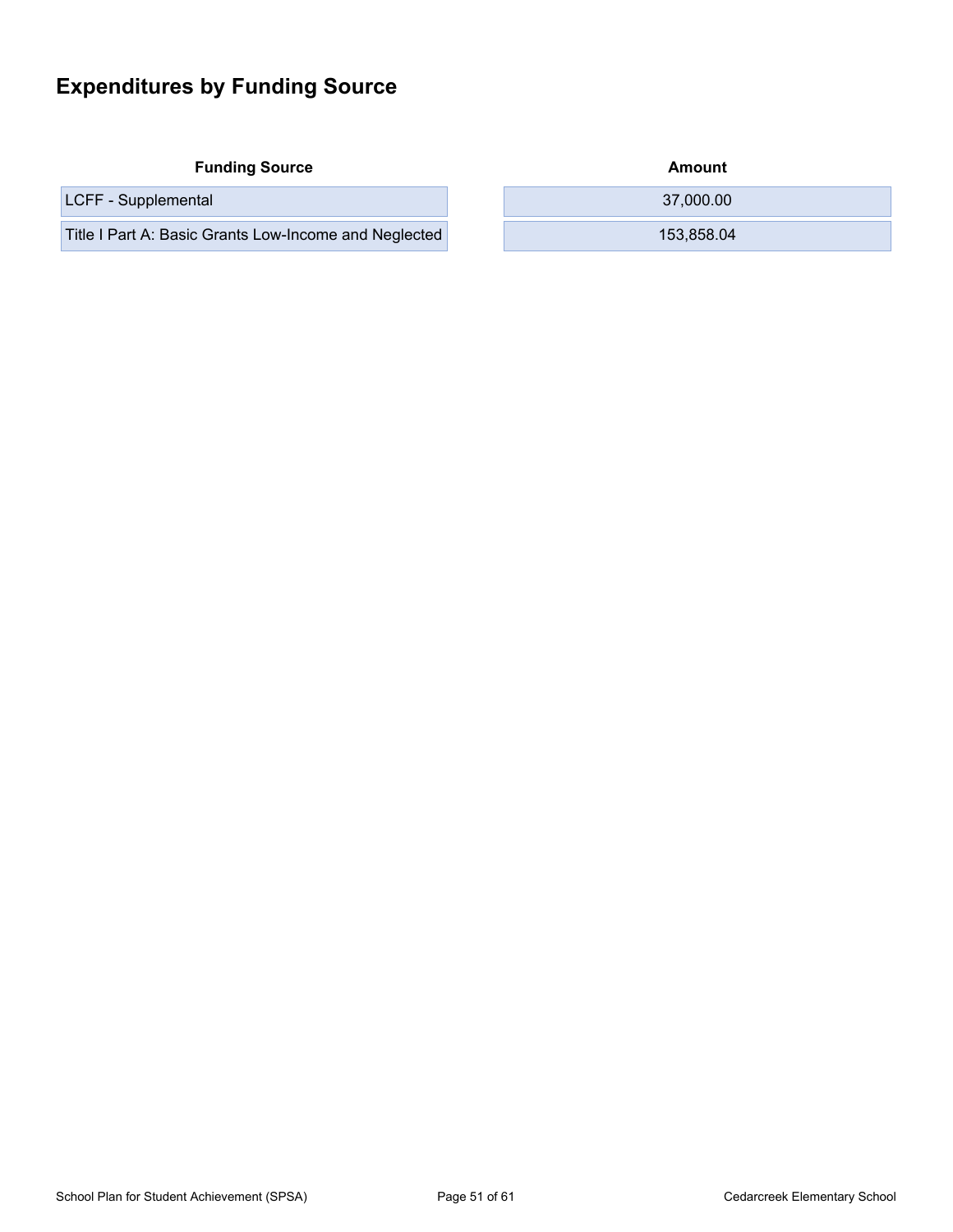## <span id="page-51-0"></span>**Expenditures by Budget Reference**

#### **Budget Reference**

1000-1999: Certificated Personnel Salaries

2000-2999: Classified Personnel Salaries

4000-4999: Books And Supplies

5800: Professional/Consulting Services And Operating Expenditures

5900: Communications

| Amount     |
|------------|
| 24,900.00  |
| 107,900.00 |
| 42,733.04  |
| 15,025.00  |
| 300.00     |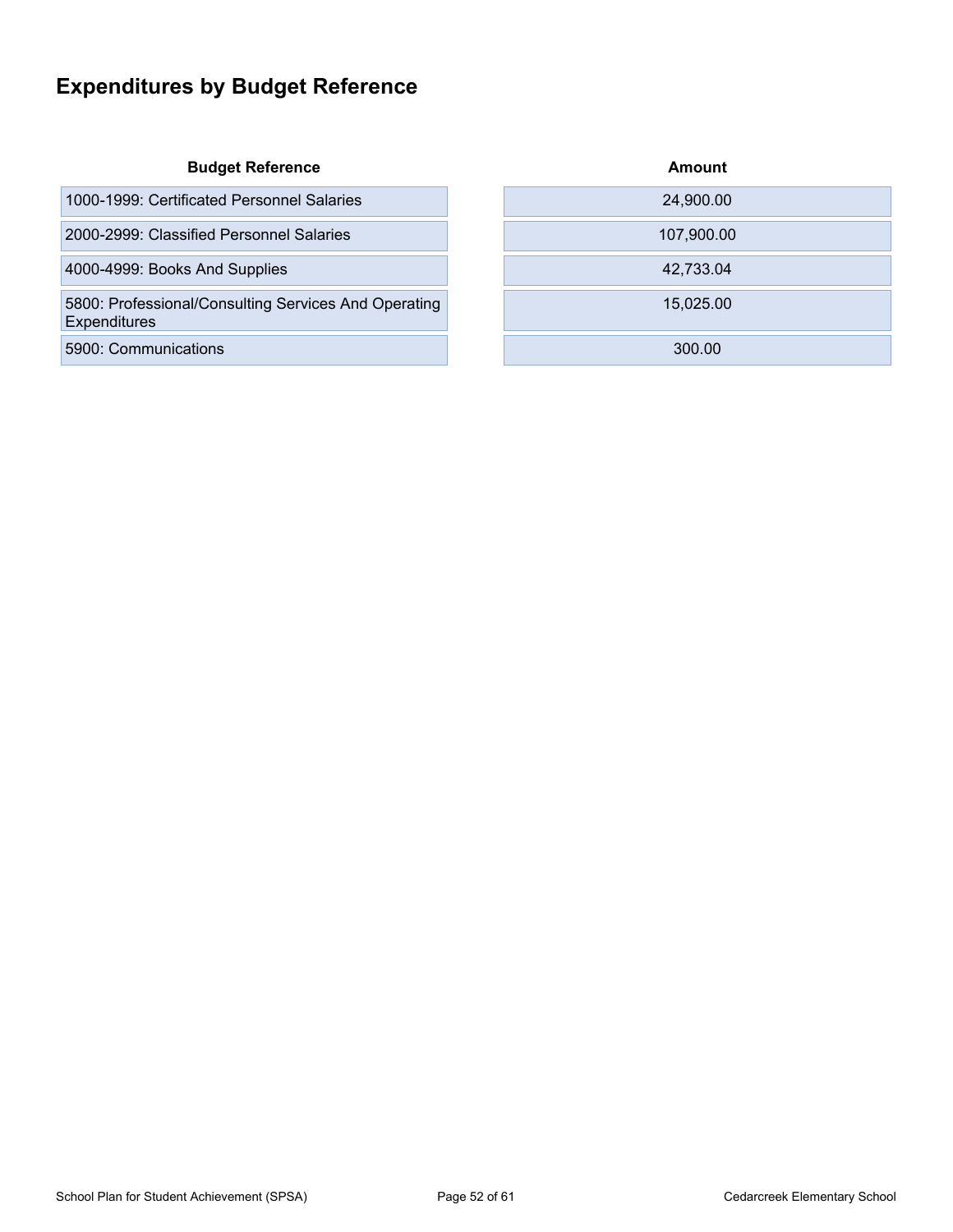## <span id="page-52-0"></span>**Expenditures by Budget Reference and Funding Source**

| <b>Budget Reference</b>                                                     | <b>Funding Source</b>                                     | Amount    |
|-----------------------------------------------------------------------------|-----------------------------------------------------------|-----------|
| 1000-1999: Certificated Personnel<br><b>Salaries</b>                        | LCFF - Supplemental                                       | 10,200.00 |
| 2000-2999: Classified Personnel<br><b>Salaries</b>                          | LCFF - Supplemental                                       | 26,300.00 |
| 4000-4999: Books And Supplies                                               | LCFF - Supplemental                                       | 500.00    |
| 1000-1999: Certificated Personnel<br><b>Salaries</b>                        | Title I Part A: Basic Grants Low-<br>Income and Neglected | 14,700.00 |
| 2000-2999: Classified Personnel<br><b>Salaries</b>                          | Title I Part A: Basic Grants Low-<br>Income and Neglected | 81,600.00 |
| 4000-4999: Books And Supplies                                               | Title I Part A: Basic Grants Low-<br>Income and Neglected | 42,233.04 |
| 5800: Professional/Consulting<br><b>Services And Operating Expenditures</b> | Title I Part A: Basic Grants Low-<br>Income and Neglected | 15,025.00 |
| 5900: Communications                                                        | Title I Part A: Basic Grants Low-<br>Income and Neglected | 300.00    |
|                                                                             |                                                           |           |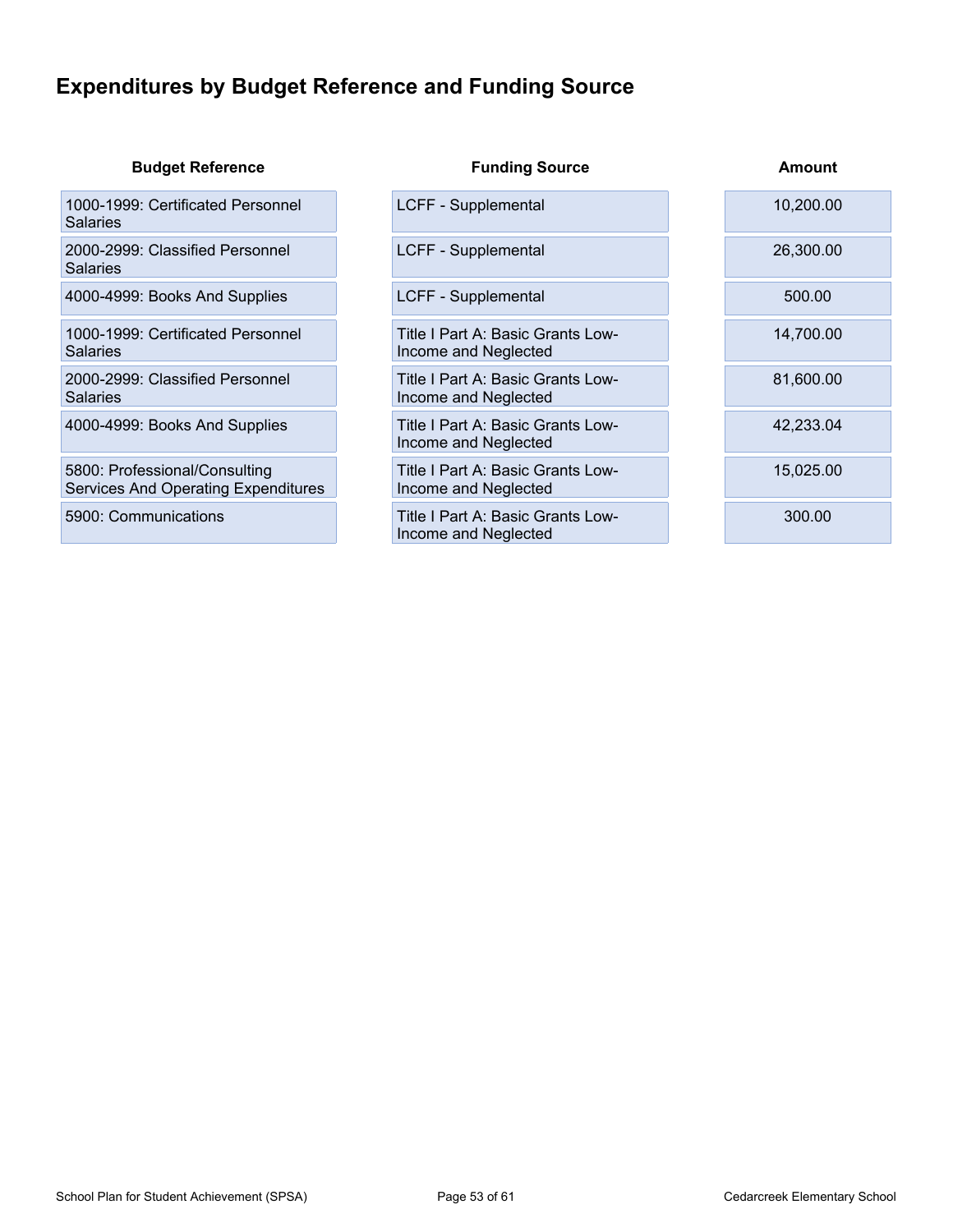## <span id="page-53-0"></span>**School Site Council Membership**

California Education Code describes the required composition of the School Site Council (SSC). The SSC shall be composed of the principal and representatives of: teachers selected by teachers at the school; other school personnel selected by other school personnel at the school; parents of pupils attending the school selected by such parents; and, in secondary schools, pupils selected by pupils attending the school. The current make-up of the SSC is as follows:

- 1 School Principal
- 3 Classroom Teachers
- 1 Other School Staff
- 5 Parent or Community Members

| <b>Name of Members</b> | Role                              |
|------------------------|-----------------------------------|
| Robin Payre            | Principal                         |
| Katy Engbrecht         | Classroom Teacher                 |
| Debi Hough             | <b>Classroom Teacher</b>          |
| Carlene Payne          | Classroom Teacher                 |
| Elise Marino           | <b>Other School Staff</b>         |
| Shaunna White          | <b>Parent or Community Member</b> |
| <b>Marlene Ramirez</b> | <b>Parent or Community Member</b> |
| <b>Allan Cruz</b>      | <b>Parent or Community Member</b> |
| <b>Susy Gomez</b>      | <b>Parent or Community Member</b> |
| <b>Sharon Ponce</b>    | <b>Parent or Community Member</b> |

At elementary schools, the school site council must be constituted to ensure parity between (a) the principal, classroom teachers, and other school personnel, and (b) parents of students attending the school or other community members. Classroom teachers must comprise a majority of persons represented under section (a). At secondary schools there must be, in addition, equal numbers of parents or other community members selected by parents, and students. Members must be selected by their peer group.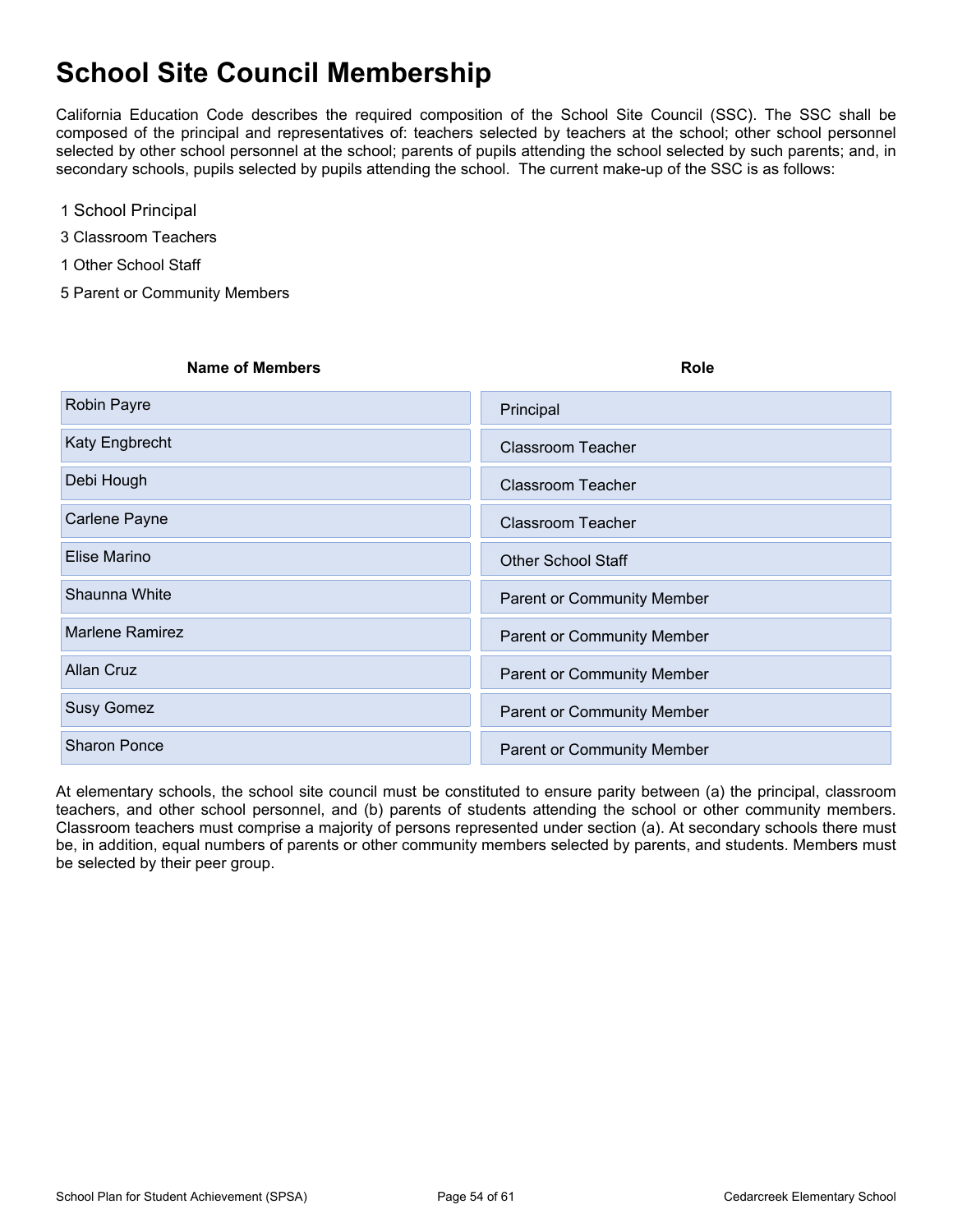## <span id="page-54-0"></span>**Addendum**

For questions related to specific sections of the template, please see instructions below:

### <span id="page-54-1"></span>**Instructions: Linked Table of Contents**

Stakeholder Involvement

Goals, Strategies, & Proposed Expenditures

Planned Strategies/Activities

Annual Review and Update

Budget Summary and Consolidation

Appendix A: Plan Requirements for Schools Funded Through the ConApp

Appendix B: Select State and Federal Programs

For additional questions or technical assistance related to completion of the SPSA template, please contact the Local Educational Agency, or the CDE's Title I Policy and Program Guidance Office at TITLEI@cde.ca.gov.

#### **Stakeholder Involvement**

Meaningful involvement of parents, students, and other stakeholders is critical to the development of the SPSA and the budget process. As such, the SPSA should be shared with, and schools should request input from, school site-level advisory groups, as applicable (e.g., English Learner Advisory Councils, student advisory groups, etc.).

Describe the process used to involve advisory committees, parents, students, school faculty and staff, and the community in the development of the SPSA and the annual review and update. Goals, Strategies, & Proposed Expenditures

In this section a school provides a description of the annual goals to be achieved by the school. This section also includes descriptions of the specific planned strategies/activities a school will take to meet the identified goals, and a description of the expenditures required to implement the specific strategies and activities.

#### **Goal**

State the goal. A goal is a broad statement that describes the desired result to which all strategies/activities are directed. A goal answers the question: What is the school seeking to achieve? A school may number the goals using the "Goal #" for ease of reference.

#### **Basis for this Goal**

Describe the basis for establishing the goal. The goal should be based upon an analysis of verifiable state data, including state indicator data from the California School Dashboard (Dashboard) and data from the School Accountability Report Card, and may include any data voluntarily developed by districts to measure pupil achievement.

#### **Expected Annual Measurable Outcomes**

Identify the metric(s) and/or state indicator(s) that the school will use as a means of evaluating progress toward accomplishing the goal. A school may identify metrics for specific student groups. Include in the baseline column the most recent data associated with the metric or indicator available at the time of adoption of the SPSA. The most recent data associated with a metric or indicator includes data reported in the annual update of the SPSA. In the subsequent Expected Outcome column, identify the progress the school intends to be make in the coming year.

#### **Planned Strategies/Activities**

Describe the strategies and activities being provided to meet the described goal. Strategies and activities that are implemented to achieve the identified goal may be grouped together. A school may number the strategy/activity using the "Strategy/Activity #" for ease of reference.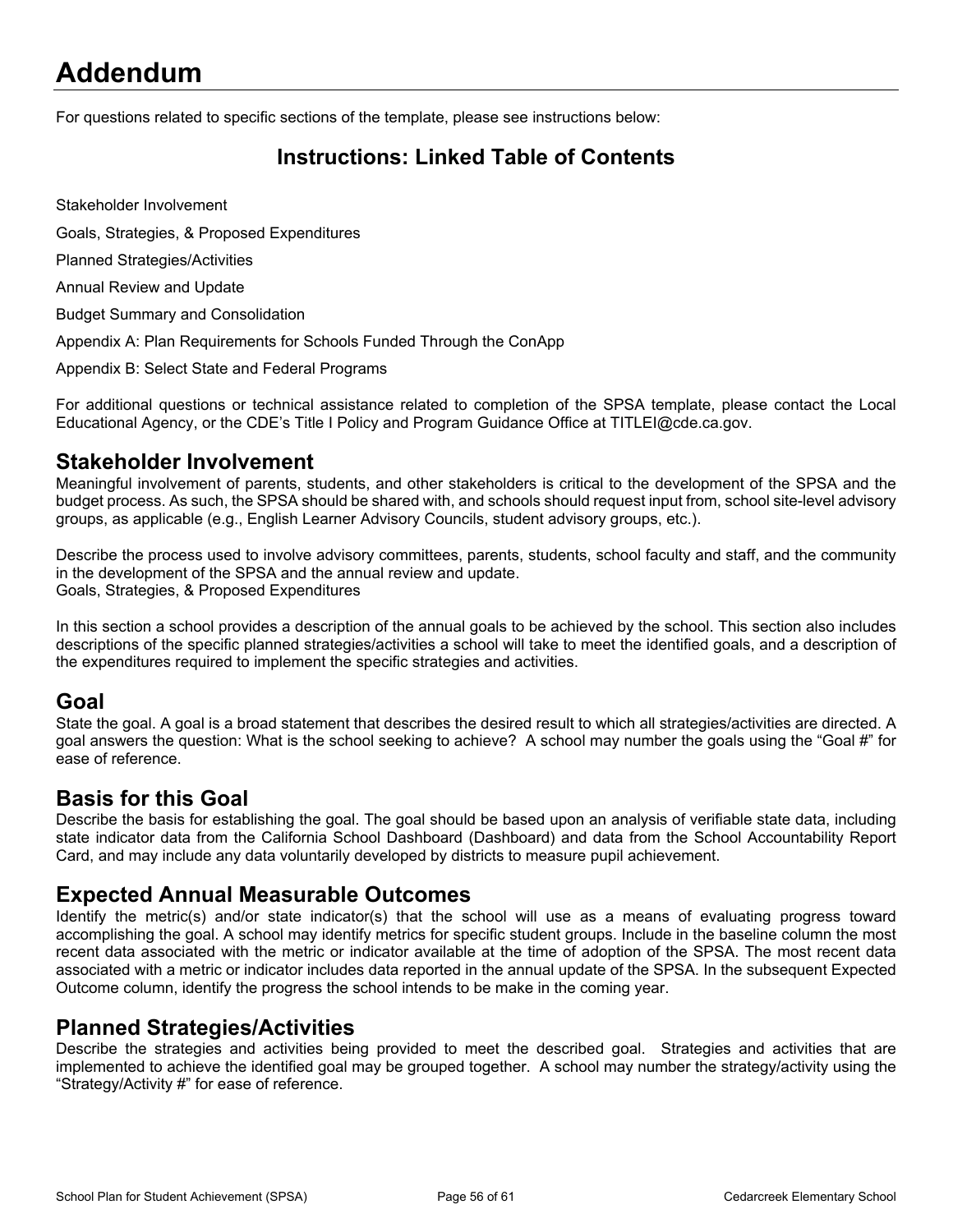A school receiving funds allocated through the ConApp is required to describe in their strategies and activities how they will address specific state and federal requirements. A list of these requirements may be found in Appendix A: Plan Requirements for Schools Funded Through the ConApp. At a minimum a school receiving funds allocated through the ConApp must address these requirements; however, a school may describe additional strategies/activities as well.

#### **Students to be Served by this Strategy/Activity**

Indicate in this box which students will benefit from the strategies/activities by indicating "All Students" or listing one or more specific student group(s) to be served.

#### **Proposed Expenditures for this Strategy/Activity**

For each strategy/activity, list and describe the proposed expenditures for the school year to implement these strategies/activities, including where those expenditures can be found in the school's budget. The school should reference all fund sources for each proposed expenditure and should provide budget references as an object code or an object code description.

Proposed expenditures that are included more than once in a SPSA should be indicated as a duplicated expenditure and include a reference to the goal and strategy/activity where the expenditure first appears in the SPSA.

### **Annual Review and Update**

The planned goals, expected outcomes, planned strategies/activities, and proposed expenditures must be copied verbatim from the previous year's approved SPSA. Minor typographical errors may be corrected. Annual Measurable Outcomes

For each goal in the prior year, provide the metric/indicators, the expected outcomes, and the actual outcomes; review the actual outcomes as compared to the expected outcomes identified in the prior year for the goal. Strategies/Activities

Identify the planned strategies/activities and the proposed expenditures to implement these strategies/activities toward achieving the described goal, then identify the actual strategies/activities implemented to meet the described goal and the estimated actual expenditures to implement the strategies/activities. As applicable, identify any changes to the student groups served.

### **Analysis**

Using actual outcome data, including state indicator data from the Dashboard, analyze whether the planned strategies/activities were effective in achieving the goal. Respond to the prompts as instructed.

- Describe the overall implementation of the strategies/activities to achieve the articulated goal. Include a discussion of relevant challenges and successes experienced with the implementation process.
- Describe the overall effectiveness of the strategies/activities to achieve the articulated goal as measured by the school.
- Explain any material differences between Proposed Expenditures and Estimated Actual Expenditures. Minor variances in expenditures or a dollar-for-dollar accounting is not required.
- Describe any changes that will be made to the goal, expected annual measureable outcomes, metrics/indicators, or strategies/activities to achieve this goal as a result of this analysis and analysis of the data provided in the Dashboard, as applicable. Identify where those changes can be found in the SPSA.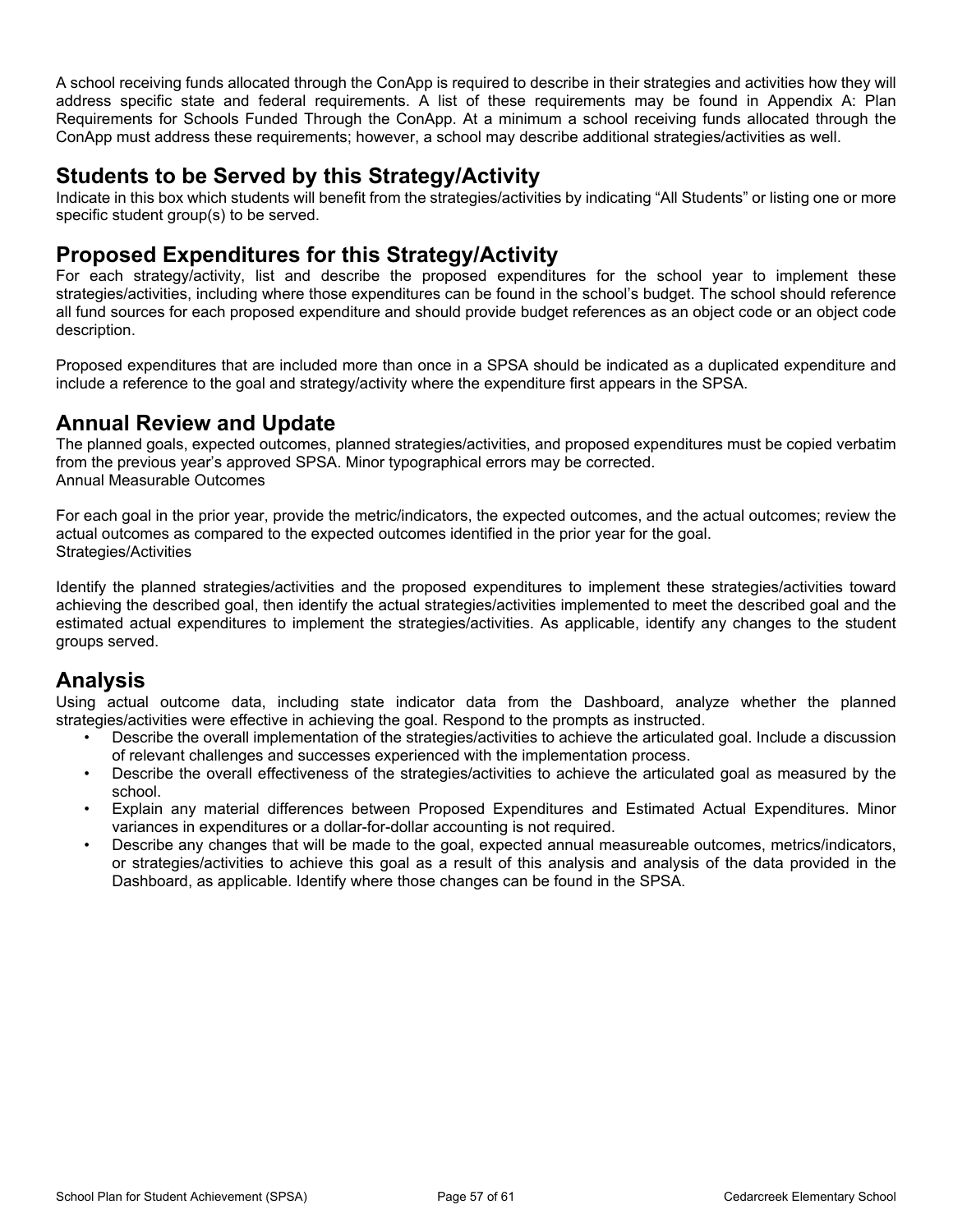### **Budget Summary and Consolidation**

In this section a school provides a brief summary of the funding allocated to the school through the ConApp and/or other funding sources as well as the total amount of funds for proposed expenditures described in the SPSA. The Budget Summary is required for schools funded through the ConApp. The Consolidation of Funds is required for a school receiving funds allocated through the ConApp and consolidating those funds as part of a schoolwide program.

#### **Budget Summary**

A school receiving funds allocated through the ConApp should complete the Budget Summary as follows:

- Total Funds Provided to the School Through the Consolidated Application: This amount is the total amount of funding provided to the school through the ConApp for the school year. The school year means the fiscal year for which a SPSA is adopted or updated.
- Total Funds Budgeted for Strategies to Meet the Goals in the SPSA: This amount is the total of the proposed expenditures from all sources of funds associated with the strategies/activities reflected in the SPSA. To the extent strategies/activities and/or proposed expenditures are listed in the SPSA under more than one goal, the expenditures should be counted only once.

A school may include additional information or more detail.

### **Consolidation of Funds**

A school receiving funds allocated through the ConApp and consolidating those funds as part of a schoolwide program is required to include a list of state and local programs and other federal programs that the school will consolidate in the schoolwide program. A list of commonly consolidated state and federal programs is provided in Appendix B: Select State and Federal Programs. List the federal funding source(s) and the amount(s) being consolidated in the schoolwide program, then list the state and/or local funding source(s) and the amount(s). Adjust the table as needed.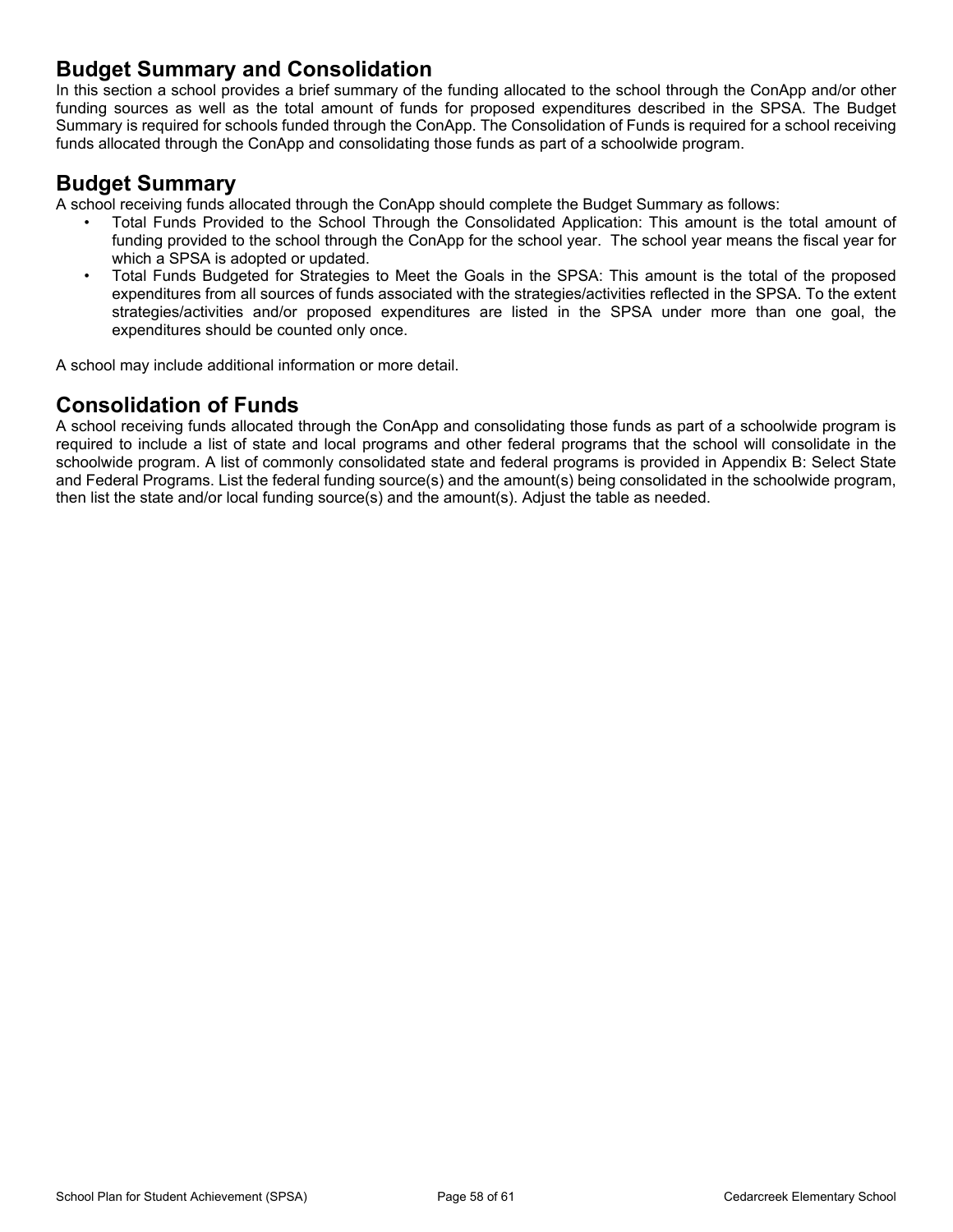### <span id="page-57-0"></span>**Appendix A: Plan Requirements for Schools Funded Through the ConApp**

### **Basic Plan Requirements**

A school receiving funds allocated through the ConApp is required to develop a SPSA. The content of a SPSA must be aligned with school goals for improving student achievement. School goals must be based upon an analysis of verifiable state data and may include any data voluntarily developed by districts to measure student achievement.

The SSC is required to develop the SPSA, which must address each of the following, as applicable:

- 1. A description of curricula, instructional strategies and materials responsive to the individual needs and learning styles of each student (described in the Strategies/Activities).
- 2. A description of instructional and auxiliary services to meet the special needs of non-English-speaking or limited-English-speaking students, including instruction in a language these students understand; educationally disadvantaged students; gifted and talented students; and students with exceptional needs (described in the Strategies/Activities).
- 3. A description of a staff development program for teachers, other school personnel, paraprofessionals, and volunteers, including those participating in special programs (described in the Strategies/Activities).
- 4. An identification of the schools' means of evaluating progress toward accomplishing its goals (described in the Expected Annual Measurable Outcomes) and an ongoing evaluation of the educational program of the school (described in the Annual Review and Update).
- 5. A description of how funds provided to the school through the ConApp will be used to improve the academic performance of all pupils to the level of state performance goals (described in the Proposed Expenditures for Strategies/Activities).
- 6. The proposed expenditures of funds available to the school through the programs described in EC Section 52851. For purposes of this subdivision, proposed expenditures of funds available to the school must include, but not be limited to, salaries and staff benefits for persons providing services for those programs (described in the Proposed Expenditures for Strategies/Activities).
- 7. The proposed expenditure of funds available to the school through the federal Improving America's Schools Act of 1994 and its amendments. If the school operates a state-approved schoolwide program in a manner consistent with the expenditure of funds available to the school pursuant to EC Section 52851, employees of the schoolwide program may be deemed funded by a single cost objective.
- 8. A description of how state and federal law governing programs identified in EC Section 64000 will be implemented, as applicable (described in the Strategies/Activities).
- 9. A description of any other activities and objectives as established by the SSC (described in the Strategies/Activities).

The SPSA, including proposed expenditures of funds allocated to the school through the ConApp, must be reviewed annually and updated by the SSC.

Authority cited: EC sections 64001(f)-(g) and 52853(a)(1)-(7).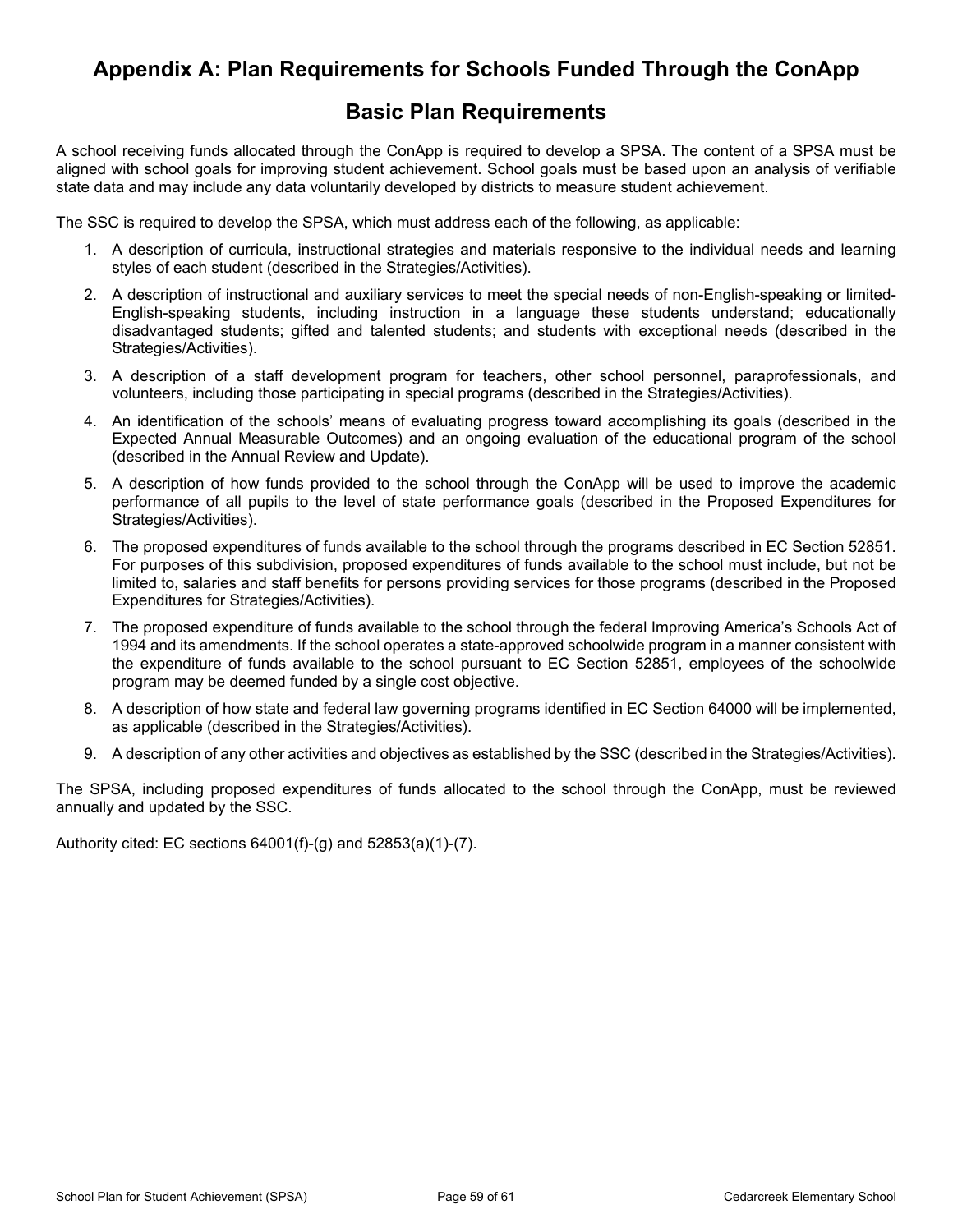## **Schoolwide Program Requirements**

A school receiving funds allocated through the ConApp and operating a schoolwide program (SWP) must describe how the school will carry out each of the following components:

- 1. A description of the strategies that the school will be implementing to address school needs, including a description of how such strategies will
	- a. provide opportunities for all students, including socioeconomically disadvantaged students, students from major racial and ethnic groups, students with disabilities, and English learners, to meet the challenging state academic standards.
	- b. use effective methods and instructional strategies based on scientifically based research that
		- i. strengthen the core academic program in the school;
		- ii. provide an enriched and accelerated curriculum;
		- iii. increase the amount and quality of learning time;
		- iv. include strategies for meeting the educational needs of historically underserved populations;
		- v. help provide an enriched and accelerated curriculum; and
		- vi. are consistent with, and are designed to implement, state and local improvement plans, if any.
	- c. address the needs of all students in the school, but particularly the needs of those at risk of not meeting the challenging state academic standards, through activities which may include the following:
		- i. strategies to improve students' skills outside the academic subject areas;
		- ii. preparation for and awareness of opportunities for postsecondary education and the workforce;
		- iii. implementation of a schoolwide tiered model to prevent and address problem behavior;
		- iv. professional development and other activities for teachers, paraprofessionals, and other school personnel to improve instruction and use of data; and
		- v. strategies for assisting preschool children in the transition from early childhood education programs to local elementary school programs.
- 2. A description of how the school will determine if school needs have been met (described in the Expected Annual Measurable Outcomes and the Annual Review and Update).
- 3. A description of how the school will ensure instruction by highly qualified teachers and provide ongoing professional development, including
	- a. strategies to attract highly qualified teachers;
	- b. providing high-quality and ongoing professional development that is aligned with the state's academic standards for teachers, principals, paraprofessionals and, if appropriate, pupil services personnel, parents, and other staff, to enable all students in the school to meet the state's academic standards;
	- c. the devotion of sufficient resources to effectively carry out professional development activities; and
	- d. the inclusion of teachers in professional development activities regarding the use of academic assessments to enable them to provide information on, and to improve, the achievement of individual students and the overall instructional program.
- 4. A description of how the school will ensure parental involvement in the planning, review, and improvement of the schoolwide program plan (described in Stakeholder Involvement and/or Strategies/Activities).
- 5. A description of the activities the school will include to ensure that students who experience difficulty attaining proficient or advanced levels of academic achievement standards will be provided with effective, timely additional support, including measures to
	- a. Ensure that those students' difficulties are identified on a timely basis; and
	- b. Provide sufficient information on which to base effective assistance to those students.
- 6. For an elementary school, a description of how the school will assist preschool students in the successful transition from early childhood programs to the school.
- 7. A description of how the school will use resources to carry out these components (described in the Proposed Expenditures for Strategies/Activities).

Authority Cited: Title 34 of the Code of Federal Regulations (34 CFR) sections 200.27(a)(3)(i)-(iii) and 200.28 and section 1114(b)(7)(A)(i)-(iii) and 1118(b) of the ESEA.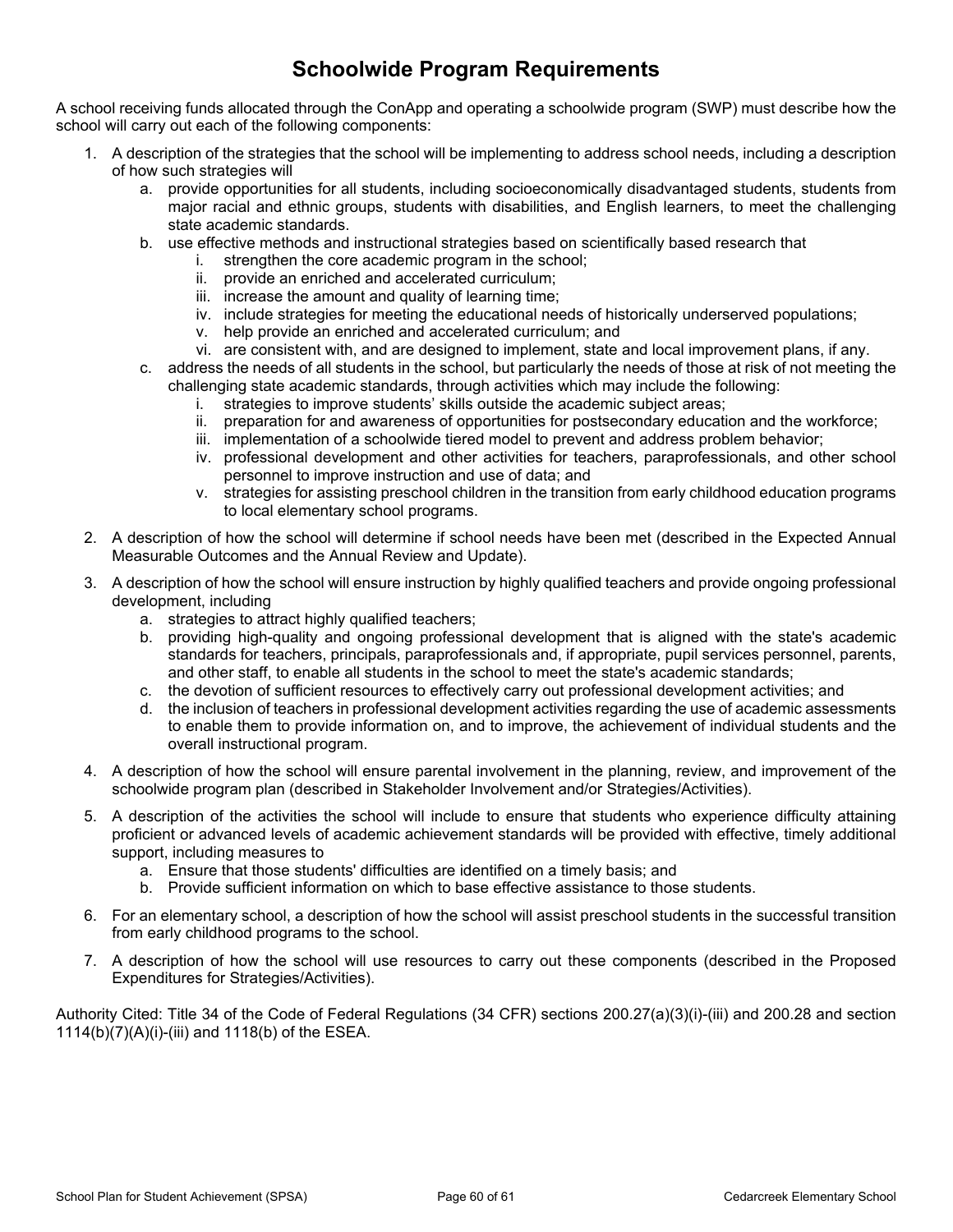## <span id="page-59-0"></span>**Appendix B: Select State and Federal Programs**

#### **Federal Programs**

Title I, Part A: School Allocation Title I, Part A: School Parent and Family Engagement Allocation Title I, Part A: Targeted Support and Improvement Allocation Title I, Part C: Education of Migratory Children Title II, Part A: Supporting Effective Instruction Title III, Part A: Language Instruction for English Learners and Immigrate Youth Title IV Part A: Student Support and Academic Enrichment Grants Title IV Part B: 21st Century Community Learning Centers Title V, Part B: Rural Education Initiative Title VI, Part A: Indian, Native Hawaiian, and Alaska Native Education

#### **State or Local Programs**

After School Education and Safety Program American Indian Education Child Development Programs Economic Impact Aid/State Compensatory Education (carryover funds) Economic Impact Aid/Limited English Proficient (carryover funds) California Foster Youth Services California Partnership Academies California Tobacco-Use Prevention Education Program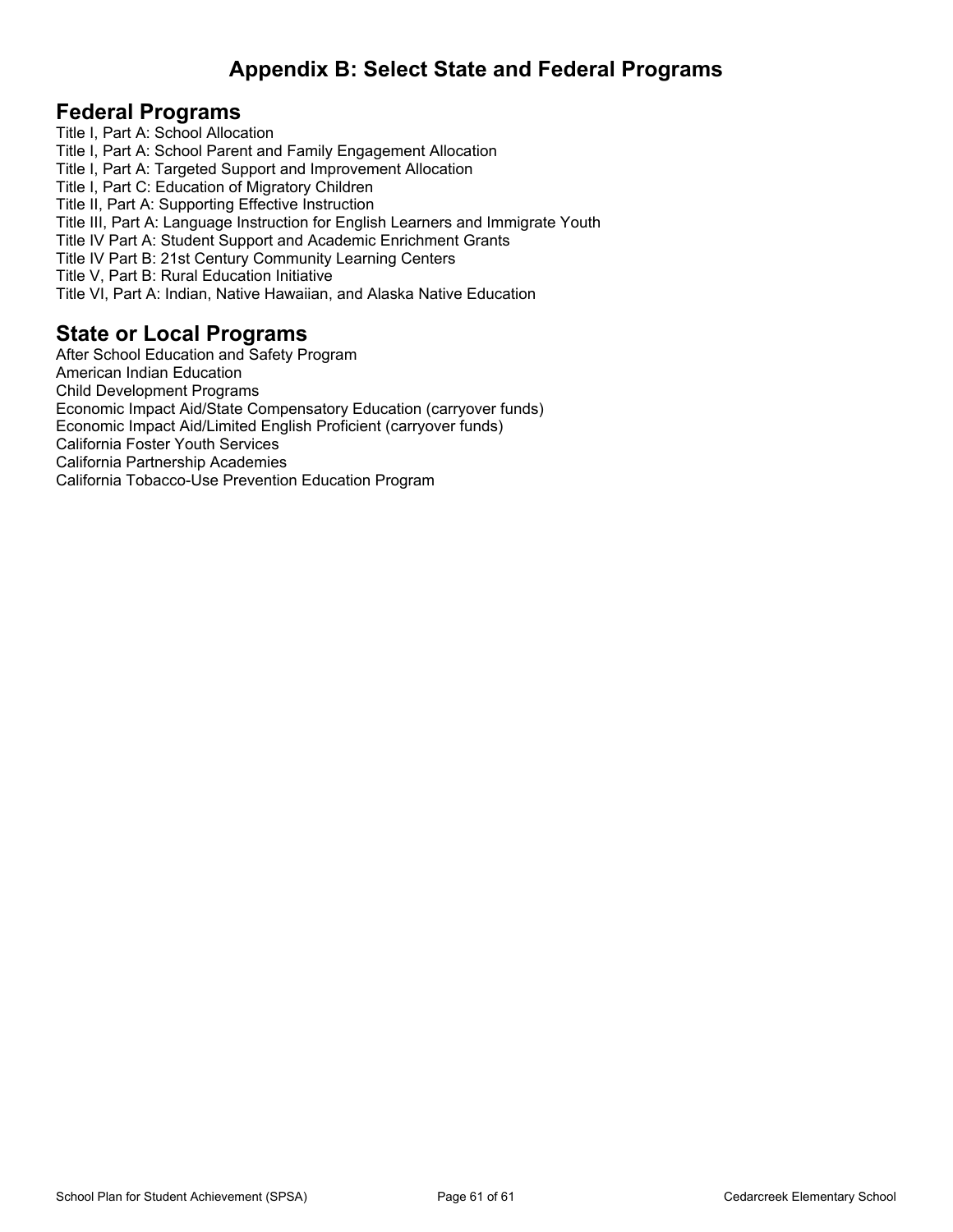## <span id="page-60-0"></span>**Recommendations and Assurances**

The School Site Council (SSC) recommends this school plan and proposed expenditures to the district governing board for approval and assures the board of the following:

The SSC is correctly constituted and was formed in accordance with district governing board policy and state law.

The SSC reviewed its responsibilities under state law and district governing board policies, including those board policies relating to material changes in the School Plan for Student Achievement (SPSA) requiring board approval.

The SSC sought and considered all recommendations from the following groups or committees before adopting this plan:

#### **Signature Committee or Advisory Group Name**

**English Learner Advisory Committee** 

The SSC reviewed the content requirements for school plans of programs included in this SPSA and believes all such content requirements have been met, including those found in district governing board policies and in the local educational agency plan.

This SPSA is based on a thorough analysis of student academic performance. The actions proposed herein form a sound, comprehensive, coordinated plan to reach stated school goals to improve student academic performance.

This SPSA was adopted by the SSC at a public meeting on May 6, 2019.

Attested:

Principal, Robin Payre on May 6, 2019

SSC Chairperson, Shaunna White on May 6, 2019